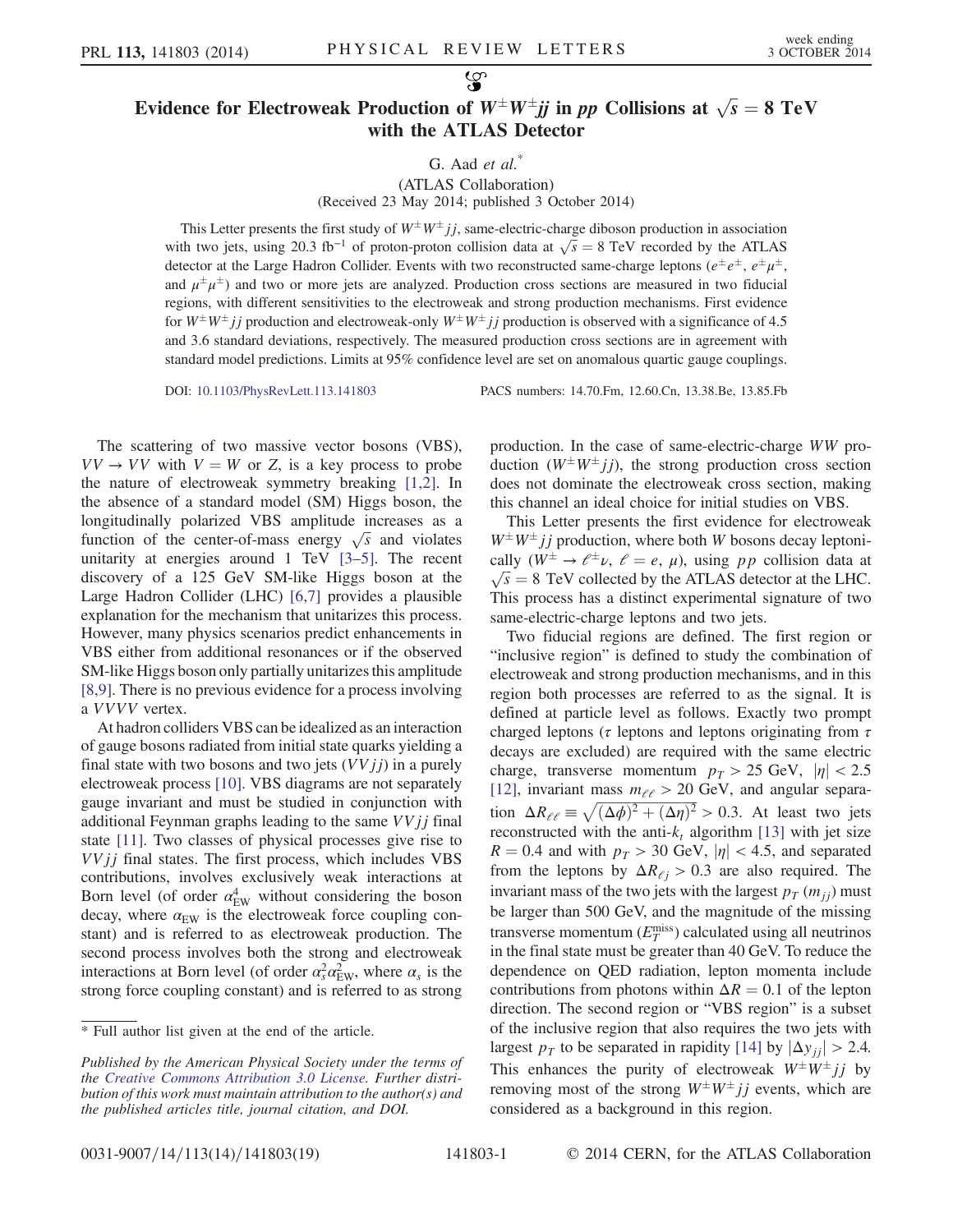The expected production cross sections for the  $pp \rightarrow$  $W^{\pm}W^{\pm}$  *i* process in the two fiducial regions ("fiducial" cross sections") are calculated using POWHEGBOX [\[15,16\]](#page-5-5), with CT10 parton distribution functions (PDFs) [\[17\]](#page-5-6), interfaced with PYTHIA8 [\[18,19\]](#page-5-7) for parton showering, hadronization, and underlying event modeling. The contribution from nonresonant production of the same leptonic final state is also considered, but is strongly suppressed [\[16\]](#page-5-8). The cross section for the electroweak  $W^{\pm}W^{\pm}$  j process is predicted to be  $1.00 \pm 0.06$  fb in the inclusive region and  $0.88 \pm 0.05$  fb in the VBS region. The cross section for the strong  $W^{\pm}W^{\pm}jj$  process is  $0.35 \pm 0.05$  fb in the inclusive region and  $0.098 \pm 0.018$  fb for the VBS region. The uncertainty on these predictions include 68% confidence level PDF uncertainties [\[20\],](#page-5-9) parton shower, and hadronization modeling uncertainties estimated by comparing PYTHIA8 and HERWIG++ plus JIMMY [\[21,22\]](#page-5-10), the independent variation of renormalization and factorization scales by a factor of 2, the difference between the predictions from POWHEGBOX and VBFNLO [\[23\]](#page-5-11), and the integration error. The parton shower and generator uncertainties are dominant for electroweak production, while scale variations are dominant for strong production. Interference between electroweak and strong production is studied at leading-order accuracy using SHERPA [\[24\]](#page-5-12) and is found to increase the combined strong and electroweak  $W^{\pm}W^{\pm}$  *i* i cross section by  $(12 \pm 6)\%$  in the inclusive region and  $(7 \pm 4)\%$  in the VBS region. The total SM signal cross-section prediction in the inclusive region is  $1.52 \pm 0.11$  fb, while the sum of electroweak and interference contributions in the VBS region is  $0.95 \pm 0.06$  fb.

The ATLAS detector described in Ref. [\[25\]](#page-5-13) is a multipurpose particle physics detector. It consists of an inner tracking detector (ID) surrounded by a calorimeter and a muon spectrometer (MS). Events for this analysis are selected with single-lepton (*e* or  $\mu$ ) triggers. After applying data quality requirements, the remaining data set has a total integrated luminosity of  $20.3 \pm 0.6$  fb<sup>-1</sup> [\[26\]](#page-5-14).

Electron candidates are reconstructed from a combination of a cluster of energy deposits in the electromagnetic calorimeter and a track in the ID. They are required to have  $p_T > 25$  GeV and  $|\eta| < 2.47$ , excluding the transition region between the barrel and endcap calorimeters (1.37 <  $|\eta|$  < 1.52). Candidate electrons must satisfy the tight quality definition described in Ref. [\[27\]](#page-5-15) and reoptimized for 2012 data taking. Muon candidates are reconstructed by combining tracks in the ID and MS [\[28\].](#page-5-16) The combined track is required to have  $p_T > 25$  GeV and  $|\eta| < 2.4$ . Leptons are required to originate from the same interaction vertex and, to reduce nonprompt production, calorimeter and tracker isolation requirements are applied within a cone of size  $\Delta R = 0.3$ .

Jets are reconstructed from clusters of energy in the calorimeter, using the anti- $k_t$  algorithm with jet-size parameter  $R = 0.4$  and calibrated using techniques from Ref. [\[29\].](#page-5-17) Only jets with  $p_T > 30$  GeV and  $|\eta| < 4.5$  are considered. Jets containing  $b$  hadrons (" $b$  jet") with  $|\eta|$  < 2.5 are identified by combining information on the impact parameter significances of their tracks and explicit secondary vertex reconstruction [\[30\]](#page-5-18). The measurement of  $E_T^{\text{miss}}$  [\[31\]](#page-5-19) is based on the energy collected by the electromagnetic and hadronic calorimeters, and muon tracks reconstructed by the ID and MS.

Candidate  $W^{\pm}W^{\pm}jj$  events are required to have exactly two leptons (electrons or muons) with the same electric charge and at least two jets satisfying the above selection criteria. Three different final states ("channels") are considered based on the lepton flavor, namely,  $e^{\pm}e^{\pm}$ ,  $e^{\pm}\mu^{\pm}$ , and  $\mu^{\pm}\mu^{\pm}$ . To reduce the contributions from  $WZ/\gamma^*$  + jets and  $ZZ + jets$  production, events are removed if they contain additional leptons reconstructed with looser isolation requirements,  $p_T > 7$  GeV (6 GeV) for electrons (muons) and loose quality definition for electrons [\[27\]](#page-5-15). The two leptons must have  $m_{\ell\ell} > 20$  GeV. The dielectron invariant mass must not be within 10 GeV of the Z boson mass to reduce  $Z + jets$  background from electron charge misidentification. Events are also required to have  $E_T^{\text{miss}} > 40$  GeV, and in order to reject backgrounds from nonprompt leptons, mainly  $t\bar{t} \rightarrow \ell \nu jjbb$ , events must not contain a b jet. To further reduce  $t\bar{t}$  and  $WZ/\gamma^*$  + jets backgrounds, events in the inclusive region are required to have  $m_{ij} > 500$  GeV. In addition, in the VBS region  $|\Delta y_{ij}| > 2.4$  is required.

Monte Carlo (MC) simulation is used to estimate the expected signal events. The  $W^{\pm}W^{\pm}jj$  processes are generated with SHERPA, using up to three jets in the matrixelement and parton shower model [\[24\]](#page-5-12), and normalized using the expected cross section in each fiducial region (see above). Generated events are processed with the full detector simulation [\[32\]](#page-5-20) based on GEANT4 [\[33\],](#page-5-21) and the standard ATLAS reconstruction software.

Several SM processes enter the  $W^{\pm}W^{\pm}$  *j* is signal regions as irreducible physics processes or through instrumental effects. About 90% of the expected prompt lepton background originates from  $WZ/\gamma^* \to e^{\pm}e^{\mp}e^{\pm}\nu$  production that passes signal region selections when one lepton is outside of the experimental acceptance or does not satisfy the lepton identification criteria. Up to 20% of the expected  $WZ/\gamma^*$  contribution comes from electroweak production. Smaller contributions from  $ZZ + \text{jets}$  and  $t\bar{t} + W/Z$  are also considered. These "prompt lepton backgrounds" are estimated using MC simulation. In the VBS region strong  $W^{\pm}W^{\pm}jj$  is estimated using simulation and normalized to the SM prediction for the fiducial cross section described above. Correction factors for lepton and jet efficiencies, additional  $p\,p$  interactions (pile-up), and beam-spot location are applied to the simulation to account for differences with data. Furthermore, the simulation is tuned to reproduce the calorimeter response and the muon momentum scale and resolution observed in data. Systematic uncertainties on the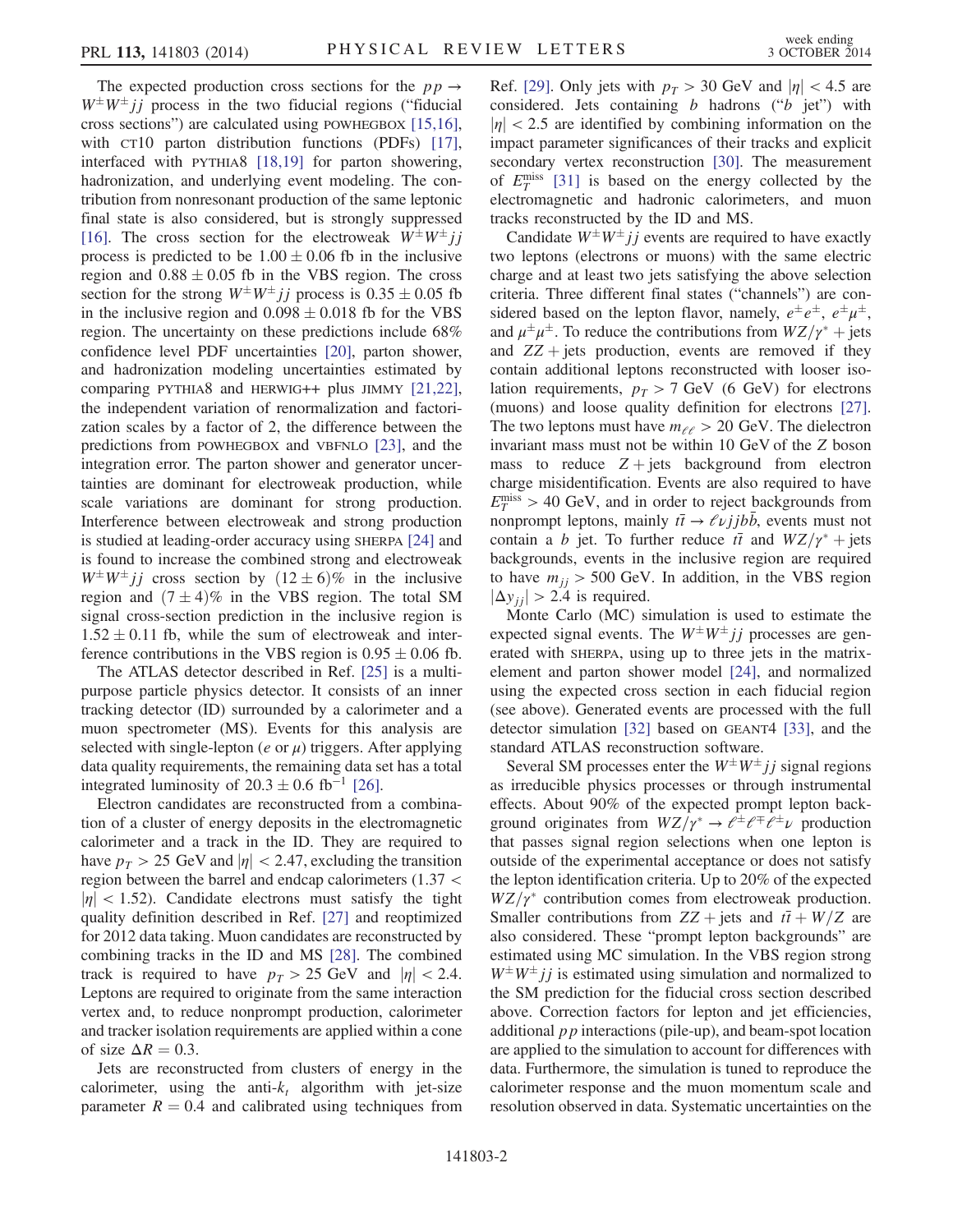signal yield and backgrounds estimated from MC simulation are derived from uncertainties on the correction factors, energy smearing parameters, the  $E_T^{\text{miss}}$  modeling, and the b-tagging efficiency and mistag rate [\[30\]](#page-5-18).

SHERPA is used to produce  $WZ/\gamma^*$  + jets events, taking into account both the strong and electroweak production mechanisms. This sample is normalized to the next-toleading-order calculation in QCD from VBFNLO in each fiducial region [\[34,35\]](#page-5-22), with an accuracy of 14% in the inclusive region and 11% in the VBS region. The SHERPA extrapolation from the inclusive region to the VBS region differs from the VBFNLO calculation by 3%. The main sources of uncertainties on the VBFNLO normalization are from the PDF, from factorization and renormalization scale dependence, and from the parton shower model. The small  $tZj$  component in this sample is estimated using the SHERPA prediction.

The production of  $ZZ + \text{jets}$  is modeled with SHERPA, while for  $t\bar{t} + W/Z$  processes MADGRAPH [\[36\]](#page-5-23) with PYTHIA8 is used. The theoretical uncertainties on the production cross sections of these processes are  $\pm 19\%$ and  $\pm 30\%$ , respectively, dominated by the jet multiplicity modeling and the scale uncertainties.

Contributions from  $W\gamma$  production, including electroweak production of  $W\gamma i$ , where the photon converts to an electron-positron pair inside the detector is included in the "conversion background." It is estimated using ALPGEN [\[37\]](#page-5-24) with HERWIG plus JIMMY and SHERPA (for electroweak  $W\gamma i j$ ) MC samples with a total theory uncertainty of  $\pm 17\%$ .

The remaining conversion background originates from processes that produce oppositely charged prompt leptons where one lepton's charge is misidentified, primarily because one electron has undergone hard bremsstrahlung and subsequent photon conversion. This background is estimated from data. The dominant origins of this background are  $t\bar{t} \rightarrow \ell \nu \ell \nu b \bar{b}$  and Drell-Yan lepton pair production. The electron charge misidentification rate is measured using  $Z/\gamma^* \rightarrow ee$  events. The muon charge misidentification rate is found to be negligible. The background is estimated by applying the electron charge misidentification rate to data selected using all signal selection criteria except for the electric charges of the leptons, which are instead required to be opposite sign. The dominant systematic uncertainties arise from possible method bias (studied in simulation) and the statistical uncertainty in the charge misidentification rate. The total uncertainty is between 15% and 32% depending on signal region and channel.

Contributions from SM processes that produce at least one nonprompt lepton from hadron decays in jets  $(W + jets, t\bar{t}, singlet top or multijet production, denoted$ by "other nonprompt background") are estimated from data events that contain one lepton passing all selections and one nonisolated or loose-quality lepton. These events, which are dominated by the nonprompt background, are scaled

<span id="page-2-0"></span>TABLE I. Expected numbers of events (exp) and measured data counts are shown by channel for each control region described in the text. The uncertainty shown is the systematic uncertainty on the expected yield.

| Control region       |             | Trilepton $\leq 1$ jet |                                  | $b$ -tagged       | Low $m_{ii}$        |  |
|----------------------|-------------|------------------------|----------------------------------|-------------------|---------------------|--|
| $e^{\pm}e^{\pm}$     | exp<br>data | 40                     | $36 \pm 6$ $278 \pm 28$<br>288   | $40 \pm 6$<br>46  | $76 \pm 9$<br>78    |  |
| $e^{\pm} \mu^{\pm}$  | exp<br>data | 104                    | $110 \pm 18$ 288 $\pm 42$<br>328 | $75 \pm 13$<br>82 | $127 \pm 16$<br>120 |  |
| $\mu^{\pm}\mu^{\pm}$ | exp<br>data | $60 \pm 10$<br>48      | $88 \pm 14$<br>101               | $25 \pm 7$<br>36  | $40 \pm 6$<br>30    |  |

by a "fake rate" to predict the nonprompt background. The fake rate is the efficiency for nonprompt leptons to pass the nominal lepton selections with respect to the looser isolation and quality requirements. The fake rate for nonprompt leptons is measured in a dijet sample. The uncertainty on the nonprompt background estimate is between 39% and 52% depending on region and channel, dominated by prompt-lepton contamination in the dijet sample and the uncertainty on the extrapolation of fake rates into the signal region.

Contributions from double parton scattering [\[38\]](#page-5-25) arise mainly in  $WZ/\gamma^*$  and dijet production. However, simulation shows they are negligible after the requirement of  $m_{ij} > 500 \text{ GeV}$ .

Background predictions are tested in several sameelectric-charge dilepton control regions summarized in Table [I.](#page-2-0) The MC modeling of prompt backgrounds is tested in a trilepton control region defined by inverting the third-lepton veto and removing the  $|\Delta y_{ij}|$  and  $m_{ij}$  selections. Conversion and prompt backgrounds are tested in a region with at most one jet  $(\leq 1)$  jet, in Table [I\)](#page-2-0). In this sample the  $e^{\pm}e^{\pm}$  channel is dominated by  $Z \rightarrow ee$  events, the  $\mu^{\pm} \mu^{\pm}$  channel is dominated by prompt processes, and the  $e^{\pm}\mu^{\pm}$  channel has a mixture of prompt, nonprompt, and conversion backgrounds. Backgrounds from nonprompt leptons originating from  $t\bar{t} \rightarrow \ell \nu j j b \bar{b}$  are tested in a control region that requires at least one of the jets to be identified as a  $b$  jet. Finally, the combined background model is tested by inverting the  $m_{ij}$  selection.

The observed number of events is compared in Table [II](#page-3-0) to the expected background and signal yield with systematic uncertainties for the three channels in both the inclusive and VBS signal regions. In the VBS region strong  $W^{\pm}W^{\pm}jj$  is considered as background using the SM prediction and its experimental and theoretical uncertainties. The systematic uncertainty on the background prediction is about 20%, dominated by the jet reconstruction uncertainties (11%–15%) and theory uncertainties (4%– 11%). An excess of events over the background expectation is observed in both signal regions and in all three channels; the combined significance over the background-only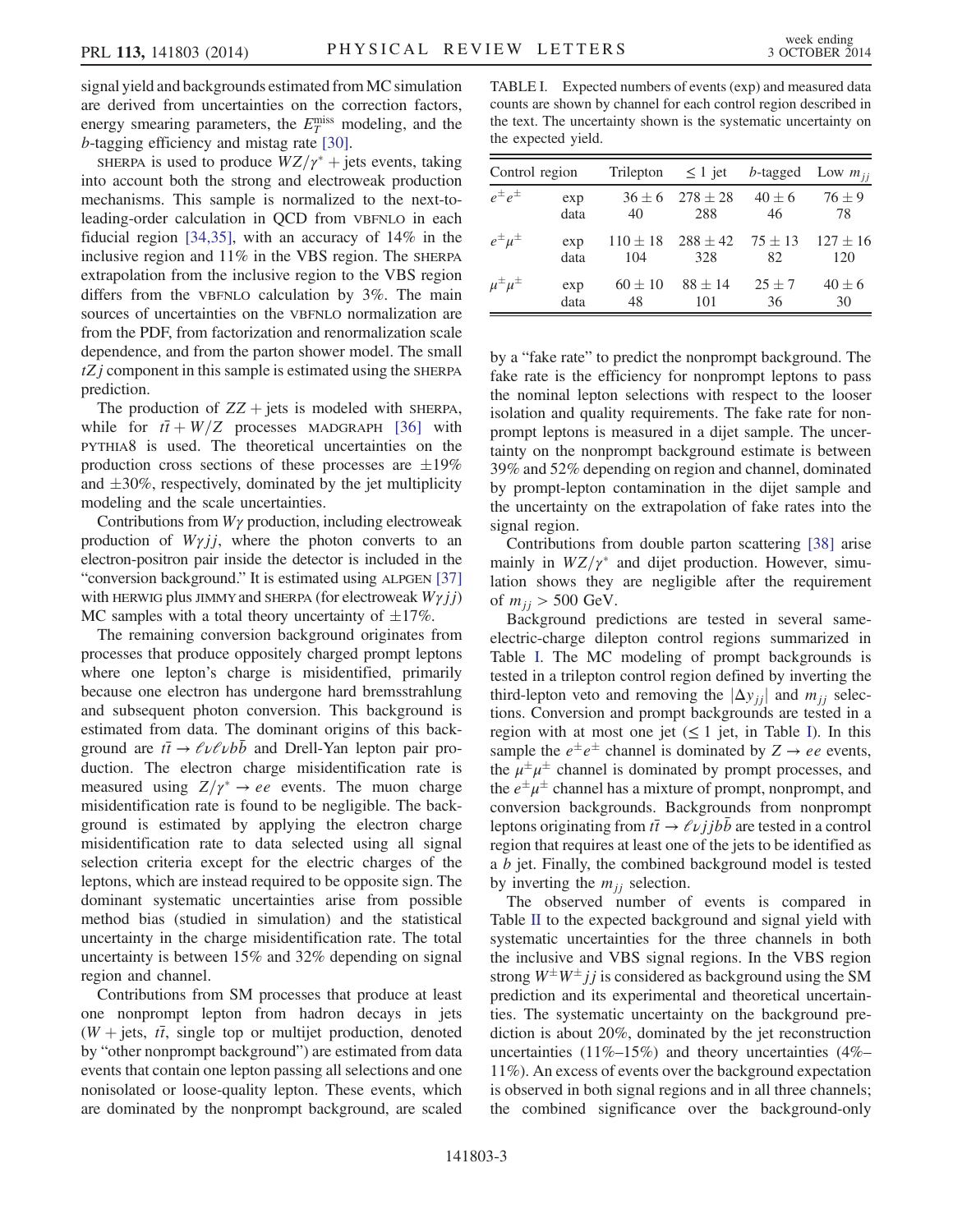|                                | $e^{\pm}e^{\pm}$ | Inclusive region<br>$e^{\pm} \mu^{\pm}$ | $\mu^{\pm}\mu^{\pm}$ | $e^{\pm}e^{\pm}$ | VBS region<br>$e^{\pm} \mu^{\pm}$ | $\mu^{\pm}\mu^{\pm}$ |
|--------------------------------|------------------|-----------------------------------------|----------------------|------------------|-----------------------------------|----------------------|
| Prompt                         | $3.0 \pm 0.7$    | $6.1 \pm 1.3$                           | $2.6 \pm 0.6$        | $2.2 \pm 0.5$    | $4.2 \pm 1.0$                     | $1.9 \pm 0.5$        |
| Conversions                    | $3.2 \pm 0.7$    | $2.4 \pm 0.8$                           | $\cdots$             | $2.1 \pm 0.5$    | $1.9 \pm 0.7$                     | $\cdots$             |
| Other nonprompt                | $0.61 \pm 0.30$  | $1.9 \pm 0.8$                           | $0.41 \pm 0.22$      | $0.50 \pm 0.26$  | $1.5 \pm 0.6$                     | $0.34 \pm 0.19$      |
| $W^{\pm}W^{\pm}jj$ Strong      | $0.89 \pm 0.15$  | $2.5 \pm 0.4$                           | $1.42 \pm 0.23$      | $0.25 \pm 0.06$  | $0.71 \pm 0.14$                   | $0.38 \pm 0.08$      |
| $W^{\pm}W^{\pm}jj$ Electroweak | $3.07 \pm 0.30$  | $9.0 \pm 0.8$                           | $4.9 \pm 0.5$        | $2.55 \pm 0.25$  | $7.3 \pm 0.6$                     | $4.0 \pm 0.4$        |
| Total background               | $6.8 \pm 1.2$    | $10.3 \pm 2.0$                          | $3.0 \pm 0.6$        | $5.0 \pm 0.9$    | $8.3 \pm 1.6$                     | $2.6 \pm 0.5$        |
| Total predicted                | $10.7 \pm 1.4$   | $21.7 \pm 2.6$                          | $9.3 \pm 1.0$        | $7.6 \pm 1.0$    | $15.6 \pm 2.0$                    | $6.6 \pm 0.8$        |
| Data                           | 12               | 26                                      | 12                   | 6                | 18                                | 10                   |

<span id="page-3-0"></span>TABLE II. Estimated background yields, observed number of data events, and predicted signal yields for the three channels are shown with their systematic uncertainty. Contributions due to interference are included in the  $W^{\pm}W^{\pm}j j$  electroweak prediction.

hypothesis is 4.5 standard deviations in the inclusive region and 3.6 standard deviations in the VBS region. The expected significance for a SM  $W^{\pm}W^{\pm}jj$  signal is 3.4 standard deviations in the inclusive region and 2.8 in the VBS region.

Figure [1](#page-3-1) shows the expected and observed  $m_{ij}$  distribution after all inclusive region selection criteria are applied, except  $m_{ij} > 500$  GeV. Figure [2](#page-3-2) shows the  $|\Delta y_{ij}|$  distribution after the inclusive region selections. All three dilepton channels are summed in both figures. The observed excess is consistent with the expected event topology for  $W^{\pm}W^{\pm}jj$  production.

<span id="page-3-1"></span>

FIG. 1 (color online). The  $m_{ij}$  distribution for events passing the inclusive region selections except for the  $m_{ij}$  selection indicated by the dashed line. The black hatched band in the upper plot represents the systematic uncertainty on the total prediction. On the lower plot the shaded band represents the fractional uncertainty of the total background while the solid line and hatched band represents the ratio of the total prediction to background only and its uncertainty. The  $W^{\pm}W^{\pm}jj$  prediction is normalized to the SM expectation.

We interpret the excess over background as  $W^{\pm}W^{\pm}jj$ production, and the fiducial cross sections in the two regions ( $\sigma^{\text{fid}}$ ) are measured by combining the three decay channels in a likelihood function. Systematic uncertainties are taken into account with nuisance parameters.

The signal efficiency in each fiducial region is defined as the number of expected signal events after selections divided by the number of events passing the respective fiducial region selections at the particle level. The efficiency accounts for the detector reconstruction, migration into and out of the fiducial volume, identification, and trigger efficiency; it is 56%, 72%, 77% for the inclusive region and 57%, 73%, 83% for the VBS region in the  $e^{\pm}e^{\pm}$ ,  $e^{\pm}\mu^{\pm}$ , and  $\mu^{\pm}\mu^{\pm}$  channels, respectively. The efficiency also accounts for the contribution of leptonic  $\tau$  decays, which are not included in the fiducial cross-section definition: 10% of signal candidates are expected to originate from leptonic  $\tau$  decays. The uncertainty on the signal efficiency is dominated by the jet reconstruction uncertainty of 6%.

The measured fiducial cross section for strong and electroweak  $W^{\pm}W^{\pm}jj$  production in the inclusive region

<span id="page-3-2"></span>

FIG. 2 (color online). The  $|\Delta y_{jj}|$  distribution for events passing all inclusive region selections. The  $|\Delta y_{jj}|$  selection is indicated by a dashed line. The  $W^{\pm}W^{\pm}jj$  prediction is normalized to the SM expectation.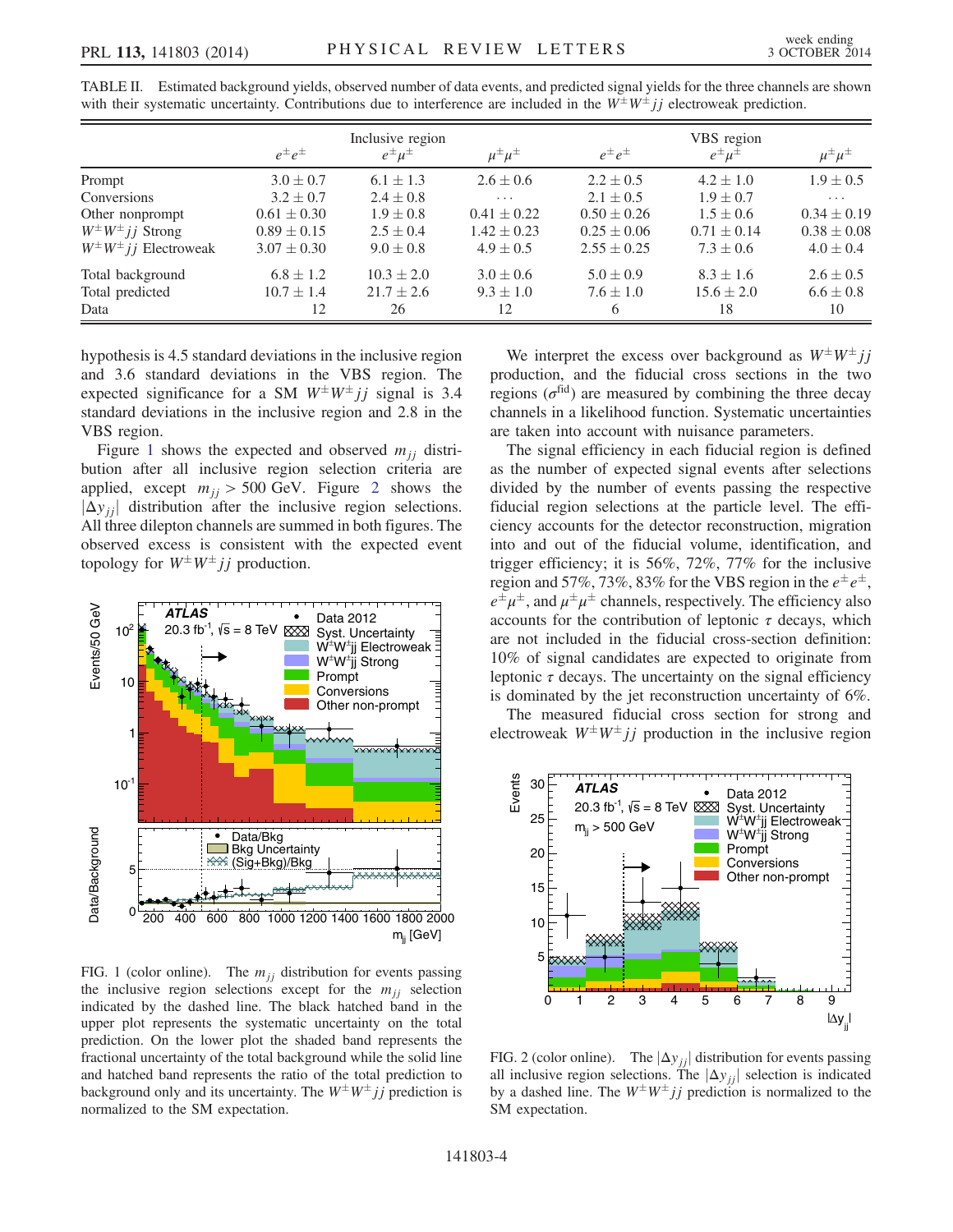<span id="page-4-4"></span>

FIG. 3 (color online). Limits on  $(\alpha_4, \alpha_5)$ . Points outside of the solid light ellipse are excluded by the data at 95% confidence level (C.L.). Points outside the inner dark ellipse are excluded at the 68% confidence level. The expected exclusion is given by the solid line.

is  $\sigma^{\text{fid}} = 2.1 \pm 0.5 \text{(stat)} \pm 0.3 \text{(syst)}$  fb. The measured fiducial cross section for electroweak  $W^{\pm}W^{\pm}jj$  production, including interference with strong production in the VBS region, is  $\sigma^{\text{fid}} = 1.3 \pm 0.4$ (stat)  $\pm 0.2$ (syst) fb. The measured cross sections are in agreement with the respective SM expectations of  $1.52 \pm 0.11$  fb and  $0.95 \pm 0.06$  fb.

Additional contributions to  $W^{\pm}W^{\pm}jj$  production can be expressed in a model-independent way using higherdimensional operators leading to anomalous quartic gauge boson couplings (AQGCs). The measured cross section in the VBS fiducial region is used to set limits on AQGCs affecting vertices with four interacting W bosons. The WHIZARD event generator [\[39\]](#page-5-26) is used to generate  $W^{\pm}W^{\pm}jj$ events with AQGCs using a K-matrix unitarization method [\[40\]](#page-5-27). Following existing notations [\[40,41\]](#page-5-27), deviations from the SM (which includes a SM Higgs with  $m_H = 126$  GeV) are parametrized in terms of two parameters  $(\alpha_4, \alpha_5)$ . The reconstruction efficiency is derived using simulated WHIZARD samples combined with PYTHIA8. The difference with respect to SHERPA for the SM case is taken as additional systematic uncertainty. The reconstruction efficiency increases with increasing  $\alpha_{4,5}$  values, but the effect is small compared to the increase in the fiducial cross sections in the same parameter space. The expected and observed 95% confidence intervals derived from the profile likelihood function are shown in Fig. [3](#page-4-4). The one-dimensional projection at  $\alpha_{5,4} = 0$  is, respectively,  $-0.14 < \alpha_4 <$ 0.16 and  $-0.23 < \alpha_5 < 0.24$ , compared to an expected  $-0.10 < \alpha_4 < 0.12$  and  $-0.18 < \alpha_5 < 0.20$ .

In conclusion, a significant excess of events over background predictions is found using 20.3 fb<sup>-1</sup> of  $pp$  collision ground predictions is found using 20.3 tb<sup>-1</sup> of pp collision<br>data at  $\sqrt{s} = 8$  TeV recorded by the ATLAS detector at the LHC. This excess is consistent with SM  $W^{\pm}W^{\pm}jj$ production. Two fiducial cross sections are measured in regions with different sensitivities to the electroweak and strong  $W^{\pm}W^{\pm}jj$  processes. The measured cross sections are in good agreement with SM predictions. In addition, the first limits on the  $\alpha_{4,5}$  AQGC parameters are set.

We thank CERN for the very successful operation of the LHC, as well as the support staff from our institutions without whom ATLAS could not be operated efficiently. We acknowledge the support of ANPCyT, Argentina; YerPhI, Armenia; ARC, Australia; BMWF and FWF, Austria; ANAS, Azerbaijan; SSTC, Belarus; CNPq and FAPESP, Brazil; NSERC, NRC and CFI, Canada; CERN; CONICYT, Chile; CAS, MOST, and NSFC, China; COLCIENCIAS, Colombia; MSMT CR, MPO CR, and VSC CR, Czech Republic; DNRF, DNSRC, and Lundbeck Foundation, Denmark; EPLANET and ERC, European Union; IN2P3-CNRS, CEA-DSM/IRFU, France; GNSF, Georgia; BMBF, DFG, HGF, MPG, and AvH Foundation, Germany; GSRT, Greece; ISF, MINERVA, GIF, DIP, and Benoziyo Center, Israel; INFN, Italy; MEXT and JSPS, Japan; CNRST, Morocco; FOM and NWO, Netherlands; BRF and RCN, Norway; MNiSW, Poland; GRICES and FCT, Portugal; MERYS (MECTS), Romania; MES of Russia and ROSATOM, Russian Federation; JINR; MSTD, Serbia; MSSR, Slovakia; ARRS and MVZT, Slovenia; DST/NRF, South Africa; MICINN, Spain; SRC and Wallenberg Foundation, Sweden; SER, SNSF, and Cantons of Bern and Geneva, Switzerland; NSC, Taiwan; TAEK, Turkey; STFC, the Royal Society, and Leverhulme Trust, United Kingdom; DOE and NSF, United States of America. The crucial computing support from all WLCG partners is acknowledged gratefully, in particular from CERN and the ATLAS Tier-1 facilities at TRIUMF (Canada), NDGF (Denmark, Norway, Sweden), CC-IN2P3 (France), KIT/GridKA (Germany), INFN-CNAF (Italy), NL-T1 (Netherlands), PIC (Spain), ASGC (Taiwan), RAL (UK) and BNL (USA) and in the Tier-2 facilities worldwide.

- <span id="page-4-0"></span>[1] J. Bagger, V. Barger, K. Cheung, J. Gunion, T. Han, G. A. Ladinsky, R. Rosenfeld, and C.-P. Yuan, [Phys. Rev. D](http://dx.doi.org/10.1103/PhysRevD.49.1246) 49, [1246 \(1994\)](http://dx.doi.org/10.1103/PhysRevD.49.1246).
- <span id="page-4-1"></span>[2] J. Bagger, V. Barger, K. Cheung, J. Gunion, T. Han, G. A. Ladinsky, R. Rosenfeld, and C.-P. Yuan, [Phys. Rev. D](http://dx.doi.org/10.1103/PhysRevD.52.3878) 52, [3878 \(1995\)](http://dx.doi.org/10.1103/PhysRevD.52.3878).
- [3] M. J. G. Veltman, Acta Phys. Pol. B 8, 475 (1977).
- [4] B. W. Lee, C. Quigg, and H. B. Thacker, [Phys. Rev. Lett.](http://dx.doi.org/10.1103/PhysRevLett.38.883) 38, [883 \(1977\)](http://dx.doi.org/10.1103/PhysRevLett.38.883).
- <span id="page-4-2"></span>[5] B. W. Lee, C. Quigg, and H. B. Thacker, [Phys. Rev. D](http://dx.doi.org/10.1103/PhysRevD.16.1519) 16, [1519 \(1977\)](http://dx.doi.org/10.1103/PhysRevD.16.1519).
- <span id="page-4-3"></span>[6] ATLAS Collaboration, [Phys. Lett. B](http://dx.doi.org/10.1016/j.physletb.2012.08.020) **716**, 1 (2012).
- [7] CMS Collaboration, [Phys. Lett. B](http://dx.doi.org/10.1016/j.physletb.2012.08.021) 716, 30 (2012).
- [8] D. Espriu and B. Yencho, Phys. Rev. D 87[, 055017 \(2013\).](http://dx.doi.org/10.1103/PhysRevD.87.055017)
- [9] J. Chang, K. Cheung, C. T. Lu, and T.-C. Yuan, [Phys. Rev.](http://dx.doi.org/10.1103/PhysRevD.87.093005) D 87[, 093005 \(2013\)](http://dx.doi.org/10.1103/PhysRevD.87.093005).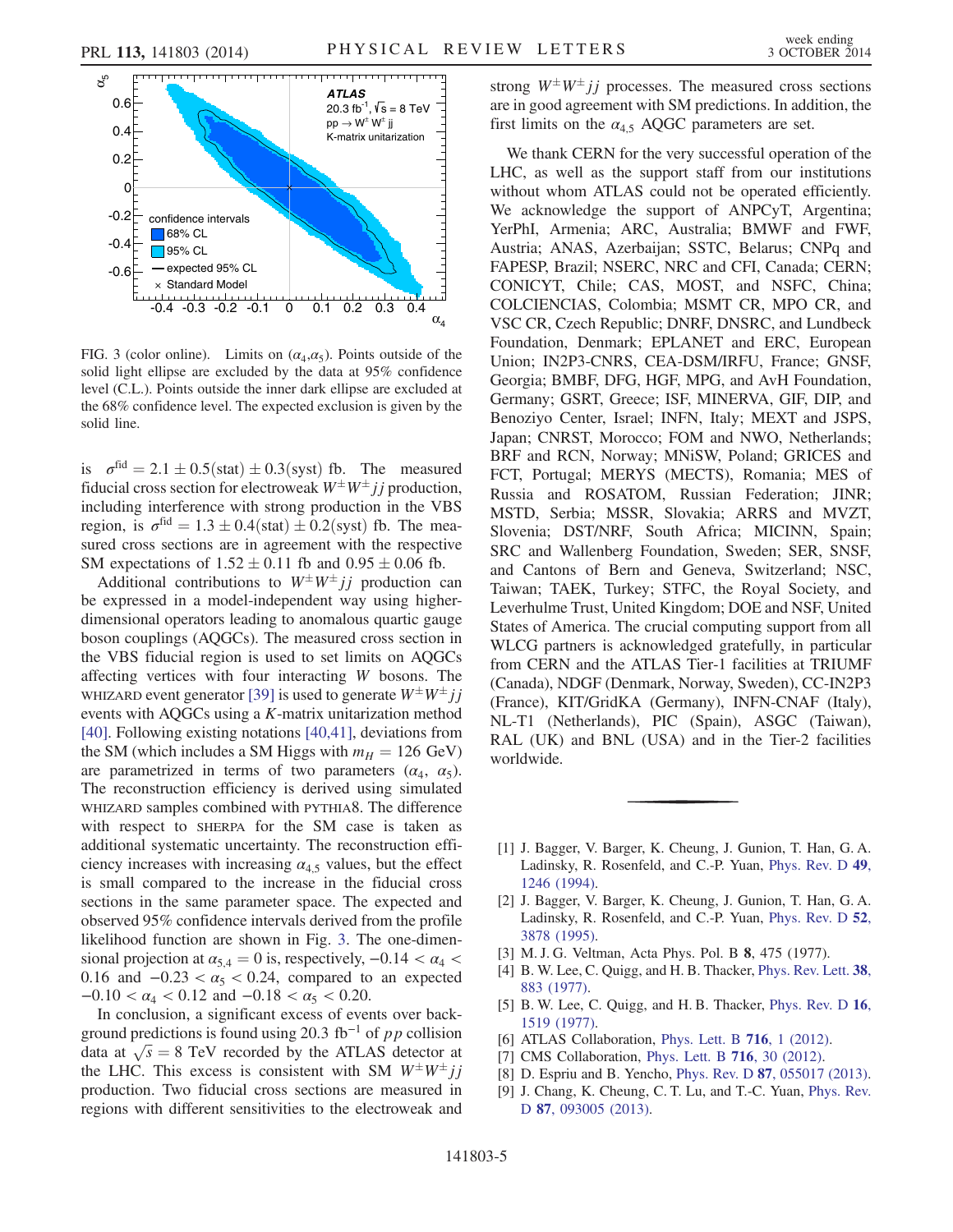- <span id="page-5-0"></span>[10] R. N. Cahn, S. D. Ellis, R. Kleiss, and W. J. Stirling, [Phys.](http://dx.doi.org/10.1103/PhysRevD.35.1626) Rev. D 35[, 1626 \(1987\).](http://dx.doi.org/10.1103/PhysRevD.35.1626)
- <span id="page-5-1"></span>[11] E. Accomando, A. Ballestrero, A. Belhouari, and E. Maina, Phys. Rev. D 74[, 073010 \(2006\)](http://dx.doi.org/10.1103/PhysRevD.74.073010).
- <span id="page-5-2"></span>[12] ATLAS uses a right-handed coordinate system with its origin at the nominal interaction point (IP) in the center of the detector and the z axis along the beam pipe. The x axis points from the IP to the center of the LHC ring, and the y axis points upward. Cylindrical coordinates  $(r, \phi)$  are used in the transverse plane,  $\phi$  being the azimuthal angle around the beam pipe. The pseudorapidity is defined in terms of the polar angle  $\theta$  as  $\eta = -\ln \tan(\theta/2)$ . Transverse projections are defined relative to the beam axis.
- <span id="page-5-3"></span>[13] M. Cacciari, G. P. Salam, and G. Soyez, [J. High Energy](http://dx.doi.org/10.1088/1126-6708/2008/04/063) [Phys. 04 \(2008\) 063.](http://dx.doi.org/10.1088/1126-6708/2008/04/063)
- <span id="page-5-5"></span><span id="page-5-4"></span>[14] Rapidity is defined as  $y = (1/2) \ln[(E + p_z)/(E - p_z)].$
- [15] P. Nason, [J. High Energy Phys. 11 \(2004\) 040;](http://dx.doi.org/10.1088/1126-6708/2004/11/040) S. Frixione, P. Nason, and C. Oleari, [J. High Energy Phys. 11 \(2007\)](http://dx.doi.org/10.1088/1126-6708/2007/11/070) [070;](http://dx.doi.org/10.1088/1126-6708/2007/11/070) S. Alioli, P. Nason, C. Oleari, and E. Re, [J. High](http://dx.doi.org/10.1007/JHEP06(2010)043) [Energy Phys. 06 \(2010\) 043.](http://dx.doi.org/10.1007/JHEP06(2010)043)
- <span id="page-5-8"></span>[16] B. Jäger, C. Oleari, and D. Zeppenfeld, [Phys. Rev. D](http://dx.doi.org/10.1103/PhysRevD.80.034022) 80, [034022 \(2009\);](http://dx.doi.org/10.1103/PhysRevD.80.034022) B. Jäger and G. Zanderighi, [J. High Energy](http://dx.doi.org/10.1007/JHEP11(2011)055) [Phys. 11 \(2011\) 055;](http://dx.doi.org/10.1007/JHEP11(2011)055) T. Melia, K. Melnikov, R. Rontsch, and G. Zanderighi, [J. High Energy Phys. 12 \(2010\) 053;](http://dx.doi.org/10.1007/JHEP12(2010)053) T. Melia, P. Nason, R. Rontsch, and G. Zanderighi, [Eur. Phys.](http://dx.doi.org/10.1140/epjc/s10052-011-1670-x) J. C 71[, 1670 \(2011\)](http://dx.doi.org/10.1140/epjc/s10052-011-1670-x).
- <span id="page-5-7"></span><span id="page-5-6"></span>[17] H.-L. Lai, M. Guzzi, J. Huston, Z. Li, P. M. Nadolsky, J. Pumplin, and C.-P. Yuan, Phys. Rev. D 82[, 074024 \(2010\).](http://dx.doi.org/10.1103/PhysRevD.82.074024)
- [18] T. Sjöstrand, S. Mrenna, and P. Skands, [J. High Energy](http://dx.doi.org/10.1088/1126-6708/2006/05/026) [Phys. 05 \(2006\) 026;](http://dx.doi.org/10.1088/1126-6708/2006/05/026) T. Sjöstrand, S. Mrenna, and P. Skands, [Comput. Phys. Commun.](http://dx.doi.org/10.1016/j.cpc.2008.01.036) 178, 852 (2008).
- <span id="page-5-9"></span>[19] ATLAS Collaboration, Report No. ATL-PHYS-PUB-2012- 003, 2012, <https://cds.cern.ch/record/1474107>.
- <span id="page-5-10"></span>[20] J. M. Campbell, J. W. Huston, and W. J. Stirling, [Rep. Prog.](http://dx.doi.org/10.1088/0034-4885/70/1/R02) Phys. 70[, 89 \(2007\)](http://dx.doi.org/10.1088/0034-4885/70/1/R02).
- [21] G. Corcella, I. G. Knowles, G. Marchesini, S. Moretti, K. Odagiri, P. Richardson, M. H. Seymour, and B. R. Webber, [J. High Energy Phys. 01 \(2001\) 010.](http://dx.doi.org/10.1088/1126-6708/2001/01/010)
- [22] J. M. Butterworth, J. R. Forshaw, and M. H. Seymour, Z. Phys. C 72[, 637 \(1996\).](http://dx.doi.org/10.1007/s002880050286)
- <span id="page-5-11"></span>[23] K. Arnold et al., [Comput. Phys. Commun.](http://dx.doi.org/10.1016/j.cpc.2009.03.006) 180, 1661 [\(2009\);](http://dx.doi.org/10.1016/j.cpc.2009.03.006) J. Baglio et al., [arXiv:1107.4038;](http://arXiv.org/abs/1107.4038) K. Arnold et al., [arXiv:1207.4975;](http://arXiv.org/abs/1207.4975) B. Jäger, C. Oleari, and D. Zeppenfeld, Phys. Rev. D 80[, 034022 \(2009\)](http://dx.doi.org/10.1103/PhysRevD.80.034022).
- <span id="page-5-12"></span>[24] T. Gleisberg, S. Hoeche, F. Krauss, M. Schoenherr, S. Schumann, F. Siegert, and J. Winter, [J. High Energy Phys.](http://dx.doi.org/10.1088/1126-6708/2009/02/007) [02 \(2009\) 007;](http://dx.doi.org/10.1088/1126-6708/2009/02/007) T. Gleisberg and S. Hoeche, [J. High Energy](http://dx.doi.org/10.1088/1126-6708/2008/12/039) [Phys. 12 \(2008\) 039;](http://dx.doi.org/10.1088/1126-6708/2008/12/039) S. Schumann and F. Krauss, [J. High](http://dx.doi.org/10.1088/1126-6708/2008/03/038) [Energy Phys. 03 \(2008\) 038;](http://dx.doi.org/10.1088/1126-6708/2008/03/038) S. Hoeche, F. Krauss, S. Schumann, and F. Siegert, [J. High Energy Phys. 05 \(2009\) 053.](http://dx.doi.org/10.1088/1126-6708/2009/05/053)
- <span id="page-5-13"></span>[25] ATLAS Collaboration, JINST 3[, S08003 \(2008\).](http://dx.doi.org/10.1088/1748-0221/3/08/S08003)
- <span id="page-5-14"></span>[26] ATLAS Collaboration, [Eur. Phys. J. C](http://dx.doi.org/10.1140/epjc/s10052-013-2518-3) 73, 2518 (2013).
- <span id="page-5-15"></span>[27] ATLAS Collaboration, [arXiv:1404.2240;](http://arXiv.org/abs/1404.2240) ATLAS Collaboration, [Eur. Phys. J. C](http://dx.doi.org/10.1140/epjc/s10052-012-1909-1) 72, 1909 (2012).
- <span id="page-5-16"></span>[28] ATLAS Collaboration, [Phys. Lett. B](http://dx.doi.org/10.1016/j.physletb.2011.12.054) **707**, 438 (2012).
- <span id="page-5-17"></span>[29] ATLAS Collaboration, [Eur. Phys. J. C](http://dx.doi.org/10.1140/epjc/s10052-013-2304-2) 73, 2304 (2013).
- <span id="page-5-18"></span>[30] ATLAS Collaboration, Report No. ATLAS-CONF-2011- 102, 2011, <http://cdsweb.cern.ch/record/1369219>.
- <span id="page-5-19"></span>[31] ATLAS Collaboration, [Eur. Phys. J. C](http://dx.doi.org/10.1140/epjc/s10052-011-1844-6) 72, 1844 (2012).
- <span id="page-5-20"></span>[32] ATLAS Collaboration, [Eur. Phys. J. C](http://dx.doi.org/10.1140/epjc/s10052-010-1429-9) 70, 823 (2010).
- <span id="page-5-21"></span>[33] S. Agostinelli et al., [Nucl. Instrum. Methods Phys. Res.,](http://dx.doi.org/10.1016/S0168-9002(03)01368-8) Sect. A 506[, 250 \(2003\)](http://dx.doi.org/10.1016/S0168-9002(03)01368-8).
- <span id="page-5-22"></span>[34] G. Bozzi, B. Jäger, C. Oleari, and D. Zeppenfeld, [Phys. Rev.](http://dx.doi.org/10.1103/PhysRevD.75.073004) D 75[, 073004 \(2007\)](http://dx.doi.org/10.1103/PhysRevD.75.073004).
- [35] F. Campanario, M. Kerner, L. D. Ninh, and D. Zeppenfeld, Phys. Rev. Lett. 111[, 052003 \(2013\).](http://dx.doi.org/10.1103/PhysRevLett.111.052003)
- <span id="page-5-23"></span>[36] J. Alwall, P. Demin, S. Visscher, R. Frederix, M. Herquet, F. Maltoni, T. Plehn, D. L. Rainwater, and T. Stelzer, [J. High](http://dx.doi.org/10.1088/1126-6708/2007/09/028) [Energy Phys. 09 \(2007\) 028.](http://dx.doi.org/10.1088/1126-6708/2007/09/028)
- <span id="page-5-24"></span>[37] M. L. Mangano, M. Moretti, F. Piccinini, R. Pittau, and A. Polosa, [J. High Energy Phys. 07 \(2003\) 001.](http://dx.doi.org/10.1088/1126-6708/2003/07/001)
- <span id="page-5-25"></span>[38] A. Del Fabbro and D. Treleani, [Phys. Rev. D](http://dx.doi.org/10.1103/PhysRevD.63.057901) 63, 057901 [\(2001\).](http://dx.doi.org/10.1103/PhysRevD.63.057901)
- <span id="page-5-26"></span>[39] W. Kilian, T. Ohl, and J. Reuter, [Eur. Phys. J. C](http://dx.doi.org/10.1140/epjc/s10052-011-1742-y) 71, 1742 [\(2011\);](http://dx.doi.org/10.1140/epjc/s10052-011-1742-y) M. Moretti, T. Ohl, and J. Reuter, [arXiv:hep-ph/](http://arXiv.org/abs/hep-ph/0102195) [0102195.](http://arXiv.org/abs/hep-ph/0102195)
- <span id="page-5-27"></span>[40] A. Alboteanu, W. Kilian, and J. Reuter, [J. High Energy](http://dx.doi.org/10.1088/1126-6708/2008/11/010) [Phys. 11 \(2008\) 010.](http://dx.doi.org/10.1088/1126-6708/2008/11/010)
- [41] T. Appelquist and C. Bernard, [Phys. Rev. D](http://dx.doi.org/10.1103/PhysRevD.22.200) 22, 200 (1980); A. C. Longhitano, Phys. Rev. D 22[, 1166 \(1980\)](http://dx.doi.org/10.1103/PhysRevD.22.1166); [Nucl.](http://dx.doi.org/10.1016/0550-3213(81)90109-7) Phys. B188[, 118 \(1981\).](http://dx.doi.org/10.1016/0550-3213(81)90109-7)

<span id="page-5-28"></span>G. Aad,  $84$  B. Abbott,  $112$  J. Abdallah,  $152$  S. Abdel Khalek,  $116$  O. Abdinov,  $11$  R. Aben,  $106$  B. Abi,  $113$  M. Abolins,  $89$ O. S. AbouZeid,<sup>159</sup> H. Abramowicz,<sup>154</sup> H. Abreu,<sup>153</sup> R. Abreu,<sup>30</sup> Y. Abulaiti,<sup>147a,147b</sup> B. S. Acharya,<sup>165a,165[b,b](#page-17-0)</sup>

<span id="page-5-29"></span>L. Adamczyk,<sup>38a</sup> D. L. Adams,<sup>25</sup> J. Adelman,<sup>177</sup> S. Adomeit,<sup>99</sup> T. Adye,<sup>130</sup> T. Agatonovic-Jovin,<sup>13a</sup> J. A. Aguilar-Saavedra,<sup>125a,125f</sup> M. Agustoni,<sup>17</sup> S. P. Ahlen,<sup>22</sup> F. Ahmadov,<sup>64[,c](#page-17-1)</sup> G. Aielli,<sup>134a,134b</sup> H. Akerstedt,<sup>147a,147b</sup>

T. P. A. Åkesson,<sup>80</sup> G. Akimoto,<sup>156</sup> A. V. Akimov,<sup>95</sup> G. L. Alberghi,<sup>20a,20b</sup> J. Albert,<sup>170</sup> S. Albrand,<sup>55</sup>

M. J. Alconada Verzini,<sup>70</sup> M. Aleksa,<sup>30</sup> I. N. Aleksandrov,<sup>64</sup> C. Alexa,<sup>26a</sup> G. Alexander,<sup>154</sup> G. Alexandre,<sup>49</sup> T. Alexopoulos,<sup>10</sup>

M. Alhroob,<sup>165a,165c</sup> G. Alimonti,<sup>90a</sup> L. Alio,<sup>84</sup> J. Alison,<sup>31</sup> B. M. M. Allbrooke,<sup>18</sup> L. J. Allison,<sup>71</sup> P. P. Allport,<sup>73</sup> J. Almond,<sup>83</sup>

A. Aloisio,<sup>103a,103b</sup> A. Alonso,<sup>36</sup> F. Alonso,<sup>70</sup> C. Alpigiani,<sup>75</sup> A. Altheimer,<sup>35</sup> B. Alvarez Gonzalez,<sup>89</sup> M. G. Alviggi,<sup>103a,103b</sup>

K. Amako,<sup>65</sup> Y. Amaral Coutinho,<sup>24a</sup> C. Amelung,<sup>23</sup> D. Amidei,<sup>88</sup> S. P. Amor Dos Santos,<sup>125a,125c</sup> A. Amorim,<sup>125a,125b</sup>

S. Amoroso,<sup>48</sup> N. Amram,<sup>154</sup> G. Amundsen,<sup>23</sup> C. Anastopoulos,<sup>140</sup> L. S. Ancu,<sup>49</sup> N. Andari,<sup>30</sup> T. Andeen,<sup>35</sup> C. F. Anders,<sup>58b</sup>

G. Anders, $30$  K. J. Anderson,  $31$  A. Andreazza,  $90a,90b$  V. Andrei,  $58a$  X. S. Anduaga,  $70$  S. Angelidakis,  $9$  I. Angelozzi,  $106$ 

P. Anger,<sup>44</sup> A. Angerami,<sup>35</sup> F. Anghinolfi,<sup>30</sup> A. V. Anisenkov,<sup>108</sup> N. Anjos,<sup>125a</sup> A. Annovi,<sup>47</sup> A. Antonaki,<sup>9</sup> M. Antonelli,<sup>47</sup>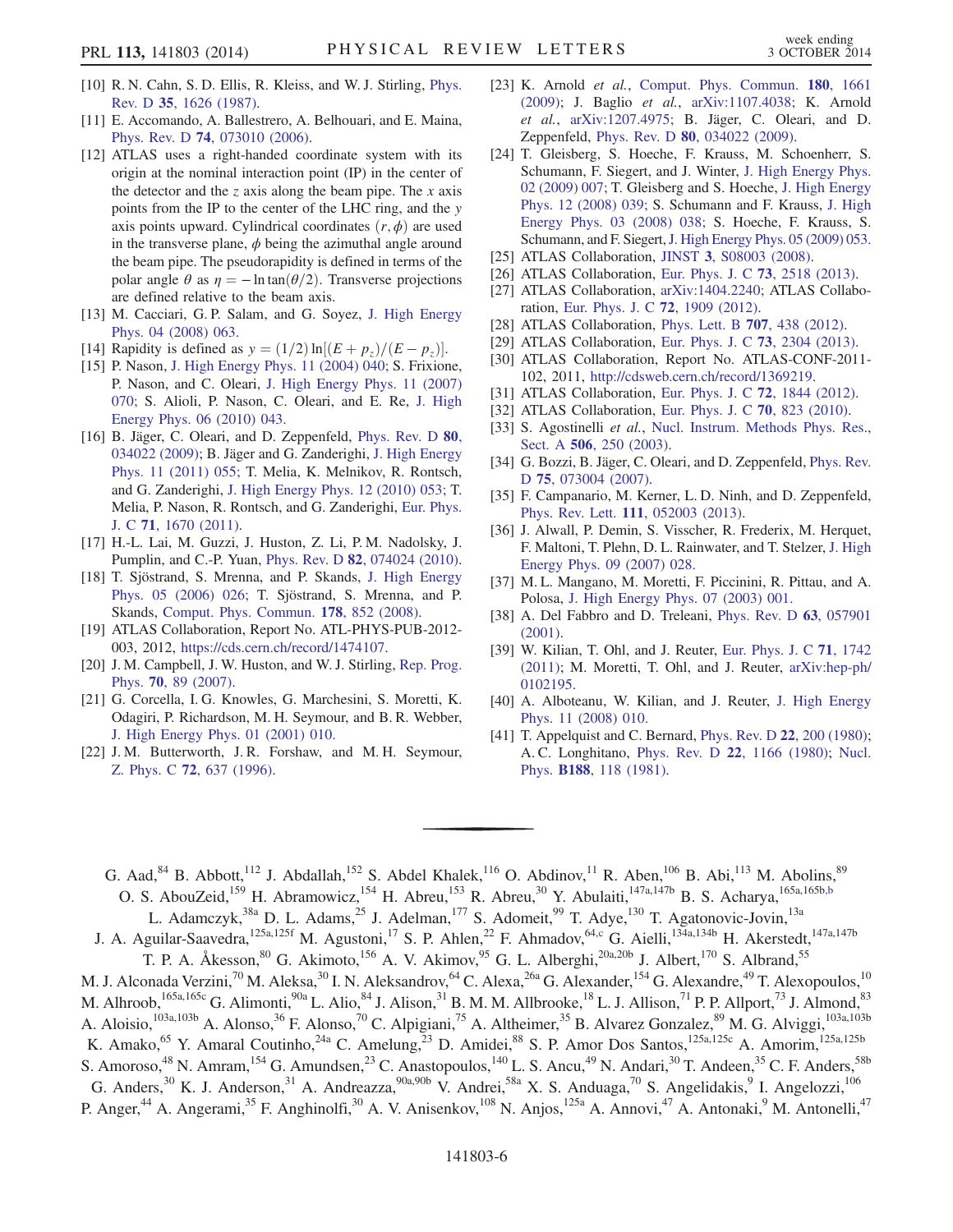<span id="page-6-3"></span><span id="page-6-2"></span><span id="page-6-1"></span><span id="page-6-0"></span>A. Antonov, <sup>97</sup> J. Antos, <sup>145b</sup> F. Anulli, <sup>133a</sup> M. Aoki, <sup>65</sup> L. Aperio Bella, <sup>18</sup> R. Apolle, <sup>119[,d](#page-17-2)</sup> G. Arabidze, <sup>89</sup> I. Aracena, <sup>144</sup> Y. Arai,<sup>65</sup> J. P. Araque,<sup>125a</sup> A. T. H. Arce,<sup>45</sup> J-F. Arguin,<sup>94</sup> S. Argyropoulos,<sup>42</sup> M. Arik,<sup>19a</sup> A. J. Armbruster,<sup>30</sup> O. Arnaez,<sup>30</sup> V. Arnal, <sup>81</sup> H. Arnold, <sup>48</sup> M. Arratia, <sup>28</sup> O. Arslan, <sup>21</sup> A. Artamonov, <sup>96</sup> G. Artoni, <sup>23</sup> S. Asai, <sup>156</sup> N. Asbah, <sup>42</sup> A. Ashkenazi, <sup>154</sup> B. Åsman,<sup>147a,147b</sup> L. Asquith,<sup>6</sup> K. Assamagan,<sup>25</sup> R. Astalos,<sup>145a</sup> M. Atkinson,<sup>166</sup> N. B. Atlay,<sup>142</sup> B. Auerbach,<sup>6</sup> K. Augsten,<sup>127</sup> M. Aurousseau,<sup>146b</sup> G. Avolio,<sup>30</sup> G. Azuelos,<sup>9[4,e](#page-17-3)</sup> Y. Azuma,<sup>156</sup> M. A. Baak,<sup>30</sup> C. Bacci,<sup>135a,135b</sup> H. Bachacou,<sup>137</sup> K. Bachas,<sup>155</sup> M. Backes,<sup>30</sup> M. Backhaus,<sup>30</sup> J. Backus Mayes,<sup>144</sup> E. Badescu,<sup>26a</sup> P. Bagiacchi,<sup>133a,133b</sup> P. Bagnaia,<sup>133a,133b</sup> Y. Bai,<sup>33a</sup> T. Bain,<sup>35</sup> J. T. Baines,<sup>130</sup> O. K. Baker,<sup>177</sup> S. Baker,<sup>77</sup> P. Balek,<sup>128</sup> F. Balli,<sup>137</sup> E. Banas,<sup>39</sup> Sw. Banerjee,<sup>174</sup> A. A. E. Bannoura,<sup>176</sup> V. Bansal,<sup>170</sup> H. S. Bansil,<sup>18</sup> L. Barak,<sup>173</sup> S. P. Baranov,<sup>95</sup> E. L. Barberio,<sup>87</sup> D. Barberis,  $^{50a,50b}$  M. Barbero,  $^{84}$  T. Barillari,  $^{100}$  M. Barisonzi,  $^{176}$  T. Barklow,  $^{144}$  N. Barlow,  $^{28}$  B. M. Barnett,  $^{130}$ R. M. Barnett, <sup>15</sup> Z. Barnovska, 5 A. Baroncelli, <sup>135a</sup> G. Barone, <sup>49</sup> A. J. Barr, <sup>119</sup> F. Barreiro, <sup>81</sup> J. Barreiro Guimarães da Costa, 57 R. Bartoldus,<sup>144</sup> A. E. Barton,<sup>71</sup> P. Bartos,<sup>145a</sup> V. Bartsch,<sup>150</sup> A. Bassalat,<sup>116</sup> A. Basye,<sup>166</sup> R. L. Bates,<sup>53</sup> L. Batkova,<sup>145a</sup> J. R. Batley,<sup>28</sup> M. Battaglia,<sup>138</sup> M. Battistin,<sup>30</sup> F. Bauer,<sup>137</sup> H. S. Bawa,<sup>14[4,f](#page-17-4)</sup> T. Beau,<sup>79</sup> P. H. Beauchemin,<sup>162</sup> R. Beccherle,<sup>123a,123b</sup> P. Bechtle,<sup>21</sup> H. P. Beck,<sup>17</sup> K. Becker,<sup>176</sup> S. Becker,<sup>99</sup> M. Beckingham,<sup>139</sup> C. Becot,<sup>116</sup> A. J. Beddall,<sup>19c</sup> A. Beddall, <sup>19c</sup> S. Bedikian, <sup>177</sup> V. A. Bednyakov, <sup>64</sup> C. P. Bee, <sup>149</sup> L. J. Beemster, <sup>106</sup> T. A. Beermann, <sup>176</sup> M. Begel, <sup>25</sup> K. Behr, <sup>119</sup> C. Belanger-Champagne,  $86$  P. J. Bell,  $49$  W. H. Bell,  $49$  G. Bella,  $^{154}$  L. Bellagamba,  $^{20a}$  A. Bellerive,  $^{29}$  M. Bellomo,  $85$ K. Belotskiy,  $97$  O. Beltramello,  $30$  O. Benary,  $154$  D. Benchekroun,  $136a$  K. Bendtz,  $147a,147b$  N. Benekos,  $166$  Y. Benhammou,  $154$ E. Benhar Noccioli,<sup>49</sup> J. A. Benitez Garcia,<sup>160b</sup> D. P. Benjamin,<sup>45</sup> J. R. Bensinger,<sup>23</sup> K. Benslama,<sup>131</sup> S. Bentvelsen,<sup>106</sup> D. Berge,<sup>106</sup> E. Bergeaas Kuutmann,<sup>16</sup> N. Berger,<sup>5</sup> F. Berghaus,<sup>170</sup> E. Berglund,<sup>106</sup> J. Beringer,<sup>15</sup> C. Bernard,<sup>22</sup> P. Bernat,<sup>77</sup> C. Bernius,<sup>78</sup> F. U. Bernlochner,<sup>170</sup> T. Berry,<sup>76</sup> P. Berta,<sup>128</sup> C. Bertella,<sup>84</sup> G. Bertoli,<sup>147a,147b</sup> F. Bertolucci,<sup>123a,123b</sup> D. Bertsche,<sup>112</sup> M. I. Besana,<sup>90a</sup> G. J. Besjes,<sup>105</sup> O. Bessidskaia,<sup>147a,147b</sup> M. F. Bessner,<sup>42</sup> N. Besson,<sup>137</sup> C. Betancourt,<sup>48</sup> S. Bethke,<sup>100</sup> W. Bhimji,<sup>46</sup> R. M. Bianchi,<sup>124</sup> L. Bianchini,<sup>23</sup> M. Bianco,<sup>30</sup> O. Biebel,<sup>99</sup> S. P. Bieniek,<sup>77</sup> K. Bierwagen,<sup>54</sup> J. Biesiada,<sup>15</sup> M. Biglietti,<sup>135a</sup> J. Bilbao De Mendizabal,<sup>49</sup> H. Bilokon,<sup>47</sup> M. Bindi,<sup>54</sup> S. Binet,<sup>116</sup> A. Bingul,<sup>19c</sup> C. Bini,<sup>133a,133b</sup> C. W. Black,<sup>151</sup> J. E. Black,<sup>144</sup> K. M. Black,<sup>22</sup> D. Blackburn,<sup>139</sup> R. E. Blair,<sup>6</sup> J.-B. Blanchard,<sup>137</sup> T. Blazek,<sup>145a</sup> I. Bloch,<sup>42</sup> C. Blocker,<sup>23</sup> W. Blum,<sup>82[,a](#page-17-5)</sup> U. Blumenschein,<sup>54</sup> G. J. Bobbink,<sup>106</sup> V. S. Bobrovnikov,<sup>108</sup> S. S. Bocchetta,  $80$  A. Bocci,  $45$  C. Bock,  $99$  C. R. Boddy,  $^{119}$  M. Boehler,  $48$  J. Boek,  $^{176}$  T. T. Boek,  $^{176}$  J. A. Bogaerts,  $30$ A. G. Bogdanchikov,<sup>108</sup> A. Bogouch,<sup>9[1,a](#page-17-5)</sup> C. Bohm,<sup>147a</sup> J. Bohm,<sup>126</sup> V. Boisvert,<sup>76</sup> T. Bold,<sup>38a</sup> V. Boldea,<sup>26a</sup> A. S. Boldyrev,<sup>98</sup> M. Bomben,<sup>79</sup> M. Bona,<sup>75</sup> M. Boonekamp,<sup>137</sup> A. Borisov,<sup>129</sup> G. Borissov,<sup>71</sup> M. Borri,<sup>83</sup> S. Borroni,<sup>42</sup> J. Bortfeldt,<sup>99</sup> V. Bortolotto,<sup>135a,135b</sup> K. Bos,<sup>106</sup> D. Boscherini,<sup>20a</sup> M. Bosman,<sup>12</sup> H. Boterenbrood,<sup>106</sup> J. Boudreau,<sup>124</sup> J. Bouffard,<sup>2</sup> E. V. Bouhova-Thacker,  $^{71}$  D. Boumediene,  $^{34}$  C. Bourdarios,  $^{116}$  N. Bousson,  $^{113}$  S. Boutouil,  $^{136d}$  A. Boveia,  $^{31}$  J. Boyd,  $^{30}$ I. R. Boyko,<sup>64</sup> I. Bozovic-Jelisavcic,<sup>13b</sup> J. Bracinik,<sup>18</sup> A. Brandt,<sup>8</sup> G. Brandt,<sup>15</sup> O. Brandt,<sup>58a</sup> U. Bratzler,<sup>157</sup> B. Brau,<sup>85</sup> J. E. Brau,<sup>115</sup> H. M. Braun,<sup>176[,a](#page-17-5)</sup> S. F. Brazzale,<sup>165a,165c</sup> B. Brelier,<sup>159</sup> K. Brendlinger,<sup>121</sup> A. J. Brennan,<sup>87</sup> R. Brenner,<sup>167</sup> S. Bressler,<sup>173</sup> K. Bristow,<sup>146c</sup> T. M. Bristow,<sup>46</sup> D. Britton,<sup>53</sup> F. M. Brochu,<sup>28</sup> I. Brock,<sup>21</sup> R. Brock,<sup>89</sup> C. Bromberg,<sup>89</sup> J. Bronner,<sup>100</sup> G. Brooijmans,<sup>35</sup> T. Brooks,<sup>76</sup> W. K. Brooks,<sup>32b</sup> J. Brosamer,<sup>15</sup> E. Brost,<sup>115</sup> G. Brown,<sup>83</sup> J. Brown,<sup>55</sup> P. A. Bruckman de Renstrom,<sup>39</sup> D. Bruncko,<sup>145b</sup> R. Bruneliere,<sup>48</sup> S. Brunet,<sup>60</sup> A. Bruni,<sup>20a</sup> G. Bruni,<sup>20a</sup> M. Bruschi,<sup>20a</sup> L. Bryngemark,<sup>80</sup> T. Buanes,<sup>14</sup> Q. Buat,<sup>143</sup> F. Bucci,<sup>49</sup> P. Buchholz,<sup>142</sup> R. M. Buckingham,<sup>119</sup> A. G. Buckley,<sup>53</sup> S. I. Buda,<sup>26a</sup> I. A. Budagov,  $^{64}$  F. Buehrer,  $^{48}$  L. Bugge,  $^{118}$  M. K. Bugge,  $^{118}$  O. Bulekov,  $^{97}$  A. C. Bundock,  $^{73}$  H. Burckhart,  $^{30}$  S. Burdin,  $^{73}$ B. Burghgrave,<sup>107</sup> S. Burke,<sup>130</sup> I. Burmeister,<sup>43</sup> E. Busato,<sup>34</sup> D. Büscher,<sup>48</sup> V. Büscher,<sup>82</sup> P. Bussey,<sup>53</sup> C. P. Buszello,<sup>167</sup> B. Butler,<sup>57</sup> J. M. Butler,<sup>22</sup> A. I. Butt,<sup>3</sup> C. M. Buttar,<sup>53</sup> J. M. Butterworth,<sup>77</sup> P. Butti,<sup>106</sup> W. Buttinger,<sup>28</sup> A. Buzatu,<sup>53</sup> M. Byszewski,<sup>10</sup> S. Cabrera Urbán,<sup>168</sup> D. Caforio,<sup>20a,20b</sup> O. Cakir,<sup>4a</sup> P. Calafiura,<sup>15</sup> A. Calandri,<sup>137</sup> G. Calderini,<sup>79</sup> P. Calfayan,<sup>99</sup> R. Calkins,<sup>107</sup> L. P. Caloba,<sup>24a</sup> D. Calvet,<sup>34</sup> S. Calvet,<sup>34</sup> R. Camacho Toro,<sup>49</sup> S. Camarda,<sup>42</sup> D. Cameron,<sup>118</sup> L. M. Caminada,<sup>15</sup> R. Caminal Armadans,<sup>12</sup> S. Campana,<sup>30</sup> M. Campanelli,<sup>77</sup> A. Campoverde,<sup>149</sup> V. Canale,<sup>103a,103b</sup> A. Canepa, <sup>160a</sup> M. Cano Bret,<sup>75</sup> J. Cantero, <sup>81</sup> R. Cantrill, <sup>76</sup> T. Cao, <sup>40</sup> M. D. M. Capeans Garrido, <sup>30</sup> I. Caprini, <sup>26a</sup> M. Caprini,<sup>26a</sup> M. Capua,<sup>37a,37b</sup> R. Caputo,<sup>82</sup> R. Cardarelli,<sup>134a</sup> T. Carli,<sup>30</sup> G. Carlino,<sup>103a</sup> L. Carminati,<sup>90a,90b</sup> S. Caron,<sup>105</sup> E. Carquin,<sup>32a</sup> G. D. Carrillo-Montoya,<sup>146c</sup> J. R. Carter,<sup>28</sup> J. Carvalho,<sup>125a,125c</sup> D. Casadei,<sup>77</sup> M. P. Casado,<sup>12</sup> M. Casolino,<sup>12</sup> E. Castaneda-Miranda,<sup>146b</sup> A. Castelli,<sup>106</sup> V. Castillo Gimenez,<sup>168</sup> N. F. Castro,<sup>125a</sup> P. Catastini,<sup>57</sup> A. Catinaccio,<sup>30</sup> J. R. Catmore,<sup>118</sup> A. Cattai,<sup>30</sup> G. Cattani,<sup>134a,134b</sup> S. Caughron,<sup>89</sup> V. Cavaliere,<sup>166</sup> D. Cavalli,<sup>90a</sup> M. Cavalli-Sforza,<sup>12</sup> V. Cavasinni,<sup>123a,123b</sup> F. Ceradini,<sup>135a,135b</sup> B. Cerio,<sup>45</sup> K. Cerny,<sup>128</sup> A. S. Cerqueira,<sup>24b</sup> A. Cerri,<sup>150</sup> L. Cerrito,<sup>75</sup> F. Cerutti,<sup>15</sup> M. Cerv,<sup>30</sup> A. Cervelli,<sup>17</sup> S. A. Cetin,<sup>19b</sup> A. Chafaq,<sup>136a</sup> D. Chakraborty,<sup>107</sup> I. Chalupkova,<sup>128</sup> K. Chan,<sup>3</sup> P. Chang,<sup>166</sup> B. Chapleau,<sup>86</sup> J. D. Chapman,<sup>28</sup> D. Charfeddine,<sup>116</sup> D. G. Charlton,<sup>18</sup> C. C. Chau,<sup>159</sup> C. A. Chavez Barajas,<sup>150</sup>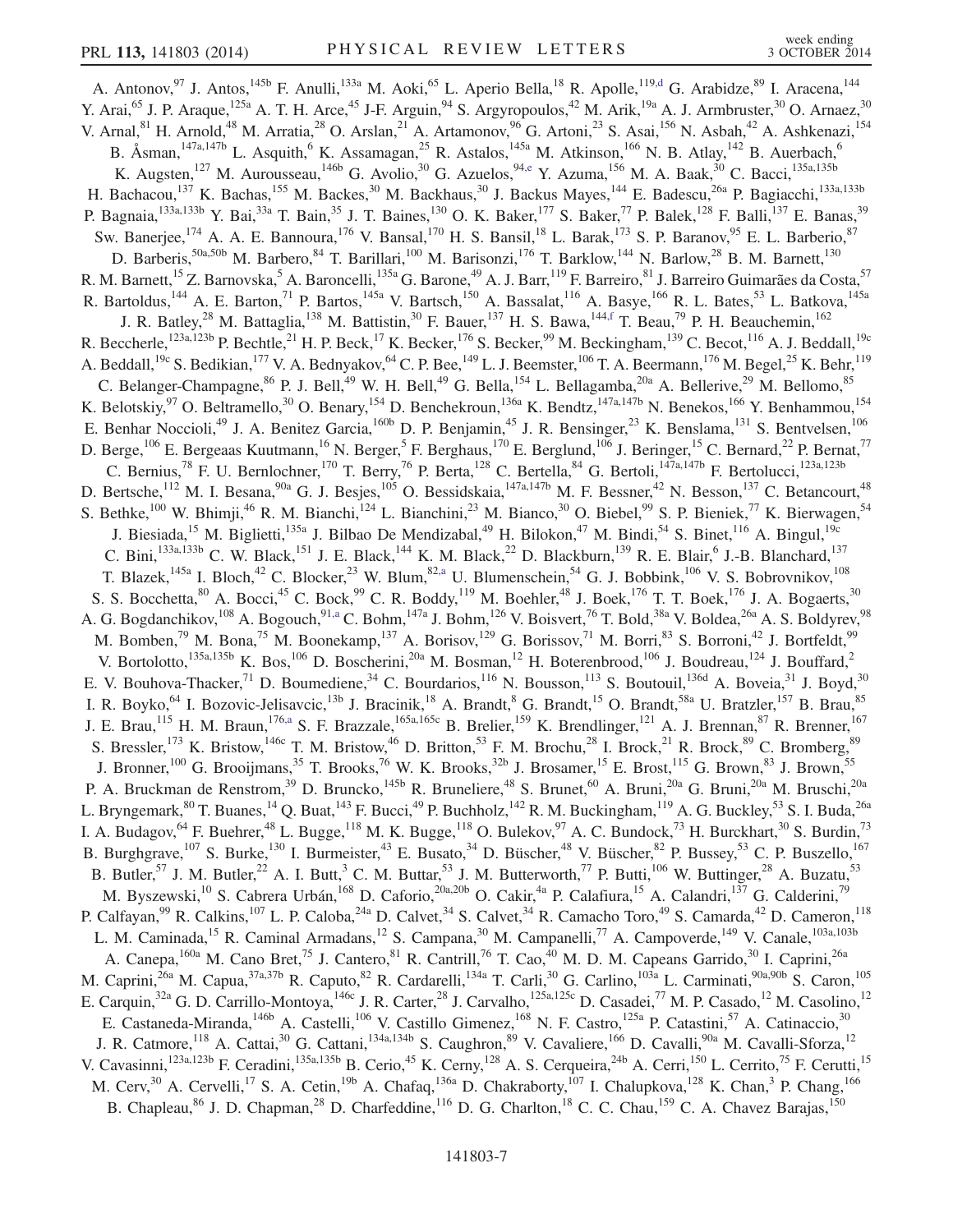<span id="page-7-4"></span><span id="page-7-3"></span><span id="page-7-2"></span><span id="page-7-1"></span><span id="page-7-0"></span>S. Cheatham,<sup>86</sup> A. Chegwidden,<sup>89</sup> S. Chekanov,<sup>6</sup> S. V. Chekulaev, <sup>160a</sup> G. A. Chelkov, <sup>64</sup> M. A. Chelstowska, <sup>88</sup> C. Chen, <sup>63</sup> H. Chen,<sup>25</sup> K. Chen,<sup>149</sup> L. Chen,<sup>33d[,g](#page-17-6)</sup> S. Chen,<sup>33c</sup> X. Chen,<sup>146c</sup> Y. Chen,<sup>35</sup> H. C. Cheng,<sup>88</sup> Y. Cheng,<sup>31</sup> A. Cheplakov,<sup>64</sup> R. Cherkaoui El Moursli,<sup>136e</sup> V. Chernyatin,<sup>2[5,a](#page-17-5)</sup> E. Cheu,<sup>7</sup> L. Chevalier,<sup>137</sup> V. Chiarella,<sup>47</sup> G. Chiefari,<sup>103a,103b</sup> J. T. Childers,<sup>6</sup> A. Chilingarov,<sup>71</sup> G. Chiodini,<sup>72a</sup> A. S. Chisholm,<sup>18</sup> R. T. Chislett,<sup>77</sup> A. Chitan,<sup>26a</sup> M. V. Chizhov,<sup>64</sup> S. Chouridou,<sup>9</sup> B. K. B. Chow,<sup>99</sup> D. Chromek-Burckhart,<sup>30</sup> M. L. Chu,<sup>152</sup> J. Chudoba,<sup>126</sup> J. J. Chwastowski,<sup>39</sup> L. Chytka,<sup>114</sup> G. Ciapetti,<sup>133a,133b</sup> A. K. Ciftci,<sup>4a</sup> R. Ciftci,<sup>4a</sup> D. Cinca,<sup>62</sup> V. Cindro,<sup>74</sup> A. Ciocio,<sup>15</sup> P. Cirkovic,<sup>13b</sup> Z. H. Citron,<sup>173</sup> M. Citterio,  $90a$  M. Ciubancan,  $26a$  A. Clark,  $49$  P. J. Clark,  $46$  R. N. Clarke,  $15$  W. Cleland,  $124$  J. C. Clemens,  $84$  C. Clement,  $147a,147b$ Y. Coadou,<sup>84</sup> M. Cobal,<sup>165a,165c</sup> A. Coccaro,<sup>139</sup> J. Cochran,<sup>63</sup> L. Coffey,<sup>23</sup> J. G. Cogan,<sup>144</sup> J. Coggeshall,<sup>166</sup> B. Cole,<sup>35</sup> S. Cole,<sup>107</sup> A. P. Colijn,<sup>106</sup> J. Collot,<sup>55</sup> T. Colombo,<sup>58c</sup> G. Colon,<sup>85</sup> G. Compostella,<sup>100</sup> P. Conde Muiño,<sup>125a,125b</sup> E. Coniavitis, <sup>167</sup> M. C. Conidi, <sup>12</sup> S. H. Connell, <sup>146b</sup> I. A. Connelly, <sup>76</sup> S. M. Consonni, <sup>90a, 90b</sup> V. Consorti, <sup>48</sup> S. Constantinescu,<sup>26a</sup> C. Conta,<sup>120a,120b</sup> G. Conti,<sup>57</sup> F. Conventi,<sup>103a[,h](#page-17-7)</sup> M. Cooke,<sup>15</sup> B. D. Cooper,<sup>77</sup> A. M. Cooper-Sarkar,<sup>119</sup> N. J. Cooper-Smith,<sup>76</sup> K. Copic,<sup>15</sup> T. Cornelissen,<sup>176</sup> M. Corradi,<sup>20a</sup> F. Corriveau,<sup>86[,i](#page-17-8)</sup> A. Corso-Radu,<sup>164</sup> A. Cortes-Gonzalez,<sup>12</sup> G. Cortiana,<sup>100</sup> G. Costa,<sup>90a</sup> M. J. Costa,<sup>168</sup> D. Costanzo,<sup>140</sup> D. Côté,<sup>8</sup> G. Cottin,<sup>28</sup> G. Cowan,<sup>76</sup> B. E. Cox, <sup>83</sup> K. Cranmer, <sup>109</sup> G. Cree, <sup>29</sup> S. Crépé-Renaudin, <sup>55</sup> F. Crescioli, <sup>79</sup> W. A. Cribbs, <sup>147a, 147b</sup> M. Crispin Ortuzar, <sup>119</sup> M. Cristinziani,<sup>21</sup> V. Croft,<sup>105</sup> G. Crosetti,<sup>37a,37b</sup> C.-M. Cuciuc,<sup>26a</sup> T. Cuhadar Donszelmann,<sup>140</sup> J. Cummings,<sup>177</sup> M. Curatolo,<sup>47</sup> C. Cuthbert,<sup>151</sup> H. Czirr,<sup>142</sup> P. Czodrowski,<sup>3</sup> Z. Czyczula,<sup>177</sup> S. D'Auria,<sup>53</sup> M. D'Onofrio,<sup>73</sup> M. J. Da Cunha Sargedas De Sousa, <sup>125a,125b</sup> C. Da Via,  $^{83}$  W. Dabrowski,  $^{38a}$  A. Dafinca,  $^{119}$  T. Dai,  $^{88}$  O. Dale,  $^{14}$  F. Dallaire,  $^{94}$ C. Dallapiccola, <sup>85</sup> M. Dam, <sup>36</sup> A. C. Daniells, <sup>18</sup> M. Dano Hoffmann, <sup>137</sup> V. Dao, <sup>105</sup> G. Darbo, <sup>50a</sup> S. Darmora, <sup>8</sup> J. A. Dassoulas,<sup>42</sup> A. Dattagupta,<sup>60</sup> W. Davey,<sup>21</sup> C. David,<sup>170</sup> T. Davidek,<sup>128</sup> E. Davies,<sup>11[9,d](#page-17-2)</sup> M. Davies,<sup>154</sup> O. Davignon,<sup>79</sup> A. R. Davison,<sup>77</sup> P. Davison,<sup>77</sup> Y. Davygora,<sup>58a</sup> E. Dawe,<sup>143</sup> I. Dawson,<sup>140</sup> R. K. Daya-Ishmukhametova,<sup>85</sup> K. De,<sup>8</sup> R. de Asmundis,  $^{103a}$  S. De Castro,  $^{20a,20b}$  S. De Cecco,  $^{79}$  N. De Groot,  $^{105}$  P. de Jong,  $^{106}$  H. De la Torre,  $^{81}$  F. De Lorenzi,  $^{63}$ L. De Nooij,<sup>106</sup> D. De Pedis,<sup>133a</sup> A. De Salvo,<sup>133a</sup> U. De Sanctis,<sup>165a,165b</sup> A. De Santo,<sup>150</sup> J. B. De Vivie De Regie,<sup>116</sup> W. J. Dearnaley,<sup>71</sup> R. Debbe,<sup>25</sup> C. Debenedetti,<sup>46</sup> B. Dechenaux,<sup>55</sup> D. V. Dedovich,<sup>64</sup> I. Deigaard,<sup>106</sup> J. Del Peso,<sup>81</sup> T. Del Prete,<sup>123a,123b</sup> F. Deliot,<sup>137</sup> C. M. Delitzsch,<sup>49</sup> M. Deliyergiyev,<sup>74</sup> A. Dell'Acqua,<sup>30</sup> L. Dell'Asta,<sup>22</sup> M. Dell'Orso,<sup>123a,123b</sup> M. Della Pietra,<sup>103a[,h](#page-17-7)</sup> D. della Volpe,<sup>49</sup> M. Delmastro,<sup>5</sup> P. A. Delsart,<sup>55</sup> C. Deluca,<sup>106</sup> S. Demers,<sup>177</sup> M. Demichev,<sup>64</sup> A. Demilly,<sup>79</sup> S. P. Denisov,<sup>129</sup> D. Derendarz,<sup>39</sup> J. E. Derkaoui,<sup>136d</sup> F. Derue,<sup>79</sup> P. Dervan,<sup>73</sup> K. Desch,<sup>21</sup> C. Deterre,<sup>42</sup> P. O. Deviveiros,<sup>106</sup> A. Dewhurst,<sup>130</sup> S. Dhaliwal,<sup>106</sup> A. Di Ciaccio,<sup>134a,134b</sup> L. Di Ciaccio,<sup>5</sup> A. Di Domenico,<sup>133a,133b</sup> C. Di Donato,<sup>103a,103b</sup> A. Di Girolamo,<sup>30</sup> B. Di Girolamo,<sup>30</sup> A. Di Mattia,<sup>153</sup> B. Di Micco,<sup>135a,135b</sup> R. Di Nardo,<sup>47</sup> A. Di Simone,<sup>48</sup> R. Di Sipio,<sup>20a,20b</sup> D. Di Valentino,<sup>29</sup> M. A. Diaz,<sup>32a</sup> E. B. Diehl,<sup>88</sup> J. Dietrich,<sup>42</sup> T. A. Dietzsch,<sup>58a</sup> S. Diglio,<sup>84</sup> A. Dimitrievska,<sup>13a</sup> J. Dingfelder,<sup>21</sup> C. Dionisi,<sup>133a,133b</sup> P. Dita,<sup>26a</sup> S. Dita,<sup>26a</sup> F. Dittus,<sup>30</sup> F. Djama,  $84$  T. Djobava,  $51b$  M. A. B. do Vale,  $24c$  A. Do Valle Wemans,  $125a,125g$  T. K. O. Doan,  $5$  D. Dobos,  $30$  C. Doglioni,  $49$ T. Doherty,<sup>53</sup> T. Dohmae,<sup>156</sup> J. Dolejsi,<sup>128</sup> Z. Dolezal,<sup>128</sup> B. A. Dolgoshein,<sup>97[,a](#page-17-5)</sup> M. Donadelli,<sup>24d</sup> S. Donati,<sup>123a,123b</sup> P. Dondero,  $^{120a,120b}$  J. Donini,  $^{34}$  J. Dopke,  $^{30}$  A. Doria,  $^{103a}$  M. T. Dova,  $^{70}$  A. T. Doyle,  $^{53}$  M. Dris,  $^{10}$  J. Dubbert,  $^{88}$  S. Dube,  $^{15}$ E. Dubreuil,<sup>34</sup> E. Duchovni,<sup>173</sup> G. Duckeck,<sup>99</sup> O. A. Ducu,<sup>26a</sup> D. Duda,<sup>176</sup> A. Dudarev,<sup>30</sup> F. Dudziak,<sup>63</sup> L. Duflot,<sup>116</sup> L. Duguid,<sup>76</sup> M. Dührssen,<sup>30</sup> M. Dunford,<sup>58a</sup> H. Duran Yildiz,<sup>4a</sup> M. Düren,<sup>52</sup> A. Durglishvili,<sup>51b</sup> M. Dwuznik,<sup>38a</sup> M. Dyndal, $^{38a}$  J. Ebke, $^{99}$  W. Edson, $^2$  N. C. Edwards, $^{46}$  W. Ehrenfeld, $^{21}$  T. Eifert, $^{144}$  G. Eigen, $^{14}$  K. Einsweiler, $^{15}$  T. Ekelof, $^{167}$ M. El Kacimi,<sup>136c</sup> M. Ellert,<sup>167</sup> S. Elles,<sup>5</sup> F. Ellinghaus,<sup>82</sup> N. Ellis,<sup>30</sup> J. Elmsheuser,<sup>99</sup> M. Elsing,<sup>30</sup> D. Emeliyanov,<sup>130</sup> Y. Enari,<sup>156</sup> O. C. Endner,<sup>82</sup> M. Endo,<sup>117</sup> R. Engelmann,<sup>149</sup> J. Erdmann,<sup>177</sup> A. Ereditato,<sup>17</sup> D. Eriksson,<sup>147a</sup> G. Ernis,<sup>176</sup> J. Ernst,<sup>2</sup> M. Ernst,<sup>25</sup> J. Ernwein,<sup>137</sup> D. Errede,<sup>166</sup> S. Errede,<sup>166</sup> E. Ertel,<sup>82</sup> M. Escalier,<sup>116</sup> H. Esch,<sup>43</sup> C. Escobar,<sup>124</sup> B. Esposito,<sup>47</sup> A. I. Etienvre,<sup>137</sup> E. Etzion,<sup>154</sup> H. Evans,<sup>60</sup> A. Ezhilov,<sup>122</sup> L. Fabbri,<sup>20a,20b</sup> G. Facini,<sup>31</sup> R. M. Fakhrutdinov,<sup>129</sup> S. Falciano,<sup>133a</sup> R. J. Falla,<sup>77</sup> J. Faltova,<sup>128</sup> Y. Fang,<sup>33a</sup> M. Fanti,<sup>90a,90b</sup> A. Farbin,<sup>8</sup> A. Farilla,<sup>135a</sup> T. Farooque,<sup>12</sup> S. Farrell,<sup>164</sup> S. M. Farrington,<sup>171</sup> P. Farthouat,<sup>30</sup> F. Fassi,<sup>168</sup> P. Fassnacht,<sup>30</sup> D. Fassouliotis,<sup>9</sup> A. Favareto,<sup>50a,50b</sup> L. Fayard,<sup>116</sup> P. Federic,<sup>145a</sup> O. L. Fedin,<sup>122[,j](#page-17-9)</sup> W. Fedorko,<sup>169</sup> M. Fehling-Kaschek,<sup>48</sup> S. Feigl,<sup>30</sup> L. Feligioni,<sup>84</sup> C. Feng,<sup>33d</sup> E. J. Feng,<sup>6</sup> H. Feng,  $88$  A. B. Fenyuk,  $^{129}$  S. Fernandez Perez,  $^{30}$  S. Ferrag,  $^{53}$  J. Ferrando,  $^{53}$  A. Ferrari,  $^{167}$  P. Ferrari,  $^{106}$  R. Ferrari,  $^{120a}$ D. E. Ferreira de Lima,<sup>53</sup> A. Ferrer,<sup>168</sup> D. Ferrere,<sup>49</sup> C. Ferretti,<sup>88</sup> A. Ferretto Parodi,<sup>50a,50b</sup> M. Fiascaris,<sup>31</sup> F. Fiedler,<sup>82</sup> D. E. Ferreira de Lima,<sup>53</sup> A. Ferrer,<sup>168</sup> D. Ferrere,<sup>49</sup> C. Ferretti,<sup>88</sup> A. Fe A. Filipčič,<sup>74</sup> M. Filipuzzi,<sup>42</sup> F. Filthaut,<sup>105</sup> M. Fincke-Keeler,<sup>170</sup> K. D. Finelli,<sup>151</sup> M. C. N. Fiolhais,<sup>125a,125c</sup> L. Fiorini,<sup>168</sup> A. Firan,<sup>40</sup> J. Fischer,<sup>176</sup> W. C. Fisher,<sup>89</sup> E. A. Fitzgerald,<sup>23</sup> M. Flechl,<sup>48</sup> I. Fleck,<sup>142</sup> P. Fleischmann,<sup>88</sup> S. Fleischmann,<sup>176</sup> G. T. Fletcher,<sup>140</sup> G. Fletcher,<sup>75</sup> T. Flick,<sup>176</sup> A. Floderus,<sup>80</sup> L. R. Flores Castillo,<sup>17[4,k](#page-17-10)</sup> A. C. Florez Bustos,<sup>160b</sup> M. J. Flowerdew,<sup>100</sup> A. Formica,<sup>137</sup> A. Forti,<sup>83</sup> D. Fortin,<sup>160a</sup> D. Fournier,<sup>116</sup> H. Fox,<sup>71</sup> S. Fracchia,<sup>12</sup> P. Francavilla,<sup>79</sup>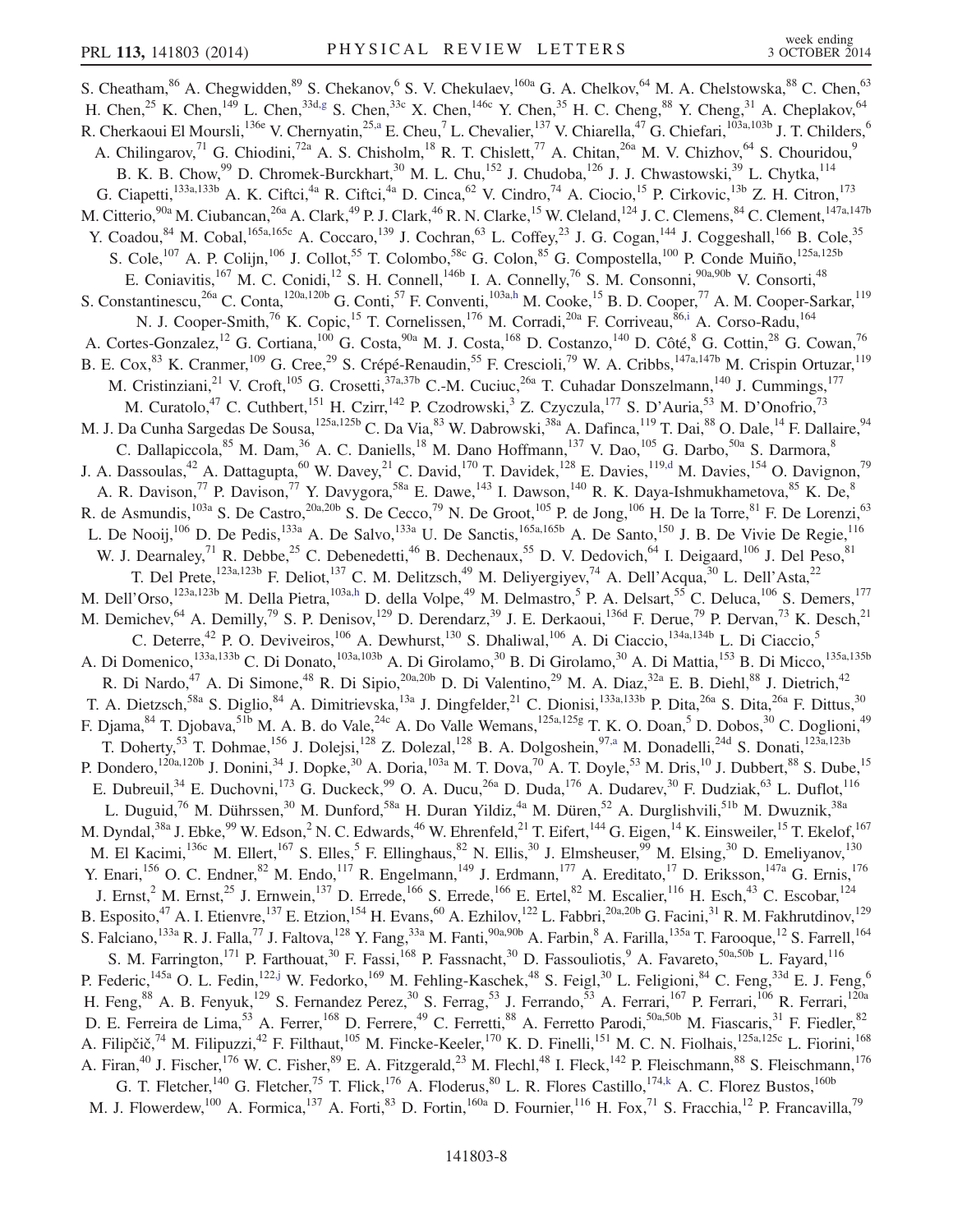<span id="page-8-3"></span><span id="page-8-2"></span><span id="page-8-1"></span><span id="page-8-0"></span>M. Franchini,<sup>20a,20b</sup> S. Franchino,<sup>30</sup> D. Francis,<sup>30</sup> M. Franklin,<sup>57</sup> S. Franz,<sup>61</sup> M. Fraternali,<sup>120a,120b</sup> S. T. French,<sup>28</sup> C. Friedrich,<sup>42</sup> F. Friedrich,<sup>44</sup> D. Froidevaux,<sup>30</sup> J. A. Frost,<sup>28</sup> C. Fukunaga,<sup>157</sup> E. Fullana Torregrosa,<sup>82</sup> B. G. Fulsom,<sup>144</sup> J. Fuster,<sup>168</sup> C. Gabaldon,<sup>55</sup> O. Gabizon,<sup>173</sup> A. Gabrielli,<sup>20a,20b</sup> A. Gabrielli,<sup>133a,133b</sup> S. Gadatsch,<sup>106</sup> S. Gadomski,<sup>49</sup> G. Gagliardi,<sup>50a,50b</sup> P. Gagnon,<sup>60</sup> C. Galea,<sup>105</sup> B. Galhardo,<sup>125a,125c</sup> E. J. Gallas,<sup>119</sup> V. Gallo,<sup>17</sup> B. J. Gallop,<sup>130</sup> P. Gallus,<sup>127</sup> G. Galster,<sup>36</sup> K. K. Gan,<sup>110</sup> R. P. Gandrajula,<sup>62</sup> J. Gao,<sup>33b[,g](#page-17-6)</sup> Y. S. Gao,<sup>14[4,f](#page-17-4)</sup> F. M. Garay Walls,<sup>46</sup> F. Garberson,<sup>177</sup> C. García,<sup>168</sup> J. E. García Navarro,<sup>168</sup> M. Garcia-Sciveres,<sup>15</sup> R. W. Gardner,<sup>31</sup> N. Garelli,<sup>144</sup> V. Garonne,<sup>30</sup> C. Gatti,<sup>47</sup> G. Gaudio,<sup>120a</sup> B. Gaur,  $^{142}$  L. Gauthier,  $^{94}$  P. Gauzzi,  $^{133a,133b}$  I. L. Gavrilenko,  $^{95}$  C. Gay,  $^{169}$  G. Gaycken,  $^{21}$  E. N. Gazis,  $^{10}$  P. Ge,  $^{33d}$  Z. Gecse,  $^{169}$ C. N. P. Gee,<sup>130</sup> D. A. A. Geerts,<sup>106</sup> Ch. Geich-Gimbel,<sup>21</sup> K. Gellerstedt,<sup>147a,147b</sup> C. Gemme,<sup>50a</sup> A. Gemmell,<sup>53</sup> M. H. Genest,<sup>55</sup> S. Gentile,<sup>133a,133b</sup> M. George,<sup>54</sup> S. George,<sup>76</sup> D. Gerbaudo,<sup>164</sup> A. Gershon,<sup>154</sup> H. Ghazlane,<sup>136b</sup> N. Ghodbane,<sup>34</sup> B. Giacobbe,<sup>20a</sup> S. Giagu,<sup>133a,133b</sup> V. Giangiobbe,<sup>12</sup> P. Giannetti,<sup>123a,123b</sup> F. Gianotti,<sup>30</sup> B. Gibbard,<sup>25</sup> S. M. Gibson,<sup>76</sup> M. Gilchriese,<sup>15</sup> T. P. S. Gillam,<sup>28</sup> D. Gillberg,<sup>30</sup> G. Gilles,<sup>34</sup> D. M. Gingrich,<sup>3[,e](#page-17-3)</sup> N. Giokaris,<sup>9</sup> M. P. Giordani, <sup>165a, 165c</sup> R. Giordano, <sup>103a, 103b</sup> F. M. Giorgi, <sup>20a</sup> F. M. Giorgi, <sup>16</sup> P. F. Giraud, <sup>137</sup> D. Giugni, <sup>90a</sup> C. Giuliani, <sup>48</sup> M. Giulini,<sup>58b</sup> B. K. Gjelsten,<sup>118</sup> S. Gkaitatzis,<sup>155</sup> I. Gkialas,<sup>155,1</sup> L. K. Gladilin,<sup>98</sup> C. Glasman,<sup>81</sup> J. Glatzer,<sup>30</sup> P. C. F. Glaysher,<sup>46</sup> A. Glazov,<sup>42</sup> G. L. Glonti,<sup>64</sup> M. Goblirsch-Kolb,<sup>100</sup> J. R. Goddard,<sup>75</sup> J. Godfrey,<sup>143</sup> J. Godlewski,<sup>30</sup> C. Goeringer,  $82$  S. Goldfarb,  $88$  T. Golling,  $^{177}$  D. Golubkov,  $^{129}$  A. Gomes,  $^{125a,125b,125d}$  L. S. Gomez Fajardo,  $^{42}$  R. Gonçalo,  $^{125a}$ J. Goncalves Pinto Firmino Da Costa, <sup>137</sup> L. Gonella, <sup>21</sup> S. González de la Hoz, <sup>168</sup> G. Gonzalez Parra, <sup>12</sup> M. L. Gonzalez Silva,<sup>27</sup> S. Gonzalez-Sevilla,<sup>49</sup> L. Goossens,<sup>30</sup> P. A. Gorbounov,<sup>96</sup> H. A. Gordon,<sup>25</sup> I. Gorelov,<sup>104</sup> B. Gorini,<sup>30</sup> E. Gorini,<sup>72a,72b</sup> A. Gorišek,<sup>74</sup> E. Gornicki,<sup>39</sup> A. T. Goshaw,<sup>6</sup> C. Gössling,<sup>43</sup> M. I. Gostkin,<sup>64</sup> M. Gouighri,<sup>136a</sup> D. Goujdami, 136c M. P. Goulette, <sup>49</sup> A. G. Goussiou, 139 C. Goy, 5 S. Gozpinar, 23 H. M. X. Grabas, <sup>137</sup> L. Graber, 54 I. Grabowska-Bold,<sup>38a</sup> P. Grafström,<sup>20a,20b</sup> K-J. Grahn,<sup>42</sup> J. Gramling,<sup>49</sup> E. Gramstad,<sup>118</sup> S. Grancagnolo,<sup>16</sup> V. Grassi,<sup>149</sup> V. Gratchev,<sup>122</sup> H. M. Gray,<sup>30</sup> E. Graziani,<sup>135a</sup> O. G. Grebenyuk,<sup>122</sup> Z. D. Greenwood,<sup>7[8,m](#page-17-12)</sup> K. Gregersen,<sup>77</sup> I. M. Gregor,<sup>42</sup> P. Grenier,<sup>144</sup> J. Griffiths,<sup>8</sup> A. A. Grillo,<sup>138</sup> K. Grimm,<sup>71</sup> S. Grinstein,<sup>1[2,n](#page-17-13)</sup> Ph. Gris,<sup>34</sup> Y. V. Grishkevich,<sup>98</sup> J.-F. Grivaz,<sup>116</sup> J. P. Grohs,<sup>44</sup> A. Grohsjean,<sup>42</sup> E. Gross,<sup>173</sup> J. Grosse-Knetter,<sup>54</sup> G. C. Grossi,<sup>134a,134b</sup> J. Groth-Jensen,<sup>173</sup> Z. J. Grout,<sup>150</sup> L. Guan,  $^{33b}$  F. Guescini,  $^{49}$  D. Guest,  $^{177}$  O. Gueta,  $^{154}$  C. Guicheney,  $^{34}$  E. Guido,  $^{50a,50b}$  T. Guillemin,  $^{116}$  S. Guindon,  $^2$  U. Gul,  $^{53}$ C. Gumpert,<sup>44</sup> J. Gunther,<sup>127</sup> J. Guo,<sup>35</sup> S. Gupta,<sup>119</sup> P. Gutierrez,<sup>112</sup> N. G. Gutierrez Ortiz,<sup>53</sup> C. Gutschow,<sup>77</sup> N. Guttman,<sup>154</sup> C. Guyot,<sup>137</sup> C. Gwenlan,<sup>119</sup> C. B. Gwilliam,<sup>73</sup> A. Haas,<sup>109</sup> C. Haber,<sup>15</sup> H. K. Hadavand,<sup>8</sup> N. Haddad,<sup>136e</sup> P. Haefner,<sup>21</sup> S. Hageböck,<sup>21</sup> Z. Hajduk,<sup>39</sup> H. Hakobyan,<sup>178</sup> M. Haleem,<sup>42</sup> D. Hall,<sup>119</sup> G. Halladjian,<sup>89</sup> K. Hamacher,<sup>176</sup> P. Hamal,<sup>114</sup> K. Hamano,<sup>170</sup> M. Hamer,<sup>54</sup> A. Hamilton,<sup>146a</sup> S. Hamilton,<sup>162</sup> P. G. Hamnett,<sup>42</sup> L. Han,<sup>33b</sup> K. Hanagaki,<sup>117</sup> K. Hanawa,<sup>156</sup> M. Hance,<sup>15</sup> P. Hanke,<sup>58a</sup> R. Hanna,<sup>137</sup> J. B. Hansen,<sup>36</sup> J. D. Hansen,<sup>36</sup> P. H. Hansen,<sup>36</sup> K. Hara,<sup>161</sup> A. S. Hard,<sup>174</sup> T. Harenberg, <sup>176</sup> F. Hariri, <sup>116</sup> S. Harkusha, <sup>91</sup> D. Harper, <sup>88</sup> R. D. Harrington, <sup>46</sup> O. M. Harris, <sup>139</sup> P. F. Harrison, <sup>171</sup> F. Hartjes, <sup>106</sup> S. Hasegawa,<sup>102</sup> Y. Hasegawa,<sup>141</sup> A. Hasib,<sup>112</sup> S. Hassani,<sup>137</sup> S. Haug,<sup>17</sup> M. Hauschild,<sup>30</sup> R. Hauser,<sup>89</sup> M. Havranek,<sup>126</sup> C. M. Hawkes,<sup>18</sup> R. J. Hawkings,<sup>30</sup> A. D. Hawkins,<sup>80</sup> T. Hayashi,<sup>161</sup> D. Hayden,<sup>89</sup> C. P. Hays,<sup>119</sup> H. S. Hayward,<sup>73</sup> S. J. Haywood,<sup>130</sup> S. J. Head,<sup>18</sup> T. Heck,<sup>82</sup> V. Hedberg,<sup>80</sup> L. Heelan,<sup>8</sup> S. Heim,<sup>121</sup> T. Heim,<sup>176</sup> B. Heinemann,<sup>15</sup> L. Heinrich,<sup>109</sup> S. Heisterkamp,<sup>36</sup> J. Hejbal,<sup>126</sup> L. Helary,<sup>22</sup> C. Heller,<sup>99</sup> M. Heller,<sup>30</sup> S. Hellman,<sup>147a,147b</sup> D. Hellmich,<sup>21</sup> C. Helsens,<sup>30</sup> J. Henderson,<sup>119</sup> R. C. W. Henderson,<sup>71</sup> C. Hengler,<sup>42</sup> A. Henrichs,<sup>177</sup> A. M. Henriques Correia,<sup>30</sup> S. Henrot-Versille,<sup>116</sup> C. Hensel,<sup>54</sup> G. H. Herbert,<sup>16</sup> Y. Hernández Jiménez,<sup>168</sup> R. Herrberg-Schubert,<sup>16</sup> G. Herten,<sup>48</sup> R. Hertenberger,  $99$  L. Hervas,  $30$  G. G. Hesketh,  $77$  N. P. Hessey,  $106$  R. Hickling,  $75$  E. Higón-Rodriguez,  $168$  E. Hill,  $170$ J. C. Hill,<sup>28</sup> K. H. Hiller,<sup>42</sup> S. Hillert,<sup>21</sup> S. J. Hillier,<sup>18</sup> I. Hinchliffe,<sup>15</sup> E. Hines,<sup>121</sup> M. Hirose,<sup>158</sup> D. Hirschbuehl,<sup>176</sup> J. Hobbs,<sup>149</sup> N. Hod,<sup>106</sup> M. C. Hodgkinson,<sup>140</sup> P. Hodgson,<sup>140</sup> A. Hoecker,<sup>30</sup> M. R. Hoeferkamp,<sup>104</sup> J. Hoffman,<sup>40</sup> D. Hoffmann,<sup>84</sup> J. I. Hofmann,<sup>58a</sup> M. Hohlfeld,<sup>82</sup> T. R. Holmes,<sup>15</sup> T. M. Hong,<sup>121</sup> L. Hooft van Huysduynen,<sup>109</sup> J-Y. Hostachy,<sup>55</sup> S. Hou,<sup>152</sup> A. Hoummada,<sup>136a</sup> J. Howard,<sup>119</sup> J. Howarth,<sup>42</sup> M. Hrabovsky,<sup>114</sup> I. Hristova,<sup>16</sup> J. Hrivnac,<sup>116</sup> T. Hryn'ova,<sup>5</sup> P. J. Hsu,<sup>82</sup> S.-C. Hsu,<sup>139</sup> D. Hu,<sup>35</sup> X. Hu,<sup>25</sup> Y. Huang,<sup>42</sup> Z. Hubacek,<sup>30</sup> F. Hubaut,<sup>84</sup> F. Huegging,<sup>21</sup> T. B. Huffman,<sup>119</sup> E. W. Hughes,<sup>35</sup> G. Hughes,<sup>71</sup> M. Huhtinen,<sup>30</sup> T. A. Hülsing,<sup>82</sup> M. Hurwitz,<sup>15</sup> N. Huseynov,<sup>6[4,c](#page-17-1)</sup> J. Huston,<sup>89</sup> J. Huth,<sup>57</sup> G. Iacobucci,<sup>49</sup> G. Iakovidis,<sup>10</sup> I. Ibragimov,<sup>142</sup> L. Iconomidou-Fayard,<sup>116</sup> E. Ideal,<sup>177</sup> P. Iengo,<sup>103a</sup> O. Igonkina, <sup>106</sup> T. Iizawa, <sup>172</sup> Y. Ikegami, <sup>65</sup> K. Ikematsu, <sup>142</sup> M. Ikeno, <sup>65</sup> Y. Ilchenko, <sup>31[,aa](#page-18-0)</sup> D. Iliadis, <sup>155</sup> N. Ilic, <sup>159</sup> Y. Inamaru, <sup>66</sup> T. Ince,<sup>100</sup> P. Ioannou,<sup>9</sup> M. Iodice,<sup>135a</sup> K. Iordanidou,<sup>9</sup> V. Ippolito,<sup>57</sup> A. Irles Quiles,<sup>168</sup> C. Isaksson,<sup>167</sup> M. Ishino,<sup>67</sup> M. Ishitsuka,<sup>158</sup> R. Ishmukhametov,<sup>110</sup> C. Issever,<sup>119</sup> S. Istin,<sup>19a</sup> J. M. Iturbe Ponce,<sup>83</sup> R. Iuppa,<sup>134a,134b</sup> J. Ivarsson,<sup>80</sup> W. Iwanski,<sup>39</sup> H. Iwasaki,<sup>65</sup> J. M. Izen,<sup>41</sup> V. Izzo,<sup>103a</sup> B. Jackson,<sup>121</sup> M. Jackson,<sup>73</sup> P. Jackson,<sup>1</sup> M. R. Jaekel,<sup>30</sup> V. Jain,<sup>2</sup> K. Jakobs,<sup>48</sup> S. Jakobsen,<sup>30</sup> T. Jakoubek,<sup>126</sup> J. Jakubek,<sup>127</sup> D. O. Jamin,<sup>152</sup> D. K. Jana,<sup>78</sup> E. Jansen,<sup>77</sup> H. Jansen,<sup>30</sup>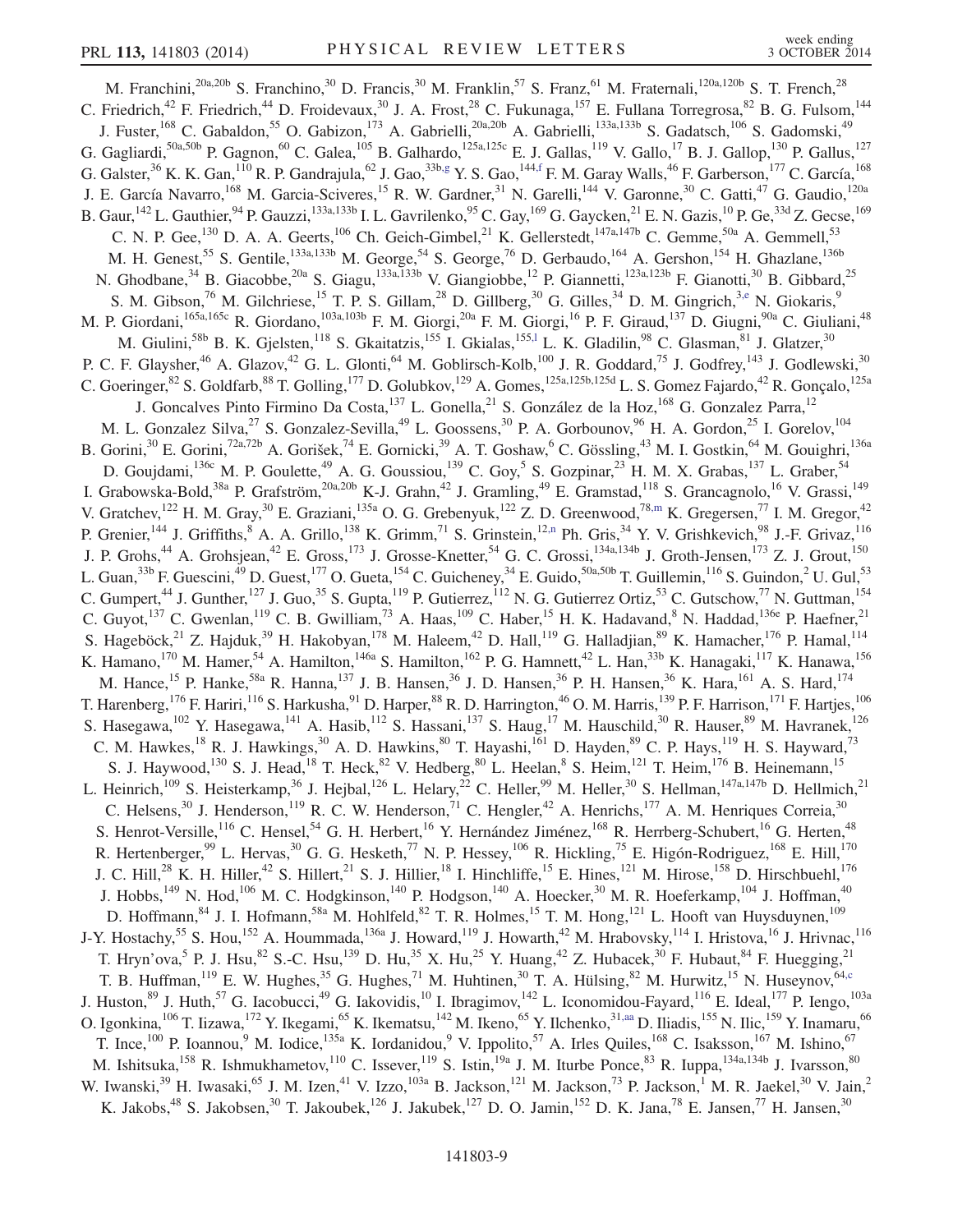<span id="page-9-7"></span><span id="page-9-6"></span><span id="page-9-5"></span><span id="page-9-4"></span><span id="page-9-3"></span><span id="page-9-2"></span><span id="page-9-1"></span><span id="page-9-0"></span>J. Janssen,<sup>21</sup> M. Janus,<sup>171</sup> G. Jarlskog,<sup>80</sup> N. Javadov,<sup>6[4,c](#page-17-1)</sup> T. Javůrek,<sup>48</sup> L. Jeanty,<sup>15</sup> J. Jejelava,<sup>51a[,o](#page-17-14)</sup> G.-Y. Jeng,<sup>151</sup> D. Jennens,<sup>87</sup> P. Jenni,<sup>48[,p](#page-17-15)</sup> J. Jentzsch,<sup>43</sup> C. Jeske,<sup>171</sup> S. Jézéquel,<sup>5</sup> H. Ji,<sup>174</sup> W. Ji,<sup>82</sup> J. Jia,<sup>149</sup> Y. Jiang,<sup>33b</sup> M. Jimenez Belenguer,<sup>42</sup> S. Jin,<sup>33a</sup> A. Jinaru,<sup>26a</sup> O. Jinnouchi,<sup>158</sup> M. D. Joergensen,<sup>36</sup> K. E. Johansson,<sup>147a</sup> P. Johansson,<sup>140</sup> K. A. Johns,<sup>7</sup> K. Jon-And,<sup>147a,147b</sup> G. Jones,<sup>171</sup> R. W. L. Jones,<sup>71</sup> T. J. Jones,<sup>73</sup> J. Jongmanns,<sup>58a</sup> P. M. Jorge,<sup>125a,125b</sup> K. D. Joshi,<sup>83</sup> J. Jovicevic,<sup>148</sup> X. Ju,<sup>174</sup> C. A. Jung,<sup>43</sup> R. M. Jungst,<sup>30</sup> P. Jussel,<sup>61</sup> A. Juste Rozas,<sup>1[2,n](#page-17-13)</sup> M. Kaci,<sup>168</sup> A. Kaczmarska,<sup>39</sup> M. Kado,<sup>116</sup> H. Kagan,<sup>110</sup> M. Kagan,<sup>144</sup> E. Kajomovitz,<sup>45</sup> C. W. Kalderon,<sup>119</sup> S. Kama,<sup>40</sup> N. Kanaya,<sup>156</sup> M. Kaneda,<sup>30</sup> S. Kaneti,<sup>28</sup> T. Kanno,<sup>158</sup> V. A. Kantserov, <sup>97</sup> J. Kanzaki, <sup>65</sup> B. Kaplan, <sup>109</sup> A. Kapliy, <sup>31</sup> D. Kar, <sup>53</sup> K. Karakostas, <sup>10</sup> N. Karastathis, <sup>10</sup> M. Karnevskiy, <sup>82</sup> S. N. Karpov, <sup>64</sup> K. Karthik, <sup>109</sup> V. Kartvelishvili, <sup>71</sup> A. N. Karyukhin, <sup>129</sup> L. Kashif, <sup>174</sup> G. Kasieczka, <sup>58b</sup> R. D. Kass, <sup>110</sup> A. Kastanas,<sup>14</sup> Y. Kataoka,<sup>156</sup> A. Katre,<sup>49</sup> J. Katzy,<sup>42</sup> V. Kaushik,<sup>7</sup> K. Kawagoe,<sup>69</sup> T. Kawamoto,<sup>156</sup> G. Kawamura,<sup>54</sup> S. Kazama,<sup>156</sup> V. F. Kazanin,<sup>108</sup> M. Y. Kazarinov,<sup>64</sup> R. Keeler,<sup>170</sup> R. Kehoe,<sup>40</sup> M. Keil,<sup>54</sup> J. S. Keller,<sup>42</sup> J. J. Kempster,<sup>76</sup> H. Keoshkerian,<sup>5</sup> O. Kepka,<sup>126</sup> B. P. Kerševan,<sup>74</sup> S. Kersten,<sup>176</sup> K. Kessoku,<sup>156</sup> J. Keung,<sup>159</sup> F. Khalil-zada,<sup>11</sup> H. Khandanyan,<sup>147a,147b</sup> A. Khanov,<sup>113</sup> A. Khodinov,<sup>97</sup> A. Khomich,<sup>58a</sup> T. J. Khoo,<sup>28</sup> G. Khoriauli,<sup>21</sup> A. Khoroshilov,<sup>176</sup> V. Khovanskiy,<sup>96</sup> E. Khramov,<sup>64</sup> J. Khubua,<sup>51b</sup> H. Y. Kim,<sup>8</sup> H. Kim,<sup>147a,147b</sup> S. H. Kim,<sup>161</sup> N. Kimura,<sup>172</sup> O. Kind,<sup>16</sup> B. T. King,<sup>73</sup> M. King,<sup>168</sup> R. S. B. King,<sup>119</sup> S. B. King,<sup>169</sup> J. Kirk,<sup>130</sup> A. E. Kiryunin,<sup>100</sup> T. Kishimoto,<sup>66</sup> D. Kisielewska,<sup>38a</sup> F. Kiss,<sup>48</sup> T. Kitamura,<sup>66</sup> T. Kittelmann,<sup>124</sup> K. Kiuchi,<sup>161</sup> E. Kladiva,<sup>145b</sup> M. Klein,<sup>73</sup> U. Klein,<sup>73</sup> K. Kleinknecht,<sup>82</sup> P. Klimek,<sup>147a,147b</sup> A. Klimentov,<sup>25</sup> R. Klingenberg,<sup>43</sup> J. A. Klinger,<sup>83</sup> T. Klioutchnikova,<sup>30</sup> P. F. Klok,<sup>105</sup> E.-E. Kluge,<sup>58a</sup> P. Kluit,<sup>106</sup> S. Kluth,<sup>100</sup> E. Kneringer,<sup>61</sup> E. B. F. G. Knoops,<sup>84</sup> A. Knue,<sup>53</sup> T. Kobayashi,<sup>156</sup> M. Kobel,<sup>44</sup> M. Kocian,<sup>144</sup> P. Kodys,<sup>128</sup> P. Koevesarki,<sup>21</sup> T. Koffas,<sup>29</sup> E. Koffeman,<sup>106</sup> L. A. Kogan,<sup>119</sup> S. Kohlmann,<sup>176</sup> Z. Kohout,<sup>127</sup> T. Kohriki,<sup>65</sup> T. Koi,<sup>144</sup> H. Kolanoski,<sup>16</sup> I. Koletsou,<sup>5</sup> J. Koll,<sup>89</sup> A. A. Komar,<sup>9[5,a](#page-17-5)</sup> Y. Komori,<sup>156</sup> T. Kondo,<sup>65</sup> N. Kondrashova,<sup>42</sup> K. Köneke,<sup>48</sup> A. C. König,<sup>105</sup> S. König,<sup>82</sup> T. Kono,<sup>65[,q](#page-17-16)</sup> R. Konoplich,<sup>109[,r](#page-17-17)</sup> N. Konstantinidis,<sup>77</sup> R. Kopeliansky,<sup>153</sup> S. Koperny,<sup>38a</sup> L. Köpke,<sup>82</sup> A. K. Kopp,<sup>48</sup> K. Korcyl,<sup>39</sup> K. Kordas,<sup>155</sup> A. Korn,<sup>77</sup> A. A. Korol,<sup>10[8,s](#page-17-18)</sup> I. Korolkov,<sup>12</sup> E. V. Korolkova, <sup>140</sup> V. A. Korotkov, <sup>129</sup> O. Kortner, <sup>100</sup> S. Kortner, <sup>100</sup> V. V. Kostyukhin, <sup>21</sup> V. M. Kotov, <sup>64</sup> A. Kotwal, <sup>45</sup> C. Kourkoumelis, <sup>9</sup> V. Kouskoura, <sup>155</sup> A. Koutsman, <sup>160a</sup> R. Kowalewski, <sup>170</sup> T. Z. Kowalski, <sup>38a</sup> W. Kozanecki, <sup>137</sup> A. S. Kozhin,<sup>129</sup> V. Kral,<sup>127</sup> V. A. Kramarenko,<sup>98</sup> G. Kramberger,<sup>74</sup> D. Krasnopevtsev,<sup>97</sup> M. W. Krasny,<sup>79</sup> A. Krasznahorkay,<sup>30</sup> J. K. Kraus,<sup>21</sup> A. Kravchenko,<sup>25</sup> S. Kreiss,<sup>109</sup> M. Kretz,<sup>58c</sup> J. Kretzschmar,<sup>73</sup> K. Kreutzfeldt,<sup>52</sup> P. Krieger,<sup>159</sup> K. Kroeninger,<sup>54</sup> H. Kroha,<sup>100</sup> J. Kroll,<sup>121</sup> J. Kroseberg,<sup>21</sup> J. Krstic,<sup>13a</sup> U. Kruchonak,<sup>64</sup> H. Krüger,<sup>21</sup> T. Kruker,<sup>17</sup> N. Krumnack,<sup>63</sup> Z. V. Krumshteyn,<sup>64</sup> A. Kruse,<sup>174</sup> M. C. Kruse,<sup>45</sup> M. Kruskal,<sup>22</sup> T. Kubota,<sup>87</sup> S. Kuday,<sup>4a</sup> S. Kuehn,<sup>48</sup> A. Kugel,<sup>58c</sup> A. Kuhl,<sup>138</sup> T. Kuhl,<sup>42</sup> V. Kukhtin,<sup>64</sup> Y. Kulchitsky,<sup>91</sup> S. Kuleshov,<sup>32b</sup> M. Kuna,<sup>133a,133b</sup> J. Kunkle,<sup>121</sup> A. Kupco,<sup>126</sup> H. Kurashige,<sup>66</sup> Y. A. Kurochkin,<sup>91</sup> R. Kurumida,<sup>66</sup> V. Kus,<sup>126</sup> E. S. Kuwertz,<sup>148</sup> M. Kuze,<sup>158</sup> J. Kvita,<sup>114</sup> A. La Rosa, $^{49}$  L. La Rotonda, $^{37$ a,37b C. Lacasta, $^{168}$  F. Lacava, $^{133$ a,133b J. Lacey, $^{29}$  H. Lacker, $^{16}$  D. Lacour, $^{79}$  V. R. Lacuesta,  $^{168}$ E. Ladygin, <sup>64</sup> R. Lafaye, 5<sup>5</sup> B. Laforge, <sup>79</sup> T. Lagouri, <sup>177</sup> S. Lai, <sup>48</sup> H. Laier, 58a L. Lambourne, 77 S. Lammers, <sup>60</sup> C. L. Lampen, 7 W. Lampl,<sup>7</sup> E. Lançon,<sup>137</sup> U. Landgraf,<sup>48</sup> M. P. J. Landon,<sup>75</sup> V. S. Lang,<sup>58a</sup> C. Lange,<sup>42</sup> A. J. Lankford,<sup>164</sup> F. Lanni,<sup>25</sup> K. Lantzsch,<sup>30</sup> S. Laplace,<sup>79</sup> C. Lapoire,<sup>21</sup> J. F. Laporte,<sup>137</sup> T. Lari,<sup>90a</sup> M. Lassnig,<sup>30</sup> P. Laurelli,<sup>47</sup> W. Lavrijsen,<sup>15</sup> A. T. Law,<sup>138</sup> P. Laycock,<sup>73</sup> B. T. Le,<sup>55</sup> O. Le Dortz,<sup>79</sup> E. Le Guirriec,<sup>84</sup> E. Le Menedeu,<sup>12</sup> T. LeCompte,<sup>6</sup> F. Ledroit-Guillon,<sup>55</sup> C. A. Lee,<sup>152</sup> H. Lee,<sup>106</sup> J. S. H. Lee,<sup>117</sup> S. C. Lee,<sup>152</sup> L. Lee,<sup>177</sup> G. Lefebvre,<sup>79</sup> M. Lefebvre,<sup>170</sup> F. Legger,<sup>99</sup> C. Leggett,<sup>15</sup> A. Lehan,<sup>73</sup> M. Lehmacher,<sup>21</sup> G. Lehmann Miotto,<sup>30</sup> X. Lei,<sup>7</sup> W. A. Leight,<sup>29</sup> A. Leisos,<sup>155</sup> A. G. Leister,<sup>177</sup> M. A. L. Leite,<sup>24d</sup> R. Leitner,<sup>128</sup> D. Lellouch,<sup>173</sup> B. Lemmer,<sup>54</sup> K. J. C. Leney,<sup>77</sup> T. Lenz,<sup>106</sup> G. Lenzen,<sup>176</sup> B. Lenzi,<sup>30</sup> R. Leone,<sup>7</sup> K. Leonhardt,<sup>44</sup> S. Leontsinis,<sup>10</sup> C. Leroy,<sup>94</sup> C. G. Lester,<sup>28</sup> C. M. Lester,<sup>121</sup> M. Levchenko,<sup>122</sup> J. Levêque,  $5$  D. Levin,  $88$  L. J. Levinson,  $^{173}$  M. Levy,  $^{18}$  A. Lewis,  $^{119}$  G. H. Lewis,  $^{109}$  A. M. Leyko,  $^{21}$  M. Leyton,  $^{41}$  B. Li,  $^{33b, t}$ B. Li, $^{84}$  H. Li, $^{149}$  H. L. Li, $^{31}$  L. Li, $^{45}$  L. Li, $^{33e}$  S. Li, $^{45}$  Y. Li, $^{33c,u}$  $^{33c,u}$  $^{33c,u}$  Z. Liang, $^{138}$  H. Liao, $^{34}$  B. Liberti, $^{134a}$  P. Lichard, $^{30}$  K. Lie, $^{166}$ J. Liebal,<sup>21</sup> W. Liebig,<sup>14</sup> C. Limbach,<sup>21</sup> A. Limosani,<sup>87</sup> S. C. Lin,<sup>15[2,v](#page-17-21)</sup> T. H. Lin,<sup>82</sup> F. Linde,<sup>106</sup> B. E. Lindquist,<sup>149</sup> J. T. Linnemann, <sup>89</sup> E. Lipeles, <sup>121</sup> A. Lipniacka, <sup>14</sup> M. Lisovyi, <sup>42</sup> T. M. Liss, <sup>166</sup> D. Lissauer, <sup>25</sup> A. Lister, <sup>169</sup> A. M. Litke, <sup>138</sup> B. Liu,<sup>152</sup> D. Liu,<sup>152</sup> J. B. Liu,<sup>33b</sup> K. Liu,<sup>33[b,w](#page-17-22)</sup> L. Liu,<sup>88</sup> M. Liu,<sup>45</sup> M. Liu,<sup>33b</sup> Y. Liu,<sup>33b</sup> M. Livan,<sup>120a,120b</sup> S. S. A. Livermore,<sup>119</sup> A. Lleres,<sup>55</sup> J. Llorente Merino,<sup>81</sup> S. L. Lloyd,<sup>75</sup> F. Lo Sterzo,<sup>152</sup> E. Lobodzinska,<sup>42</sup> P. Loch,<sup>7</sup> W. S. Lockman,<sup>138</sup> T. Loddenkoetter,<sup>21</sup> F. K. Loebinger,<sup>83</sup> A. E. Loevschall-Jensen,<sup>36</sup> A. Loginov,<sup>177</sup> C. W. Loh,<sup>169</sup> T. Lohse,<sup>16</sup> K. Lohwasser,<sup>42</sup> M. Lokajicek,<sup>126</sup> V. P. Lombardo,<sup>5</sup> B. A. Long,<sup>22</sup> J. D. Long,<sup>88</sup> R. E. Long,<sup>71</sup> L. Lopes,<sup>125a</sup> D. Lopez Mateos,<sup>57</sup> B. Lopez Paredes,<sup>140</sup> I. Lopez Paz,<sup>12</sup> J. Lorenz,<sup>99</sup> N. Lorenzo Martinez,<sup>60</sup> M. Losada,<sup>163</sup> P. Loscutoff,<sup>15</sup> X. Lou,<sup>41</sup> A. Lounis,  $^{116}$  J. Love, <sup>6</sup> P. A. Love, <sup>71</sup> A. J. Lowe,  $^{144,f}$  $^{144,f}$  $^{144,f}$  F. Lu,  $^{33a}$  H. J. Lubatti,  $^{139}$  C. Luci,  $^{133a,133b}$  A. Lucotte,  $^{55}$  F. Luehring,  $^{60}$ W. Lukas, <sup>61</sup> L. Luminari,<sup>133a</sup> O. Lundberg,<sup>147a,147b</sup> B. Lund-Jensen,<sup>148</sup> M. Lungwitz,<sup>82</sup> D. Lynn,<sup>25</sup> R. Lysak,<sup>126</sup> E. Lytken,<sup>80</sup>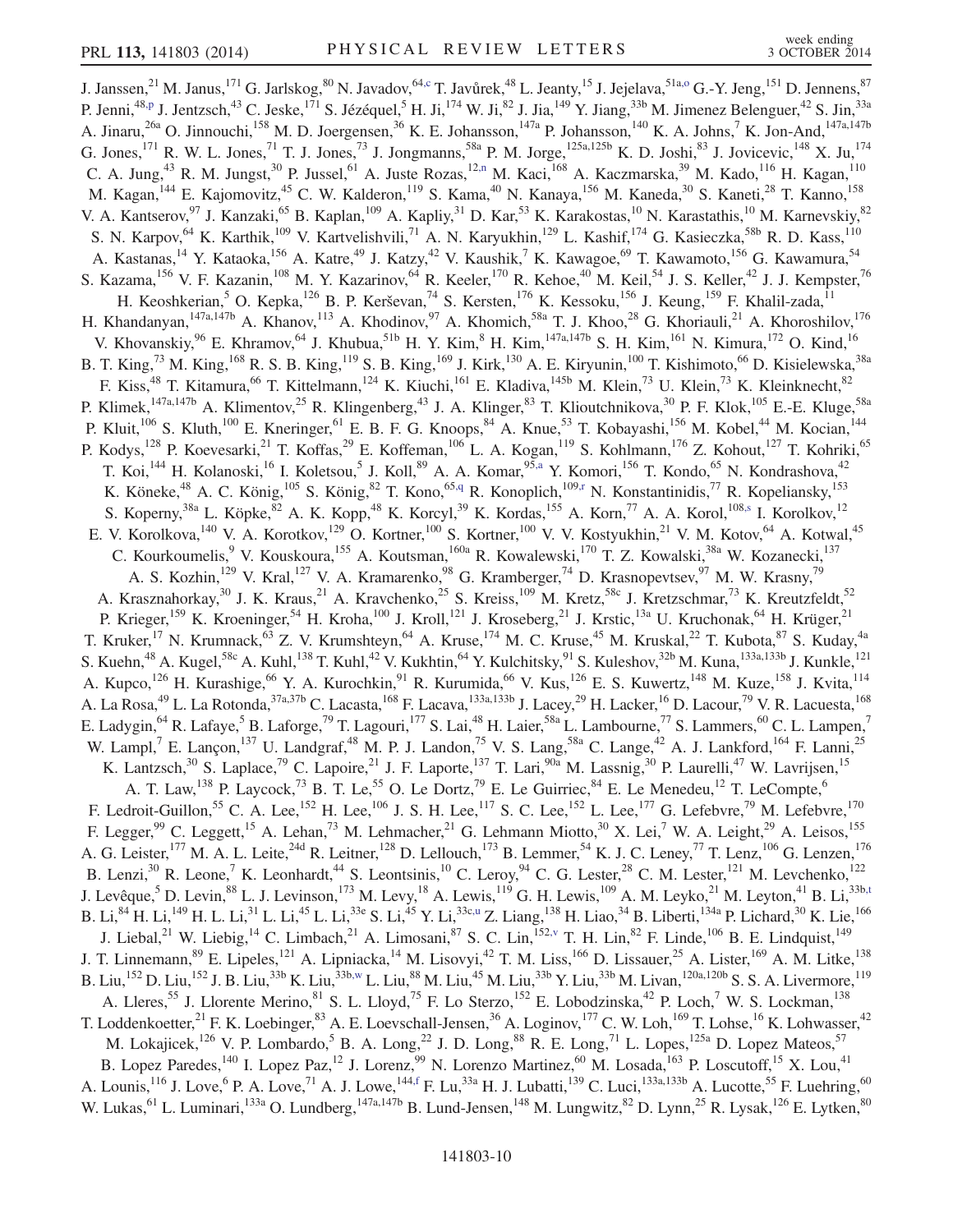<span id="page-10-3"></span><span id="page-10-2"></span><span id="page-10-1"></span><span id="page-10-0"></span>H. Ma,<sup>25</sup> L. L. Ma,<sup>33d</sup> G. Maccarrone,<sup>47</sup> A. Macchiolo,<sup>100</sup> J. Machado Miguens,<sup>125a,125b</sup> D. Macina,<sup>30</sup> D. Madaffari,<sup>84</sup> R. Madar,<sup>48</sup> H. J. Maddocks,<sup>71</sup> W. F. Mader,<sup>44</sup> A. Madsen,<sup>167</sup> M. Maeno,<sup>8</sup> T. Maeno,<sup>25</sup> E. Magradze,<sup>54</sup> K. Mahboubi,<sup>48</sup> J. Mahlstedt,<sup>106</sup> S. Mahmoud,<sup>73</sup> C. Maiani,<sup>137</sup> C. Maidantchik,<sup>24a</sup> A. Maio,<sup>125a,125b,125d</sup> S. Majewski,<sup>115</sup> Y. Makida,<sup>65</sup> N. Makovec,  $^{116}$  P. Mal,  $^{137,x}$  $^{137,x}$  $^{137,x}$  B. Malaescu,<sup>79</sup> Pa. Malecki,<sup>39</sup> V. P. Maleev, <sup>122</sup> F. Malek,<sup>55</sup> U. Mallik, <sup>62</sup> D. Malon,<sup>6</sup> C. Malone, <sup>144</sup> S. Maltezos, <sup>10</sup> V. M. Malyshev, <sup>108</sup> S. Malyukov, <sup>30</sup> J. Mamuzic, <sup>13b</sup> B. Mandelli, <sup>30</sup> L. Mandelli, <sup>90a</sup> I. Mandić, <sup>74</sup> R. Mandrysch,<sup>62</sup> J. Maneira,<sup>125a,125b</sup> A. Manfredini,<sup>100</sup> L. Manhaes de Andrade Filho,<sup>24b</sup> J. A. Manjarres Ramos,<sup>160b</sup> A. Mann, <sup>99</sup> P. M. Manning, <sup>138</sup> A. Manousakis-Katsikakis, <sup>9</sup> B. Mansoulie, <sup>137</sup> R. Mantifel, <sup>86</sup> L. Mapelli, <sup>30</sup> L. March, <sup>168</sup> J. F. Marchand,<sup>29</sup> G. Marchiori,<sup>79</sup> M. Marcisovsky,<sup>126</sup> C. P. Marino,<sup>170</sup> M. Marjanovic,<sup>13a</sup> C. N. Marques,<sup>125a</sup> F. Marroquim,<sup>24a</sup> S. P. Marsden,<sup>83</sup> Z. Marshall,<sup>15</sup> L. F. Marti,<sup>17</sup> S. Marti-Garcia,<sup>168</sup> B. Martin,<sup>30</sup> B. Martin,<sup>89</sup> T. A. Martin,<sup>171</sup> V. J. Martin,<sup>46</sup> B. Martin dit Latour,<sup>14</sup> H. Martinez,<sup>137</sup> M. Martinez,<sup>1[2,n](#page-17-13)</sup> S. Martin-Haugh,<sup>130</sup> A. C. Martyniuk,<sup>77</sup> M. Marx,<sup>139</sup> F. Marzano,<sup>133a</sup> A. Marzin,<sup>30</sup> L. Masetti,<sup>82</sup> T. Mashimo,<sup>156</sup> R. Mashinistov,<sup>95</sup> J. Masik,<sup>83</sup> A. L. Maslennikov,<sup>108</sup> I. Massa,<sup>20a,20b</sup> N. Massol,<sup>5</sup> P. Mastrandrea,<sup>149</sup> A. Mastroberardino,<sup>37a,37b</sup> T. Masubuchi,<sup>156</sup> T. Matsushita,<sup>66</sup> P. Mättig,<sup>176</sup> S. Mättig,<sup>42</sup> J. Mattmann,<sup>82</sup> J. Maurer,<sup>26a</sup> S. J. Maxfield,<sup>73</sup> D. A. Maximov,<sup>10[8,s](#page-17-18)</sup> R. Mazini,<sup>152</sup> L. Mazzaferro,<sup>134a,134b</sup> G. Mc Goldrick,<sup>159</sup> S. P. Mc Kee,<sup>88</sup> A. McCarn,<sup>88</sup> R. L. McCarthy,<sup>149</sup> T. G. McCarthy,<sup>29</sup> N. A. McCubbin,<sup>130</sup> K. W. McFarlane,<sup>56[,a](#page-17-5)</sup> J. A. Mcfayden,<sup>77</sup> G. Mchedlidze,<sup>54</sup> S. J. McMahon,<sup>130</sup> R. A. McPherson,<sup>170[,i](#page-17-8)</sup> A. Meade,<sup>85</sup> J. Mechnich,<sup>106</sup> M. Medinnis,<sup>42</sup> S. Meehan,<sup>31</sup> S. Mehlhase,<sup>36</sup> A. Mehta,<sup>73</sup> K. Meier,<sup>58a</sup> C. Meineck,<sup>99</sup> B. Meirose,<sup>80</sup> C. Melachrinos,<sup>31</sup> B. R. Mellado Garcia,<sup>146c</sup> F. Meloni,<sup>90a,90b</sup> A. Mengarelli,<sup>20a,20b</sup> S. Menke,<sup>100</sup> E. Meoni,<sup>162</sup> K. M. Mercurio,<sup>57</sup> S. Mergelmeyer,<sup>21</sup> N. Meric,<sup>137</sup> P. Mermod,<sup>49</sup> L. Merola,<sup>103a,103b</sup> C. Meroni,<sup>90a</sup> F. S. Merritt,<sup>31</sup> H. Merritt,<sup>110</sup> A. Messina,<sup>30[,y](#page-17-24)</sup> J. Metcalfe,<sup>25</sup> A. S. Mete,<sup>164</sup> C. Meyer,<sup>82</sup> C. Meyer,<sup>31</sup> J-P. Meyer,<sup>137</sup> J. Meyer,<sup>30</sup> R. P. Middleton,<sup>130</sup> S. Migas,<sup>73</sup> L. Mijović,<sup>21</sup> G. Mikenberg,<sup>173</sup> M. Mikestikova,<sup>126</sup> M. Mikuž,<sup>74</sup> D. W. Miller,<sup>31</sup> C. Mills,<sup>46</sup> A. Milov,<sup>173</sup> D. A. Milstead,<sup>147a,147b</sup> D. Milstein,<sup>173</sup> A. A. Minaenko,<sup>129</sup> I. A. Minashvili,<sup>64</sup> A. I. Mincer,<sup>109</sup> B. Mindur,<sup>38a</sup> M. Mineev, <sup>64</sup> Y. Ming, <sup>174</sup> L. M. Mir, <sup>12</sup> G. Mirabelli, <sup>133a</sup> T. Mitani, <sup>172</sup> J. Mitrevski, <sup>99</sup> V. A. Mitsou, <sup>168</sup> S. Mitsui, <sup>65</sup> A. Miucci,<sup>49</sup> P. S. Miyagawa,<sup>140</sup> J. U. Mjörnmark,<sup>80</sup> T. Moa,<sup>147a,147b</sup> K. Mochizuki,<sup>84</sup> V. Moeller,<sup>28</sup> S. Mohapatra,<sup>35</sup> W. Mohr,<sup>48</sup> S. Molander,<sup>147a,147b</sup> R. Moles-Valls,<sup>168</sup> K. Mönig,<sup>42</sup> C. Monini,<sup>55</sup> J. Monk,<sup>36</sup> E. Monnier,<sup>84</sup> J. Montejo Berlingen,<sup>12</sup> F. Monticelli,<sup>70</sup> S. Monzani,<sup>133a,133b</sup> R. W. Moore,<sup>3</sup> A. Moraes,<sup>53</sup> N. Morange,<sup>62</sup> D. Moreno,<sup>82</sup> M. Moreno Llácer, 54 P. Morettini, <sup>50a</sup> M. Morgenstern, <sup>44</sup> M. Morii, 57 S. Moritz, 82 A. K. Morley, <sup>148</sup> G. Mornacchi, <sup>30</sup> J. D. Morris,<sup>75</sup> L. Morvaj,<sup>102</sup> H. G. Moser,<sup>100</sup> M. Mosidze,<sup>51b</sup> J. Moss,<sup>110</sup> R. Mount,<sup>144</sup> E. Mountricha,<sup>25</sup> S. V. Mouraviev,<sup>9[5,a](#page-17-5)</sup> E. J. W. Moyse,  $85$  S. Muanza,  $84$  R. D. Mudd,  $18$  F. Mueller,  $58a$  J. Mueller,  $124$  K. Mueller,  $21$  T. Mueller,  $28$  T. Mueller,  $82$ D. Muenstermann,<sup>49</sup> Y. Munwes,<sup>154</sup> J. A. Murillo Quijada,<sup>18</sup> W. J. Murray,<sup>171,130</sup> H. Musheghyan,<sup>54</sup> E. Musto,<sup>153</sup> A. G. Myagkov,<sup>12[9,z](#page-18-1)</sup> M. Myska,<sup>127</sup> O. Nackenhorst,<sup>54</sup> J. Nadal,<sup>54</sup> K. Nagai,<sup>61</sup> R. Nagai,<sup>158</sup> Y. Nagai,<sup>84</sup> K. Nagano,<sup>65</sup> A. Nagarkar,<sup>110</sup> Y. Nagasaka,<sup>59</sup> M. Nagel,<sup>100</sup> A. M. Nairz,<sup>30</sup> Y. Nakahama,<sup>30</sup> K. Nakamura,<sup>65</sup> T. Nakamura,<sup>156</sup> I. Nakano,<sup>111</sup> H. Namasivayam,<sup>41</sup> G. Nanava,<sup>21</sup> R. Narayan,<sup>58b</sup> T. Nattermann,<sup>21</sup> T. Naumann,<sup>42</sup> G. Navarro,<sup>163</sup> R. Nayyar,<sup>7</sup> H. A. Neal,<sup>88</sup> P. Yu. Nechaeva, <sup>95</sup> T. J. Neep, <sup>83</sup> A. Negri, <sup>120a,120b</sup> G. Negri, <sup>30</sup> M. Negrini,<sup>20a</sup> S. Nektarijevic,<sup>49</sup> A. Nelson,<sup>164</sup> T. K. Nelson,<sup>144</sup> S. Nemecek, <sup>126</sup> P. Nemethy, <sup>109</sup> A. A. Nepomuceno, <sup>24a</sup> M. Nessi, <sup>30[,bb](#page-18-2)</sup> M. S. Neubauer, <sup>166</sup> M. Neumann, <sup>176</sup> R. M. Neves, <sup>109</sup> P. Nevski,<sup>25</sup> P. R. Newman,<sup>18</sup> D. H. Nguyen,<sup>6</sup> R. B. Nickerson,<sup>119</sup> R. Nicolaidou,<sup>137</sup> B. Nicquevert,<sup>30</sup> J. Nielsen,<sup>138</sup> N. Nikiforou,<sup>35</sup> A. Nikiforov,<sup>16</sup> V. Nikolaenko,<sup>12[9,z](#page-18-1)</sup> I. Nikolic-Audit,<sup>79</sup> K. Nikolics,<sup>49</sup> K. Nikolopoulos,<sup>18</sup> P. Nilsson,<sup>8</sup> Y. Ninomiya,<sup>156</sup> A. Nisati,<sup>133a</sup> R. Nisius,<sup>100</sup> T. Nobe,<sup>158</sup> L. Nodulman,<sup>6</sup> M. Nomachi,<sup>117</sup> I. Nomidis,<sup>155</sup> S. Norberg,<sup>112</sup> M. Nordberg,<sup>30</sup> S. Nowak,<sup>100</sup> M. Nozaki,<sup>65</sup> L. Nozka,<sup>114</sup> K. Ntekas,<sup>10</sup> G. Nunes Hanninger,<sup>87</sup> T. Nunnemann,<sup>99</sup> E. Nurse,<sup>77</sup> F. Nuti,  $8^7$  B. J. O'Brien,  $4^6$  F. O'grady,  $7$  D. C. O'Neil,  $143$  V. O'Shea,  $5^3$  F. G. Oakham,  $29,$ e H. Oberlack,  $100$  T. Obermann,  $21$ J. Ocariz,<sup>79</sup> A. Ochi,<sup>66</sup> M. I. Ochoa,<sup>77</sup> S. Oda,<sup>69</sup> S. Odaka,<sup>65</sup> H. Ogren,<sup>60</sup> A. Oh,<sup>83</sup> S. H. Oh,<sup>45</sup> C. C. Ohm,<sup>30</sup> H. Ohman,<sup>167</sup> T. Ohshima, <sup>102</sup> W. Okamura, <sup>117</sup> H. Okawa, <sup>25</sup> Y. Okumura, <sup>31</sup> T. Okuyama, <sup>156</sup> A. Olariu, <sup>26a</sup> A. G. Olchevski, <sup>64</sup> S. A. Olivares Pino,<sup>46</sup> D. Oliveira Damazio,<sup>25</sup> E. Oliver Garcia,<sup>168</sup> A. Olszewski,<sup>39</sup> J. Olszowska,<sup>39</sup> A. Onofre,<sup>125a,125e</sup> P. U. E. Onyisi,<sup>31[,aa](#page-18-0)</sup> C. J. Oram,<sup>160a</sup> M. J. Oreglia,<sup>31</sup> Y. Oren,<sup>154</sup> D. Orestano,<sup>135a,135b</sup> N. Orlando,<sup>72a,72b</sup> C. Oropeza Barrera,<sup>53</sup> R. S. Orr, <sup>159</sup> B. Osculati, <sup>50a,50b</sup> R. Ospanov, <sup>121</sup> G. Otero y Garzon, <sup>27</sup> H. Otono, <sup>69</sup> M. Ouchrif, <sup>136d</sup> E. A. Ouellette, <sup>170</sup> F. Ould-Saada,<sup>118</sup> A. Ouraou,<sup>137</sup> K. P. Oussoren,<sup>106</sup> Q. Ouyang,<sup>33a</sup> A. Ovcharova,<sup>15</sup> M. Owen,<sup>83</sup> V. E. Ozcan,<sup>19a</sup> N. Ozturk,<sup>8</sup> K. Pachal,<sup>119</sup> A. Pacheco Pages,<sup>12</sup> C. Padilla Aranda,<sup>12</sup> M. Pagáčová,<sup>48</sup> S. Pagan Griso,<sup>15</sup> E. Paganis,<sup>140</sup> C. Pahl,<sup>100</sup> F. Paige,<sup>25</sup> P. Pais,<sup>85</sup> K. Pajchel,<sup>118</sup> G. Palacino,<sup>160b</sup> S. Palestini,<sup>30</sup> M. Palka,<sup>38b</sup> D. Pallin,<sup>34</sup> A. Palma,<sup>125a,125b</sup> J. D. Palmer,<sup>18</sup> Y. B. Pan,<sup>174</sup> E. Panagiotopoulou,<sup>10</sup> J. G. Panduro Vazquez,<sup>76</sup> P. Pani,<sup>106</sup> N. Panikashvili,<sup>88</sup> S. Panitkin,<sup>25</sup> D. Pantea,<sup>26a</sup> L. Paolozzi,  $^{134a,134b}$  Th. D. Papadopoulou,  $^{10}$  K. Papageorgiou,  $^{155,1}$  A. Paramonov,  $^{6}$  D. Paredes Hernandez,  $^{34}$  M. A. Parker,  $^{28}$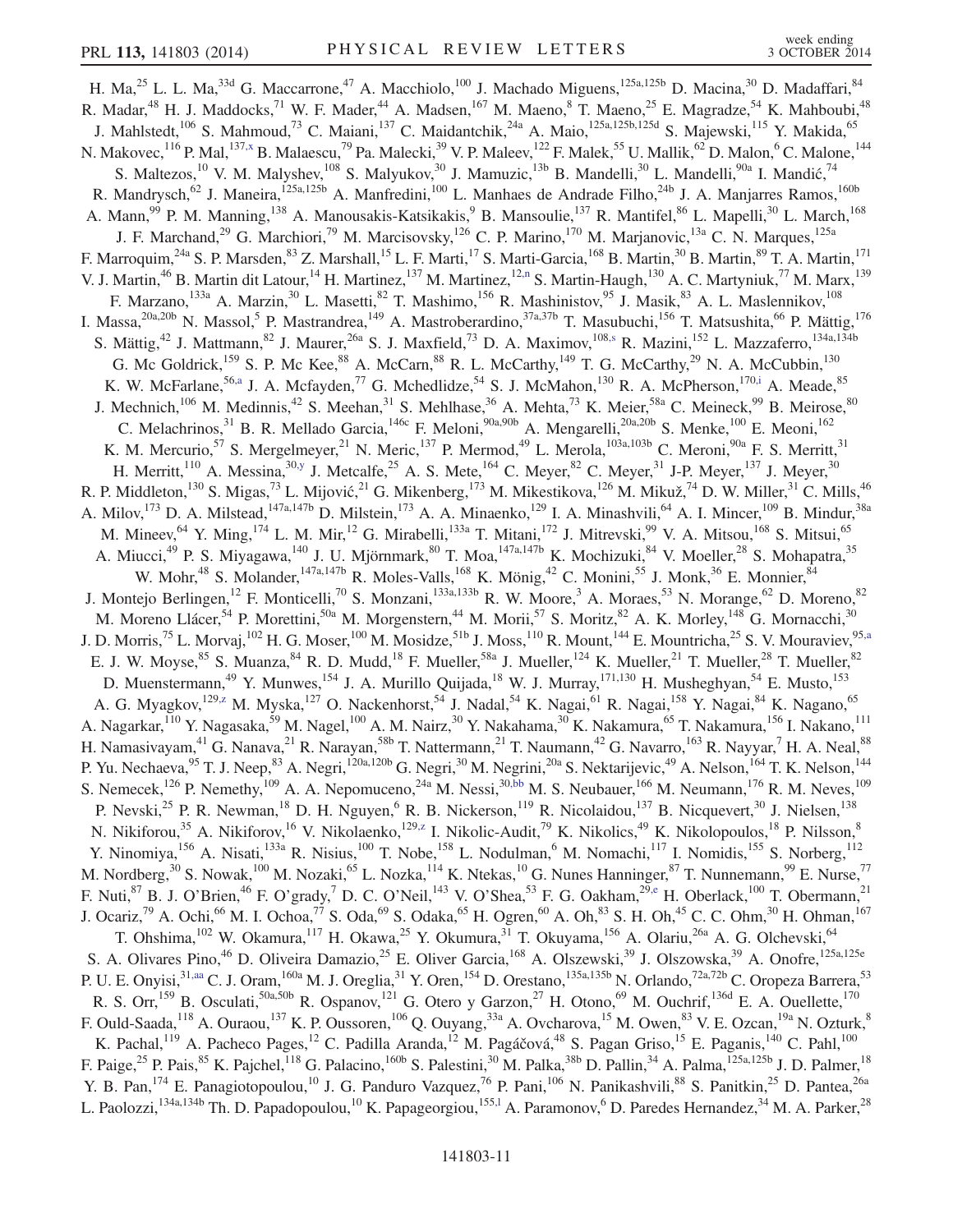<span id="page-11-1"></span><span id="page-11-0"></span>F. Parodi,<sup>50a,50b</sup> J. A. Parsons,<sup>35</sup> U. Parzefall,<sup>48</sup> E. Pasqualucci,<sup>133a</sup> S. Passaggio,<sup>50a</sup> A. Passeri,<sup>135a</sup> F. Pastore,<sup>135a,135[b,a](#page-17-5)</sup> Fr. Pastore,<sup>76</sup> G. Pásztor,<sup>29</sup> S. Pataraia,<sup>176</sup> N. D. Patel,<sup>151</sup> J. R. Pater,<sup>83</sup> S. Patricelli,<sup>103a,103b</sup> T. Pauly,<sup>30</sup> J. Pearce,<sup>170</sup> M. Pedersen,<sup>118</sup> S. Pedraza Lopez,<sup>168</sup> R. Pedro,<sup>125a,125b</sup> S. V. Peleganchuk,<sup>108</sup> D. Pelikan,<sup>167</sup> H. Peng,<sup>33b</sup> B. Penning,<sup>31</sup> J. Penwell,<sup>60</sup> D. V. Perepelitsa,<sup>25</sup> E. Perez Codina,<sup>160a</sup> M. T. Pérez García-Estañ,<sup>168</sup> V. Perez Reale,<sup>35</sup> L. Perini,<sup>90a,90b</sup> H. Pernegger,<sup>30</sup> R. Perrino,<sup>72a</sup> R. Peschke,<sup>42</sup> V. D. Peshekhonov,<sup>64</sup> K. Peters,<sup>30</sup> R. F. Y. Peters,<sup>83</sup> B. A. Petersen,<sup>30</sup> T. C. Petersen,<sup>36</sup> E. Petit,<sup>42</sup> A. Petridis,<sup>147a,147b</sup> C. Petridou,<sup>155</sup> E. Petrolo,<sup>133a</sup> F. Petrucci,<sup>135a,135b</sup> M. Petteni,<sup>143</sup> N. E. Pettersson,<sup>158</sup> R. Pezoa,<sup>32b</sup> P. W. Phillips,<sup>130</sup> G. Piacquadio,<sup>144</sup> E. Pianori,<sup>171</sup> A. Picazio,<sup>49</sup> E. Piccaro,<sup>75</sup> M. Piccinini,<sup>20a,20b</sup> R. Piegaia,<sup>27</sup> D. T. Pignotti,<sup>110</sup> J. E. Pilcher,<sup>31</sup> A. D. Pilkington,<sup>77</sup> J. Pina,<sup>125a,125b,125d</sup> M. Pinamonti,  $^{165a,165c,cc}$  $^{165a,165c,cc}$  $^{165a,165c,cc}$  A. Pinder,  $^{119}$  J. L. Pinfold,  $^3$  A. Pingel,  $^{36}$  B. Pinto,  $^{125a}$  S. Pires,  $^{79}$  M. Pitt,  $^{173}$  C. Pizio,  $^{90a,90b}$ L. Plazak,<sup>145a</sup> M.-A. Pleier,<sup>25</sup> V. Pleskot,<sup>128</sup> E. Plotnikova,<sup>64</sup> P. Plucinski,<sup>147a,147b</sup> S. Poddar,<sup>58a</sup> F. Podlyski,<sup>34</sup> R. Poettgen,<sup>82</sup> L. Poggioli,<sup>116</sup> D. Pohl,<sup>21</sup> M. Pohl,<sup>49</sup> G. Polesello,<sup>120a</sup> A. Policicchio,<sup>37a,37b</sup> R. Polifka,<sup>159</sup> A. Polini,<sup>20a</sup> C. S. Pollard,<sup>45</sup> V. Polychronakos,<sup>25</sup> K. Pommès,<sup>30</sup> L. Pontecorvo,<sup>133a</sup> B. G. Pope,<sup>89</sup> G. A. Popeneciu,<sup>26b</sup> D. S. Popovic,<sup>13a</sup> A. Poppleton,<sup>30</sup> X. Portell Bueso,<sup>12</sup> G. E. Pospelov,<sup>100</sup> S. Pospisil,<sup>127</sup> K. Potamianos,<sup>15</sup> I. N. Potrap,<sup>64</sup> C. J. Potter,<sup>150</sup> C. T. Potter,<sup>115</sup> G. Poulard,  $30$  J. Poveda,  $60$  V. Pozdnyakov,  $64$  P. Pralavorio,  $84$  A. Pranko,  $15$  S. Prasad,  $30$  R. Pravahan,  $8$  S. Prell,  $63$  D. Price,  $83$ J. Price,<sup>73</sup> L. E. Price,<sup>6</sup> D. Prieur,<sup>124</sup> M. Primavera,<sup>72a</sup> M. Proissl,<sup>46</sup> K. Prokofiev,<sup>47</sup> F. Prokoshin,<sup>32b</sup> E. Protopapadaki,<sup>137</sup> S. Protopopescu,<sup>25</sup> J. Proudfoot,<sup>6</sup> M. Przybycien,<sup>38a</sup> H. Przysiezniak,<sup>5</sup> E. Ptacek,<sup>115</sup> E. Pueschel,<sup>85</sup> D. Puldon,<sup>149</sup> M. Purohit,<sup>2[5,dd](#page-18-4)</sup> P. Puzo,<sup>116</sup> J. Qian,<sup>88</sup> G. Qin,<sup>53</sup> Y. Qin,<sup>83</sup> A. Quadt,<sup>54</sup> D. R. Quarrie,<sup>15</sup> W. B. Quayle,<sup>165a,165b</sup> M. Queitsch-Maitland, <sup>83</sup> D. Quilty, <sup>53</sup> A. Qureshi, <sup>160b</sup> V. Radeka, <sup>25</sup> V. Radescu, <sup>42</sup> S. K. Radhakrishnan, <sup>149</sup> P. Radloff, <sup>115</sup> P. Rados, <sup>87</sup> F. Ragusa, <sup>90a, 90b</sup> G. Rahal, <sup>179</sup> S. Rajagopalan, <sup>25</sup> M. Rammensee, <sup>30</sup> A. S. Randle-Conde, <sup>40</sup> C. Rangel-Smith, <sup>167</sup> K. Rao,  $^{164}$  F. Rauscher,  $^{99}$  T. C. Rave,  $^{48}$  T. Ravenscroft,  $^{53}$  M. Raymond,  $^{30}$  A. L. Read,  $^{118}$  N. P. Readioff,  $^{73}$ D. M. Rebuzzi,<sup>120a,120b</sup> A. Redelbach,<sup>175</sup> G. Redlinger,<sup>25</sup> R. Reece,<sup>138</sup> K. Reeves,<sup>41</sup> L. Rehnisch,<sup>16</sup> H. Reisin,<sup>27</sup> M. Relich,<sup>164</sup> C. Rembser,  $30$  H. Ren,  $33a$  Z. L. Ren,  $152$  A. Renaud,  $116$  M. Rescigno,  $133a$  S. Resconi,  $90a$  O. L. Rezanova,  $108, s$  P. Reznicek,  $128$ R. Rezvani,<sup>94</sup> R. Richter,<sup>100</sup> M. Ridel,<sup>79</sup> P. Rieck,<sup>16</sup> J. Rieger,<sup>54</sup> M. Rijssenbeek,<sup>149</sup> A. Rimoldi,<sup>120a,120b</sup> L. Rinaldi,<sup>20a</sup> E. Ritsch,<sup>61</sup> I. Riu,<sup>12</sup> F. Rizatdinova,<sup>113</sup> E. Rizvi,<sup>75</sup> S. H. Robertson, <sup>8[6,i](#page-17-8)</sup> A. Robichaud-Veronneau, <sup>86</sup> D. Robinson, <sup>28</sup> J. E. M. Robinson,  $83$  A. Robson,  $53$  C. Roda,  $123a,123b$  L. Rodrigues,  $30$  S. Roe,  $30$  O. Røhne,  $118$  S. Rolli,  $162$  A. Romaniouk,  $97$ M. Romano,<sup>20a,20b</sup> G. Romeo,<sup>27</sup> E. Romero Adam,<sup>168</sup> N. Rompotis,<sup>139</sup> L. Roos,<sup>79</sup> E. Ros,<sup>168</sup> S. Rosati,<sup>133a</sup> K. Rosbach,<sup>49</sup> M. Rose,<sup>76</sup> P. L. Rosendahl,<sup>14</sup> O. Rosenthal,<sup>142</sup> V. Rossetti,<sup>147a,147b</sup> E. Rossi,<sup>103a,103b</sup> L. P. Rossi,<sup>50a</sup> R. Rosten,<sup>139</sup> M. Rotaru,<sup>26a</sup> I. Roth,<sup>173</sup> J. Rothberg,<sup>139</sup> D. Rousseau,<sup>116</sup> C. R. Royon,<sup>137</sup> A. Rozanov,<sup>84</sup> Y. Rozen,<sup>153</sup> X. Ruan,<sup>146c</sup> F. Rubbo,<sup>12</sup> I. Rubinskiy,<sup>42</sup> V. I. Rud,<sup>98</sup> C. Rudolph,<sup>44</sup> M. S. Rudolph,<sup>159</sup> F. Rühr,<sup>48</sup> A. Ruiz-Martinez,<sup>30</sup> Z. Rurikova,<sup>48</sup> N. A. Rusakovich, <sup>64</sup> A. Ruschke, <sup>99</sup> J. P. Rutherfoord, <sup>7</sup> N. Ruthmann, <sup>48</sup> Y. F. Ryabov, <sup>122</sup> M. Rybar, <sup>128</sup> G. Rybkin, <sup>116</sup> N. C. Ryder,<sup>119</sup> A. F. Saavedra,<sup>151</sup> S. Sacerdoti,<sup>27</sup> A. Saddique,<sup>3</sup> I. Sadeh,<sup>154</sup> H. F-W. Sadrozinski,<sup>138</sup> R. Sadykov,<sup>64</sup> F. Safai Tehrani,<sup>133a</sup> H. Sakamoto,<sup>156</sup> Y. Sakurai,<sup>172</sup> G. Salamanna,<sup>75</sup> A. Salamon,<sup>134a</sup> M. Saleem,<sup>112</sup> D. Salek,<sup>106</sup> P. H. Sales De Bruin,<sup>139</sup> D. Salihagic,<sup>100</sup> A. Salnikov,<sup>144</sup> J. Salt,<sup>168</sup> B. M. Salvachua Ferrando,<sup>6</sup> D. Salvatore,<sup>37a,37b</sup> F. Salvatore,<sup>150</sup> A. Salvucci,<sup>105</sup> A. Salzburger,<sup>30</sup> D. Sampsonidis,<sup>155</sup> A. Sanchez,<sup>103a,103b</sup> J. Sánchez,<sup>168</sup> V. Sanchez Martinez, <sup>168</sup> H. Sandaker, <sup>14</sup> R. L. Sandbach, <sup>75</sup> H. G. Sander, <sup>82</sup> M. P. Sanders, <sup>99</sup> M. Sandhoff, <sup>176</sup> T. Sandoval, <sup>28</sup> C. Sandoval,<sup>163</sup> R. Sandstroem,<sup>100</sup> D. P. C. Sankey,<sup>130</sup> A. Sansoni,<sup>47</sup> C. Santoni,<sup>34</sup> R. Santonico,<sup>134a,134b</sup> H. Santos,<sup>125a</sup> I. Santoyo Castillo,<sup>150</sup> K. Sapp,<sup>124</sup> A. Sapronov,<sup>64</sup> J. G. Saraiva,<sup>125a,125d</sup> B. Sarrazin,<sup>21</sup> G. Sartisohn,<sup>176</sup> O. Sasaki,<sup>65</sup> Y. Sasaki,<sup>156</sup> G. Sauvage,<sup>5[,a](#page-17-5)</sup> E. Sauvan,<sup>5</sup> P. Savard,<sup>159[,e](#page-17-3)</sup> D. O. Savu,<sup>30</sup> C. Sawyer,<sup>119</sup> L. Sawyer,<sup>7[8,m](#page-17-12)</sup> D. H. Saxon,<sup>53</sup> J. Saxon,<sup>121</sup> C. Sbarra,<sup>20a</sup> A. Sbrizzi,<sup>3</sup> T. Scanlon,<sup>77</sup> D. A. Scannicchio,<sup>164</sup> M. Scarcella,<sup>151</sup> J. Schaarschmidt,<sup>173</sup> P. Schacht,<sup>100</sup> D. Schaefer,<sup>121</sup> R. Schaefer,<sup>42</sup> S. Schaepe,<sup>21</sup> S. Schaetzel,<sup>58b</sup> U. Schäfer,<sup>82</sup> A. C. Schaffer,<sup>116</sup> D. Schaile,<sup>99</sup> R. D. Schamberger,<sup>149</sup> V. Scharf,<sup>58a</sup> V. A. Schegelsky,<sup>122</sup> D. Scheirich,<sup>128</sup> M. Schernau,<sup>164</sup> M. I. Scherzer,<sup>35</sup> C. Schiavi,<sup>50a,50b</sup> J. Schieck,<sup>99</sup> C. Schillo,<sup>48</sup> M. Schioppa,<sup>37a,37b</sup> S. Schlenker,<sup>30</sup> E. Schmidt,<sup>48</sup> K. Schmieden,<sup>30</sup> C. Schmitt,<sup>82</sup> C. Schmitt,<sup>99</sup> S. Schmitt,<sup>58b</sup> B. Schneider,<sup>17</sup> Y. J. Schnellbach,<sup>73</sup> U. Schnoor,<sup>44</sup> L. Schoeffel,<sup>137</sup> A. Schoening,<sup>58b</sup> B. D. Schoenrock,<sup>89</sup> A. L. S. Schorlemmer,<sup>54</sup> M. Schott,<sup>82</sup> D. Schouten,<sup>160a</sup> J. Schovancova,<sup>25</sup> S. Schramm,<sup>159</sup> M. Schreyer,<sup>175</sup> C. Schroeder,<sup>82</sup> N. Schuh,<sup>82</sup> M. J. Schultens,<sup>21</sup> H.-C. Schultz-Coulon,<sup>58a</sup> H. Schulz,<sup>16</sup> M. Schumacher,<sup>48</sup> B. A. Schumm,<sup>138</sup> Ph. Schune,<sup>137</sup> C. Schwanenberger,<sup>83</sup> A. Schwartzman,<sup>144</sup> Ph. Schwegler,<sup>100</sup> Ph. Schwemling,<sup>137</sup> R. Schwienhorst,<sup>89</sup> J. Schwindling,<sup>137</sup> T. Schwindt,<sup>21</sup> M. Schwoerer,<sup>5</sup> F. G. Sciacca,<sup>17</sup> E. Scifo,<sup>116</sup> G. Sciolla,<sup>23</sup> W. G. Scott,<sup>130</sup> F. Scuri,<sup>123a,123b</sup> F. Scutti,<sup>21</sup> J. Searcy,  $88$  G. Sedov,  $42$  E. Sedykh,  $122$  S. C. Seidel,  $104$  A. Seiden,  $138$  F. Seifert,  $127$  J. M. Seixas,  $24a$  G. Sekhniaidze,  $103a$ S. J. Sekula,<sup>40</sup> K. E. Selbach,<sup>46</sup> D. M. Seliverstov,<sup>12[2,a](#page-17-5)</sup> G. Sellers,<sup>73</sup> N. Semprini-Cesari,<sup>20a,20b</sup> C. Serfon,<sup>30</sup> L. Serin,<sup>116</sup>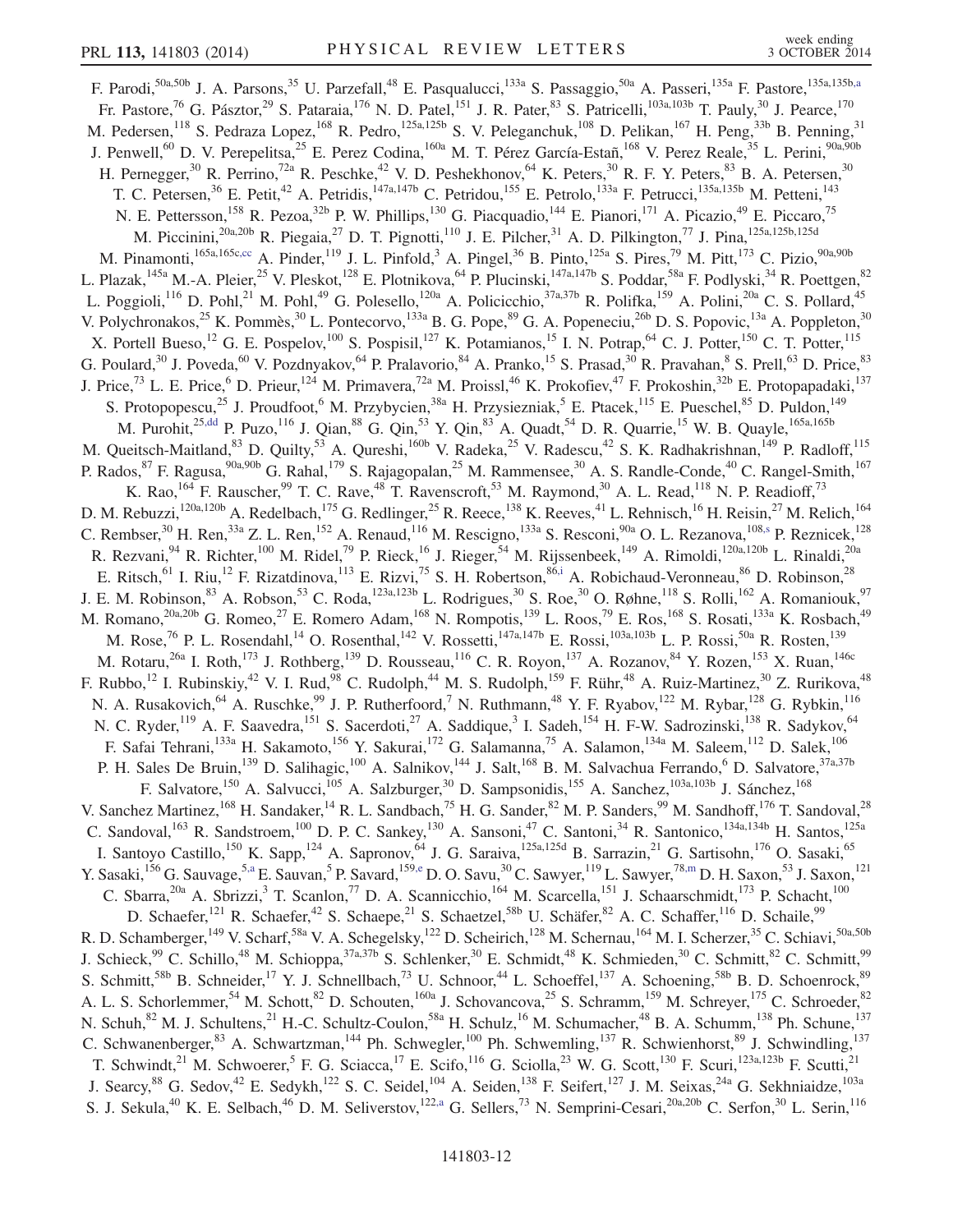<span id="page-12-3"></span><span id="page-12-2"></span><span id="page-12-1"></span><span id="page-12-0"></span>L. Serkin,  $^{54}$  T. Serre,  $^{84}$  R. Seuster,  $^{160a}$  H. Severini,  $^{112}$  F. Sforza,  $^{100}$  A. Sfyrla,  $^{30}$  E. Shabalina,  $^{54}$  M. Shamim,  $^{115}$  L. Y. Shan,  $^{33a}$ R. Shang,  $^{166}$  J. T. Shank,  $^{22}$  Q. T. Shao,  $^{87}$  M. Shapiro,  $^{15}$  P. B. Shatalov,  $^{96}$  K. Shaw,  $^{165a,165b}$  C. Y. Shehu,  $^{150}$  P. Sherwood,  $^{77}$ L. Shi,<sup>15[2,ee](#page-18-5)</sup> S. Shimizu,<sup>66</sup> C. O. Shimmin,<sup>164</sup> M. Shimojima,<sup>101</sup> M. Shiyakova,<sup>64</sup> A. Shmeleva,<sup>95</sup> M. J. Shochet,<sup>31</sup> D. Short,<sup>119</sup> S. Shrestha,<sup>63</sup> E. Shulga,<sup>97</sup> M. A. Shupe,<sup>7</sup> S. Shushkevich,<sup>42</sup> P. Sicho,<sup>126</sup> O. Sidiropoulou,<sup>155</sup> D. Sidorov,<sup>113</sup> A. Sidoti,<sup>133a</sup> F. Siegert,<sup>44</sup> Dj. Sijacki,<sup>13a</sup> J. Silva,<sup>125a,125d</sup> Y. Silver,<sup>154</sup> D. Silverstein,<sup>144</sup> S. B. Silverstein,<sup>147a</sup> V. Simak,<sup>127</sup> O. Simard,<sup>5</sup> Lj. Simic,<sup>13a</sup> S. Simion,<sup>116</sup> E. Simioni,<sup>82</sup> B. Simmons,<sup>77</sup> R. Simoniello,<sup>90a,90b</sup> M. Simonyan,<sup>36</sup> P. Sinervo,<sup>159</sup> N. B. Sinev,<sup>115</sup> V. Sipica, <sup>142</sup> G. Siragusa, <sup>175</sup> A. Sircar, <sup>78</sup> A. N. Sisakyan, <sup>64[,a](#page-17-5)</sup> S. Yu. Sivoklokov, <sup>98</sup> J. Sjölin, <sup>147a, 147b</sup> T. B. Sjursen, <sup>14</sup> H. P. Skottowe,<sup>57</sup> K. Yu. Skovpen,<sup>108</sup> P. Skubic,<sup>112</sup> M. Slater,<sup>18</sup> T. Slavicek,<sup>127</sup> K. Sliwa,<sup>162</sup> V. Smakhtin,<sup>173</sup> B. H. Smart,<sup>46</sup> L. Smestad,<sup>14</sup> S. Yu. Smirnov,<sup>97</sup> Y. Smirnov,<sup>97</sup> L. N. Smirnova,<sup>98[,ff](#page-18-6)</sup> O. Smirnova,<sup>80</sup> K. M. Smith,<sup>53</sup> M. Smizanska,<sup>71</sup> K. Smolek,<sup>127</sup> A. A. Snesarev,<sup>95</sup> G. Snidero,<sup>75</sup> S. Snyder,<sup>25</sup> R. Sobie,<sup>17[0,i](#page-17-8)</sup> F. Socher,<sup>44</sup> A. Soffer,<sup>154</sup> D. A. Soh,<sup>15[2,ee](#page-18-5)</sup> C. A. Solans,<sup>30</sup> M. Solar,<sup>127</sup> J. Solc,<sup>127</sup> E. Yu. Soldatov,<sup>97</sup> U. Soldevila,<sup>168</sup> E. Solfaroli Camillocci,<sup>133a,133b</sup> A. A. Solodkov,<sup>129</sup> A. Soloshenko,<sup>64</sup> O. V. Solovyanov,<sup>129</sup> V. Solovyev,<sup>122</sup> P. Sommer,<sup>48</sup> H. Y. Song,<sup>33b</sup> N. Soni,<sup>1</sup> A. Sood,<sup>15</sup> A. Sopczak,<sup>127</sup> B. Sopko,<sup>127</sup> V. Sopko,<sup>127</sup> V. Sorin,<sup>12</sup> M. Sosebee, <sup>8</sup> R. Soualah,<sup>165a,165c</sup> P. Soueid, <sup>94</sup> A. M. Soukharev, <sup>108</sup> D. South, <sup>42</sup> S. Spagnolo,<sup>72a,72b</sup> F. Spanò,<sup>76</sup> W. R. Spearman,<sup>57</sup> R. Spighi,<sup>20a</sup> G. Spigo,<sup>30</sup> M. Spousta,<sup>128</sup> T. Spreitzer,<sup>159</sup> B. Spurlock,<sup>8</sup> R. D. St. Denis,<sup>5[3,a](#page-17-5)</sup> S. Staerz,<sup>44</sup> J. Stahlman,<sup>121</sup> R. Stamen,<sup>58a</sup> E. Stanecka,<sup>39</sup> R. W. Stanek,<sup>6</sup> C. Stanescu,<sup>135a</sup> M. Stanescu-Bellu,<sup>42</sup> M. M. Stanitzki,<sup>42</sup> S. Stapnes,<sup>118</sup> E. A. Starchenko,<sup>129</sup> J. Stark,<sup>55</sup> P. Staroba,<sup>126</sup> P. Starovoitov,<sup>42</sup> R. Staszewski,<sup>39</sup> P. Stavina,<sup>145a[,a](#page-17-5)</sup> P. Steinberg,<sup>25</sup> B. Stelzer,<sup>143</sup> H. J. Stelzer,<sup>30</sup> O. Stelzer-Chilton,<sup>160a</sup> H. Stenzel,<sup>52</sup> S. Stern,<sup>100</sup> G. A. Stewart,<sup>53</sup> J. A. Stillings,<sup>21</sup> M. C. Stockton,<sup>86</sup> M. Stoebe,<sup>86</sup> G. Stoicea,<sup>26a</sup> P. Stolte,<sup>54</sup> S. Stonjek,<sup>100</sup> A. R. Stradling,<sup>8</sup> A. Straessner,<sup>44</sup> M. E. Stramaglia,<sup>17</sup> J. Strandberg,<sup>148</sup> S. Strandberg,<sup>147a,147b</sup> A. Strandlie,<sup>118</sup> E. Strauss,<sup>144</sup> M. Strauss,<sup>112</sup> P. Strizenec,<sup>145b</sup> R. Ströhmer,<sup>175</sup> D. M. Strom,<sup>115</sup> R. Stroynowski,<sup>40</sup> S. A. Stucci,<sup>17</sup> B. Stugu,<sup>14</sup> N. A. Styles,<sup>42</sup> D. Su,<sup>144</sup> J. Su,<sup>124</sup> HS. Subramania,<sup>3</sup> R. Subramaniam,<sup>78</sup> A. Succurro,<sup>12</sup> Y. Sugaya,<sup>117</sup> C. Suhr,<sup>107</sup> M. Suk,<sup>127</sup> V. V. Sulin,<sup>95</sup> S. Sultansoy,<sup>4c</sup> T. Sumida,<sup>67</sup> X. Sun,<sup>33a</sup> J. E. Sundermann,<sup>48</sup> K. Suruliz,<sup>140</sup> G. Susinno,<sup>37a,37b</sup> M. R. Sutton,<sup>150</sup> Y. Suzuki,<sup>65</sup> M. Svatos,<sup>126</sup> S. Swedish,<sup>169</sup> M. Swiatlowski,<sup>144</sup> I. Sykora,<sup>145a</sup> T. Sykora,<sup>128</sup> D. Ta,<sup>89</sup> K. Tackmann,<sup>42</sup> J. Taenzer,<sup>159</sup> A. Taffard,<sup>164</sup> R. Tafirout,<sup>160a</sup> N. Taiblum,<sup>154</sup> Y. Takahashi,<sup>102</sup> H. Takai,<sup>25</sup> R. Takashima,<sup>68</sup> H. Takeda,<sup>66</sup> T. Takeshita,<sup>141</sup> Y. Takubo,<sup>65</sup> M. Talby,<sup>84</sup> A. A. Talyshev,<sup>10[8,s](#page-17-18)</sup> J. Y. C. Tam,<sup>175</sup> K. G. Tan,<sup>87</sup> J. Tanaka,<sup>156</sup> R. Tanaka,<sup>116</sup> S. Tanaka,<sup>132</sup> S. Tanaka,<sup>65</sup> A. J. Tanasijczuk,<sup>143</sup> K. Tani,<sup>66</sup> N. Tannoury,<sup>21</sup> S. Tapprogge,<sup>82</sup> S. Tarem,<sup>153</sup> F. Tarrade,<sup>29</sup> G. F. Tartarelli,<sup>90a</sup> P. Tas,<sup>128</sup> M. Tasevsky,<sup>126</sup> T. Tashiro,<sup>67</sup> E. Tassi,<sup>37a,37b</sup> A. Tavares Delgado,<sup>125a,125b</sup> Y. Tayalati,<sup>136d</sup> F. E. Taylor,<sup>93</sup> G. N. Taylor,<sup>87</sup> W. Taylor,<sup>160b</sup> F. A. Teischinger,<sup>30</sup> M. Teixeira Dias Castanheira,<sup>75</sup> P. Teixeira-Dias,<sup>76</sup> K. K. Temming,<sup>48</sup> H. Ten Kate,<sup>30</sup> P. K. Teng,<sup>152</sup> J. J. Teoh,<sup>117</sup> S. Terada,<sup>65</sup> K. Terashi,<sup>156</sup> J. Terron,<sup>81</sup> S. Terzo,<sup>100</sup> M. Testa,<sup>47</sup> R. J. Teuscher,<sup>15[9,i](#page-17-8)</sup> J. Therhaag,<sup>21</sup> T. Theveneaux-Pelzer,<sup>34</sup> J. P. Thomas,<sup>18</sup> J. Thomas-Wilsker,<sup>76</sup> E. N. Thompson,<sup>35</sup> P. D. Thompson,<sup>18</sup> P. D. Thompson,<sup>159</sup> A. S. Thompson,<sup>53</sup> L. A. Thomsen,<sup>36</sup> E. Thomson,<sup>121</sup> M. Thomson,<sup>28</sup> W. M. Thong,<sup>87</sup> R. P. Thun,<sup>8[8,a](#page-17-5)</sup> F. Tian,<sup>35</sup> M. J. Tibbetts,<sup>15</sup> V. O. Tikhomirov,<sup>95[,gg](#page-18-7)</sup> Yu. A. Tikhonov,<sup>10[8,s](#page-17-18)</sup> S. Timoshenko,<sup>97</sup> E. Tiouchichine,<sup>84</sup> P. Tipton,<sup>177</sup> S. Tisserant, <sup>84</sup> T. Todorov, <sup>5</sup> S. Todorova-Nova, <sup>128</sup> B. Toggerson, <sup>7</sup> J. Tojo, <sup>69</sup> S. Tokár, <sup>145a</sup> K. Tokushuku, <sup>65</sup> K. Tollefson, <sup>89</sup> L. Tomlinson, $^{83}$  M. Tomoto, $^{102}$  L. Tompkins, $^{31}$  K. Toms, $^{104}$  N. D. Topilin, $^{64}$  E. Torrence, $^{115}$  H. Torres, $^{143}$  E. Torró Pastor, $^{168}$ J. Toth,<sup>84[,hh](#page-18-8)</sup> F. Touchard,<sup>84</sup> D. R. Tovey,<sup>140</sup> H. L. Tran,<sup>116</sup> T. Trefzger,<sup>175</sup> L. Tremblet,<sup>30</sup> A. Tricoli,<sup>30</sup> I. M. Trigger,<sup>160a</sup> S. Trincaz-Duvoid,<sup>79</sup> M. F. Tripiana,<sup>70</sup> N. Triplett,<sup>25</sup> W. Trischuk,<sup>159</sup> B. Trocmé,<sup>55</sup> C. Troncon,<sup>90a</sup> M. Trottier-McDonald,<sup>143</sup> M. Trovatelli,<sup>135a,135b</sup> P. True,<sup>89</sup> M. Trzebinski,<sup>39</sup> A. Trzupek,<sup>39</sup> C. Tsarouchas,<sup>30</sup> J. C-L. Tseng,<sup>119</sup> P. V. Tsiareshka,<sup>91</sup> D. Tsionou,<sup>137</sup> G. Tsipolitis,<sup>10</sup> N. Tsirintanis,<sup>9</sup> S. Tsiskaridze,<sup>12</sup> V. Tsiskaridze,<sup>48</sup> E. G. Tskhadadze,<sup>51a</sup> I. I. Tsukerman,<sup>96</sup> V. Tsulaia,<sup>15</sup> S. Tsuno,<sup>65</sup> D. Tsybychev,<sup>149</sup> A. Tudorache,<sup>26a</sup> V. Tudorache,<sup>26a</sup> A. N. Tuna,<sup>121</sup> S. A. Tupputi,<sup>20a,20b</sup> S. Turchikhin,<sup>98[,ff](#page-18-6)</sup> D. Turecek,<sup>127</sup> I. Turk Cakir,<sup>4d</sup> R. Turra,<sup>90a,90b</sup> P. M. Tuts,<sup>35</sup> A. Tykhonov,<sup>74</sup> M. Tylmad,<sup>147a,147b</sup> M. Tyndel, $^{130}$  K. Uchida, $^{21}$  I. Ueda, $^{156}$  R. Ueno, $^{29}$  M. Ughetto, $^{84}$  M. Ugland, $^{14}$  M. Uhlenbrock, $^{21}$  F. Ukegawa, $^{161}$  G. Unal, $^{30}$ A. Undrus,<sup>25</sup> G. Unel,<sup>164</sup> F. C. Ungaro,<sup>48</sup> Y. Unno,<sup>65</sup> D. Urbaniec,<sup>35</sup> P. Urquijo,<sup>87</sup> G. Usai,<sup>8</sup> A. Usanova,<sup>61</sup> L. Vacavant,<sup>84</sup> V. Vacek,  $^{127}$  B. Vachon,  $^{86}$  N. Valencic,  $^{106}$  S. Valentinetti,  $^{20a,20b}$  A. Valero,  $^{168}$  L. Valery,  $^{34}$  S. Valkar,  $^{128}$ E. Valladolid Gallego,<sup>168</sup> S. Vallecorsa,<sup>49</sup> J. A. Valls Ferrer,<sup>168</sup> P. C. Van Der Deijl,<sup>106</sup> R. van der Geer,<sup>106</sup> H. van der Graaf,<sup>106</sup> R. Van Der Leeuw,<sup>106</sup> D. van der Ster,<sup>30</sup> N. van Eldik,<sup>30</sup> P. van Gemmeren,<sup>6</sup> J. Van Nieuwkoop,<sup>143</sup> I. van Vulpen,<sup>106</sup> M. C. van Woerden,<sup>30</sup> M. Vanadia,<sup>133a,133b</sup> W. Vandelli,<sup>30</sup> R. Vanguri,<sup>121</sup> A. Vaniachine,<sup>6</sup> P. Vankov,<sup>42</sup> F. Vannucci,<sup>79</sup> G. Vardanyan, <sup>178</sup> R. Vari, <sup>133a</sup> E. W. Varnes, 7 T. Varol, <sup>85</sup> D. Varouchas, <sup>79</sup> A. Vartapetian, <sup>8</sup> K. E. Varvell, <sup>151</sup> F. Vazeille, <sup>34</sup> T. Vazquez Schroeder,<sup>54</sup> J. Veatch,<sup>7</sup> F. Veloso,<sup>125a,125c</sup> S. Veneziano,<sup>133a</sup> A. Ventura,<sup>72a,72b</sup> D. Ventura,<sup>85</sup> M. Venturi,<sup>170</sup> N. Venturi,<sup>159</sup> A. Venturini,<sup>23</sup> V. Vercesi,<sup>120a</sup> M. Verducci,<sup>139</sup> W. Verkerke,<sup>106</sup> J. C. Vermeulen,<sup>106</sup> A. Vest,<sup>44</sup>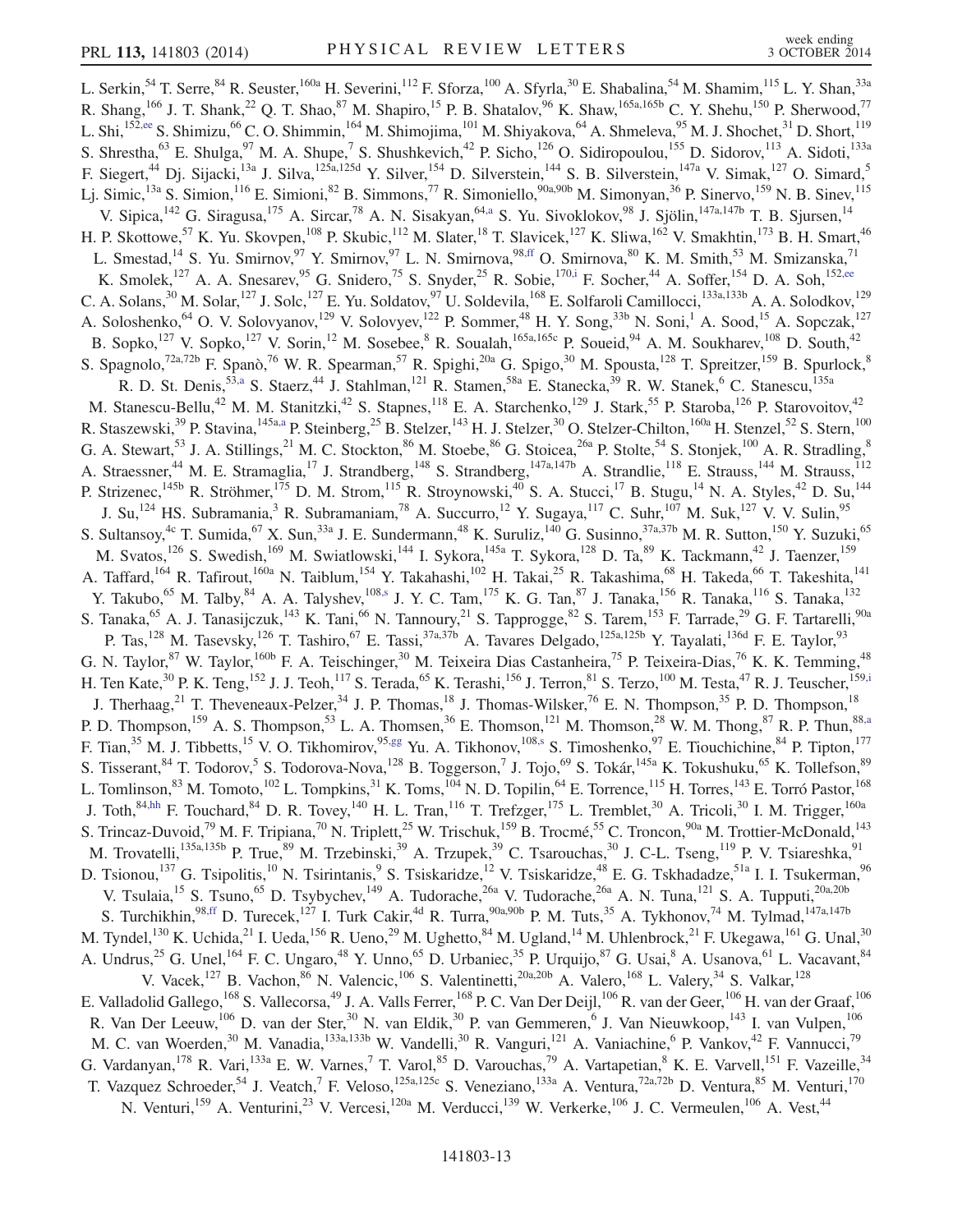<span id="page-13-2"></span><span id="page-13-1"></span><span id="page-13-0"></span>M. C. Vetterli,<sup>143[,e](#page-17-3)</sup> O. Viazlo,<sup>80</sup> I. Vichou,<sup>166</sup> T. Vickey,<sup>146c[,ii](#page-18-9)</sup> O. E. Vickey Boeriu,<sup>146c</sup> G. H. A. Viehhauser,<sup>119</sup> S. Viel,<sup>169</sup> R. Vigne,<sup>30</sup> M. Villa,<sup>20a,20b</sup> M. Villaplana Perez,<sup>90a,90b</sup> E. Vilucchi,<sup>47</sup> M. G. Vincter,<sup>29</sup> V. B. Vinogradov,<sup>64</sup> J. Virzi,<sup>15</sup> I. Vivarelli,<sup>150</sup> F. Vives Vaque,<sup>3</sup> S. Vlachos,<sup>10</sup> D. Vladoiu,<sup>99</sup> M. Vlasak,<sup>127</sup> A. Vogel,<sup>21</sup> M. Vogel,<sup>32a</sup> P. Vokac,<sup>127</sup> G. Volpi,  $^{123a,123b}$  M. Volpi,  $^{87}$  H. von der Schmitt,  $^{100}$  H. von Radziewski,  $^{48}$  E. von Toerne,  $^{21}$  V. Vorobel,  $^{128}$  K. Vorobev,  $^{97}$ M. Vos,<sup>168</sup> R. Voss,<sup>30</sup> J. H. Vossebeld,<sup>73</sup> N. Vranjes,<sup>137</sup> M. Vranjes Milosavljevic,<sup>106</sup> V. Vrba,<sup>126</sup> M. Vreeswijk,<sup>106</sup> T. Vu Anh,<sup>48</sup> R. Vuillermet,<sup>30</sup> I. Vukotic,<sup>31</sup> Z. Vykydal,<sup>127</sup> P. Wagner,<sup>21</sup> W. Wagner,<sup>176</sup> H. Wahlberg,<sup>70</sup> S. Wahrmund,<sup>44</sup> J. Wakabayashi,<sup>102</sup> J. Walder,<sup>71</sup> R. Walker,<sup>99</sup> W. Walkowiak,<sup>142</sup> R. Wall,<sup>177</sup> P. Waller,<sup>73</sup> B. Walsh,<sup>177</sup> C. Wang,<sup>152[,jj](#page-18-10)</sup> C. Wang,<sup>45</sup> F. Wang,<sup>174</sup> H. Wang,<sup>15</sup> H. Wang,<sup>40</sup> J. Wang,<sup>42</sup> J. Wang,<sup>33a</sup> K. Wang,<sup>86</sup> R. Wang,<sup>104</sup> S. M. Wang,<sup>152</sup> T. Wang,<sup>21</sup> X. Wang,<sup>177</sup> C. Wanotayaroj,<sup>115</sup> A. Warburton,<sup>86</sup> C. P. Ward,<sup>28</sup> D. R. Wardrope,<sup>77</sup> M. Warsinsky,<sup>48</sup> A. Washbrook,<sup>46</sup> C. Wasicki,<sup>42</sup> I. Watanabe, <sup>66</sup> P. M. Watkins, <sup>18</sup> A. T. Watson, <sup>18</sup> I. J. Watson, <sup>151</sup> M. F. Watson, <sup>18</sup> G. Watts, <sup>139</sup> S. Watts, <sup>83</sup> B. M. Waugh, <sup>77</sup> S. Webb,  $83$  M. S. Weber,  $17$  S. W. Weber,  $175$  J. S. Webster,  $31$  A. R. Weidberg,  $119$  P. Weigell,  $100$  B. Weinert,  $60$  J. Weingarten,  $54$ C. Weiser,<sup>48</sup> H. Weits,<sup>106</sup> P. S. Wells,<sup>30</sup> T. Wenaus,<sup>25</sup> D. Wendland,<sup>16</sup> Z. Weng,<sup>15[2,ee](#page-18-5)</sup> T. Wengler,<sup>30</sup> S. Wenig,<sup>30</sup> N. Wermes,<sup>21</sup> M. Werner,<sup>48</sup> P. Werner,<sup>30</sup> M. Wessels,<sup>58a</sup> J. Wetter,<sup>162</sup> K. Whalen,<sup>29</sup> A. White,<sup>8</sup> M. J. White,<sup>1</sup> R. White,<sup>32b</sup> S. White,<sup>123a,123b</sup> D. Whiteson,<sup>164</sup> D. Wicke,<sup>176</sup> F. J. Wickens,<sup>130</sup> W. Wiedenmann,<sup>174</sup> M. Wielers,<sup>130</sup> P. Wienemann,<sup>21</sup> C. Wiglesworth,<sup>36</sup> L. A. M. Wiik-Fuchs,<sup>21</sup> P. A. Wijeratne,<sup>77</sup> A. Wildauer,<sup>100</sup> M. A. Wildt,<sup>4[2,kk](#page-18-11)</sup> H. G. Wilkens,<sup>30</sup> J. Z. Will,<sup>99</sup> H. H. Williams,<sup>121</sup> S. Williams,  $^{28}$  C. Willis,  $^{89}$  S. Willocq,  $^{85}$  A. Wilson,  $^{88}$  J. A. Wilson,  $^{18}$  I. Wingerter-Seez,  $^5$  F. Winklmeier,  $^{115}$  B. T. Winter,  $^{21}$ M. Wittgen,<sup>144</sup> T. Wittig,<sup>43</sup> J. Wittkowski,<sup>99</sup> S. J. Wollstadt,<sup>82</sup> M. W. Wolter,<sup>39</sup> H. Wolters,<sup>125a,125c</sup> B. K. Wosiek,<sup>39</sup> J. Wotschack,<sup>30</sup> M. J. Woudstra,<sup>83</sup> K. W. Wozniak,<sup>39</sup> M. Wright,<sup>53</sup> M. Wu,<sup>55</sup> S. L. Wu,<sup>174</sup> X. Wu,<sup>49</sup> Y. Wu,<sup>88</sup> E. Wulf,<sup>35</sup> T. R. Wyatt,<sup>83</sup> B. M. Wynne,<sup>46</sup> S. Xella,<sup>36</sup> M. Xiao,<sup>137</sup> D. Xu,<sup>33a</sup> L. Xu,<sup>33b[,ll](#page-18-12)</sup> B. Yabsley,<sup>151</sup> S. Yacoob,<sup>146[b,mm](#page-18-13)</sup> M. Yamada,<sup>65</sup> H. Yamaguchi,<sup>156</sup> Y. Yamaguchi,<sup>156</sup> A. Yamamoto,<sup>65</sup> K. Yamamoto,<sup>63</sup> S. Yamamoto,<sup>156</sup> T. Yamamura,<sup>156</sup> T. Yamanaka,<sup>156</sup> K. Yamauchi,<sup>102</sup> Y. Yamazaki,<sup>66</sup> Z. Yan,<sup>22</sup> H. Yang,<sup>33e</sup> H. Yang,<sup>174</sup> U. K. Yang,<sup>83</sup> Y. Yang,<sup>110</sup> S. Yanush,<sup>92</sup> L. Yao,<sup>33a</sup> W-M. Yao,<sup>15</sup> Y. Yasu,<sup>65</sup> E. Yatsenko,<sup>42</sup> K. H. Yau Wong,<sup>21</sup> J. Ye,<sup>40</sup> S. Ye,<sup>25</sup> A. L. Yen,<sup>57</sup> E. Yildirim,<sup>42</sup> M. Yilmaz,<sup>4b</sup> R. Yoosoofmiya,<sup>124</sup> K. Yorita,<sup>172</sup> R. Yoshida,<sup>6</sup> K. Yoshihara,<sup>156</sup> C. Young,<sup>144</sup> C. J. S. Young,<sup>30</sup> S. Youssef,<sup>22</sup> D. R. Yu,<sup>15</sup> J. Yu,<sup>8</sup> J. M. Yu,<sup>88</sup> J. Yu,<sup>113</sup> L. Yuan,<sup>66</sup> A. Yurkewicz,<sup>107</sup> B. Zabinski,<sup>39</sup> R. Zaidan,<sup>62</sup> A. M. Zaitsev,<sup>12[9,z](#page-18-1)</sup> A. Zaman,<sup>149</sup> S. Zambito,<sup>23</sup> L. Zanello,<sup>133a,133b</sup> D. Zanzi,<sup>100</sup> C. Zeitnitz,<sup>176</sup> M. Zeman,<sup>127</sup> A. Zemla,<sup>38a</sup> K. Zengel,<sup>23</sup> O. Zenin,<sup>129</sup> T. Ženiš,<sup>145a</sup> D. Zerwas,<sup>116</sup> G. Zevi della Porta,<sup>57</sup> D. Zhang,<sup>88</sup> F. Zhang,<sup>174</sup> H. Zhang,<sup>89</sup> J. Zhang,<sup>6</sup> L. Zhang,<sup>152</sup> X. Zhang,<sup>33d</sup> Z. Zhang, $^{116}$  Z. Zhao, $^{33b}$  A. Zhemchugov, $^{64}$  J. Zhong, $^{119}$  B. Zhou, $^{88}$  L. Zhou, $^{35}$  N. Zhou, $^{164}$  C. G. Zhu, $^{33d}$  H. Zhu, $^{33a}$  J. Zhu, $^{88}$ Y. Zhu,<sup>33b</sup> X. Zhuang,<sup>33a</sup> K. Zhukov,<sup>95</sup> A. Zibell,<sup>175</sup> D. Zieminska,<sup>60</sup> N. I. Zimine,<sup>64</sup> C. Zimmermann,<sup>82</sup> R. Zimmermann,<sup>21</sup> S. Zimmermann,<sup>21</sup> S. Zimmermann,<sup>48</sup> Z. Zinonos,<sup>54</sup> M. Ziolkowski,<sup>142</sup> G. Zobernig,<sup>174</sup> A. Zoccoli,<sup>20a,20b</sup> M. zur Nedden,<sup>16</sup> G. Zurzolo, $^{103a,103b}$  V. Zutshi<sup>107</sup> and L. Zwalinski<sup>30</sup>

(ATLAS Collaboration)

<span id="page-13-3"></span><sup>1</sup>Department of Physics, University of Adelaide, Adelaide, Australia <sup>2</sup> Physics, Danartmant, SUNY Albamy, Albamy, NY USA

 $P<sup>2</sup> Physics Department, SUNY Albany, Albany, NY, USA$ 

<sup>3</sup>Department of Physics, University of Alberta, Edmonton AB, Canada<br><sup>4a</sup>Department of Physics, Ankara University, Ankara, Turkey<br><sup>4b</sup>Department of Physics, Gazi University, Ankara, Turkey

<sup>4c</sup>Division of Physics, TOBB University of Economics and Technology, Ankara, Turkey <sup>4d</sup>Turkish Atomic Energy Authority, Ankara, Turkey

 ${}^{5}$ LAPP, CNRS/IN2P3 and Université de Savoie, Annecy-le-Vieux, France

<sup>6</sup>High Energy Physics Division, Argonne National Laboratory, Argonne, IL, USA

 $^7$ Department of Physics, University of Arizona, Tucson, AZ, USA

<sup>8</sup>Department of Physics, The University of Texas at Arlington, Arlington, TX, USA <sup>9</sup>Physics Department, University of Athens, Athens, Greece

<sup>10</sup>Physics Department, National Technical University of Athens, Zografou, Greece<br><sup>11</sup>Institute of Physics, Azerbaijan Academy of Sciences, Baku, Azerbaijan<br><sup>12</sup>Institut de Física d'Altes Energies and Department de Física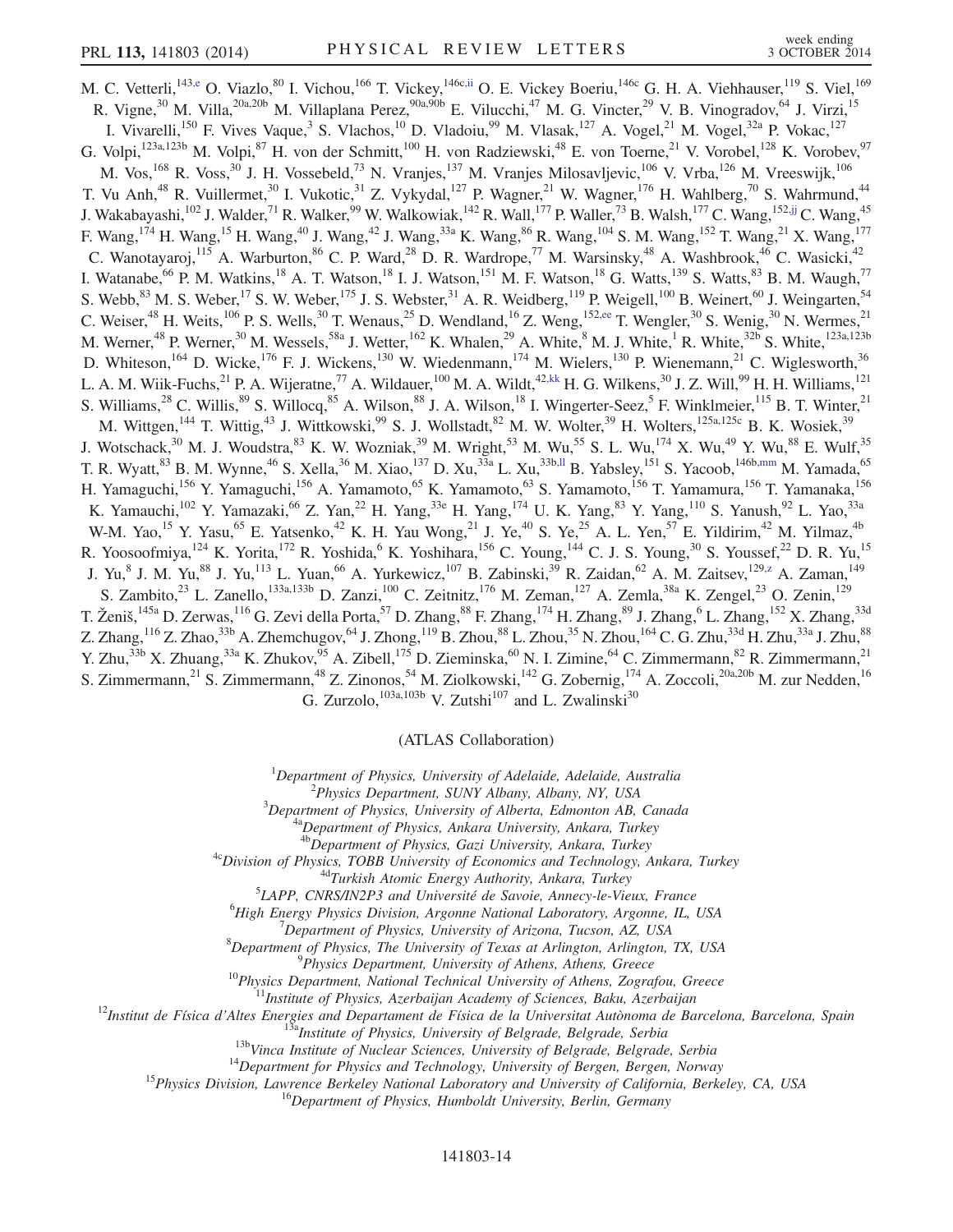<sup>17</sup>Albert Einstein Center for Fundamental Physics and Laboratory for High Energy Physics, University of Bern, Bern, Switzerland<br><sup>18</sup>School of Physics and Astronomy, University of Birmingham, Birmingham, United Kingdom<br><sup>1</sup> <sup>19c</sup>Department of Physics Engineering, Gaziantep University, Gaziantep, Turkey<br><sup>20b</sup>Dipartimento di Fisica e Astronomia, Università di Bologna, Bologna, Italy<br><sup>21</sup>Physikalisches Institut, University of Bonn, Bonn, German <sup>25</sup>Physics Department, Brookhaven National Laboratory, Upton, NY, USA<br><sup>26a</sup>National Institute of Physics and Nuclear Engineering, Bucharest, Romania<br><sup>26b</sup>National Institute for Research and Development of Isotopic and Mo Physics Department, Cluj Napoca, Romania<br><sup>26c</sup>University Politehnica Bucharest, Bucharest, Romania<br><sup>26d</sup>West University in Timisoara, Timisoara, Romania <sup>27</sup>Departamento de Física, Universidad de Buenos Aires, Buenos Aires, Argentina <sup>28</sup>Cavendish Laboratory, University of Cambridge, Cambridge, United Kingdom <sup>28</sup>Cavendish Laboratory, University of Cambridge, Cambridge, United Kingdom<br><sup>29</sup>Department of Physics, Carleton University, Ottawa ON, Canada<br><sup>30</sup>CERN, Geneva, Switzerland<br><sup>31</sup>Enrico Fermi Institute, University of Chicag and CNRS/IN2P3, Clermont-Ferrand, France<br><sup>35</sup>Nevis Laboratory, Columbia University, Irvington, NY, USA<br><sup>36</sup>Niels Bohr Institute, University of Copenhagen, Kobenhavn, Denmark<br><sup>374</sup>INFN Gruppo Collegato di Cosenza, Laborator <sup>44</sup>Institut für Kern- und Teilchenphysik, Technische Universität Dresden, Dresden, Germany<br><sup>45</sup>Deparment of Physics, Duke University, Durham, NC, USA<br><sup>46</sup>SUPA - School of Physics and Astronomy, University of Edinburgh, E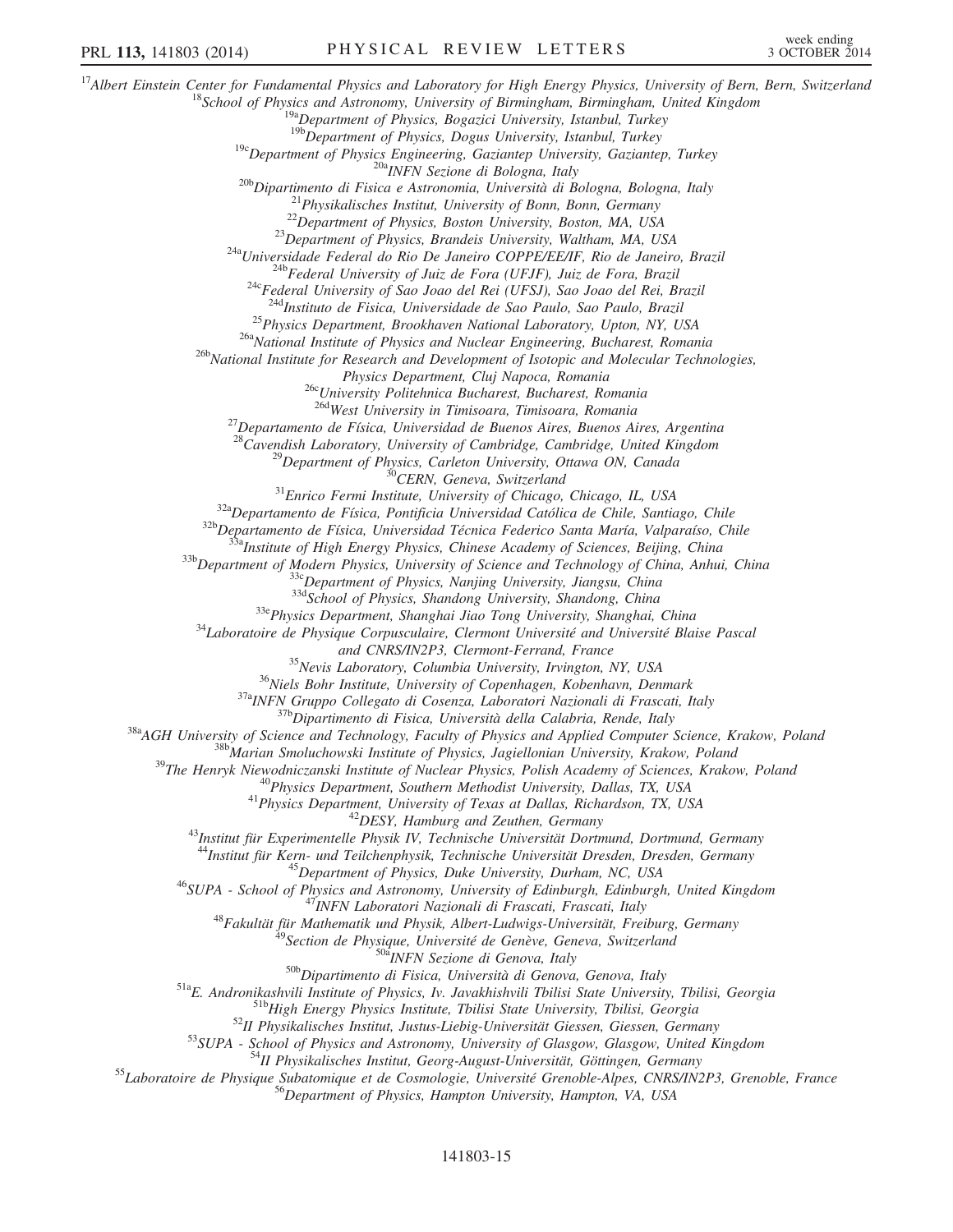$57$ Laboratory for Particle Physics and Cosmology, Harvard University, Cambridge, MA, USA

<sup>58a</sup>Kirchhoff-Institut für Physik, Ruprecht-Karls-Universität Heidelberg, Heidelberg, Germany<br><sup>58b</sup>Physikalisches Institut, Ruprecht-Karls-Universität Heidelberg, Heidelberg, Germany

58c<sub>ZITI</sub> Institut für technische Informatik, Ruprecht-Karls-Universität Heidelberg, Mannheim, Germany

<sup>59</sup>Faculty of Applied Information Science, Hiroshima Institute of Technology, Hiroshima, Japan<br><sup>60</sup>Department of Physics, Indiana University, Bloomington, IN, USA<br><sup>61</sup>Institut für Astro- und Teilchenphysik, Leopold-Franz

 $^{68}$ Kyoto University of Education, Kyoto, Japan<br> $^{69}$ Department of Physics, Kyushu University, Fukuoka, Japan

<sup>50</sup><br>
Partinuto de Física La Plata, University, Fukuoka, Japan<br>
<sup>70</sup> Instituto de Física La Plata (Diversida Nacional de La Plata and CONICET, La Plata, Argentina<br>
<sup>71</sup> Physics Department, Lancaster University, Lancaster,

 $\frac{1}{2}$ Department of Physics, McGill University, Montreal QC, Canada<br><sup>87</sup>School of Physics, University of Melbourne, Victoria, Australia

<sup>88</sup>Department of Physics, The University of Michigan, Ann Arbor, MI, USA<br><sup>89</sup>Department of Physics and Astronomy, Michigan State University, East Lansing, MI, USAAmerica<br><sup>908</sup>Dipartimento di Fisica, Università di Milano,

<sup>91</sup>B. I. Stepanov Institute of Physics, National Academy of Sciences of Belarus, Minsk, Republic of Belarus<br><sup>92</sup>National Scientific and Educational Centre for Particle and High Energy Physics, Minsk, Republic of Belarus<br>

<sup>95</sup>P. N. Lebedev Institute of Physics, Academy of Sciences, Moscow, Russia

<sup>96</sup>Institute for Theoretical and Experimental Physics (ITEP), Moscow, Russia<br><sup>97</sup>Moscow Engineering and Physics Institute (MEPhI), Moscow, Russia

<sup>98</sup>D. V. Skobeltsyn Institute of Nuclear Physics, M. V. Lomonosov Moscow State University, Moscow, Russia<br><sup>99</sup>Fakultät für Physik, Ludwig-Maximilians-Universität München, München, Germany<br><sup>100</sup>Max-Planck-Institut für Phys

<sup>102</sup>Craduate School of Science and Kobayashi-Maskawa Institute, Nagoya University, Nagoya, Japan<br><sup>102</sup>Craduate School of Science and Kobayashi-Maskawa Institute, Nagoya University, Nagoya, Japan<br><sup>103</sup>Dipartimento di Fisi

<sup>109</sup>Department of Physics, New York University, New York, NY, USA<br><sup>110</sup>Ohio State University, Columbus, OH, USA<br><sup>111</sup>Faculty of Science, Okayama University, Okayama, Japan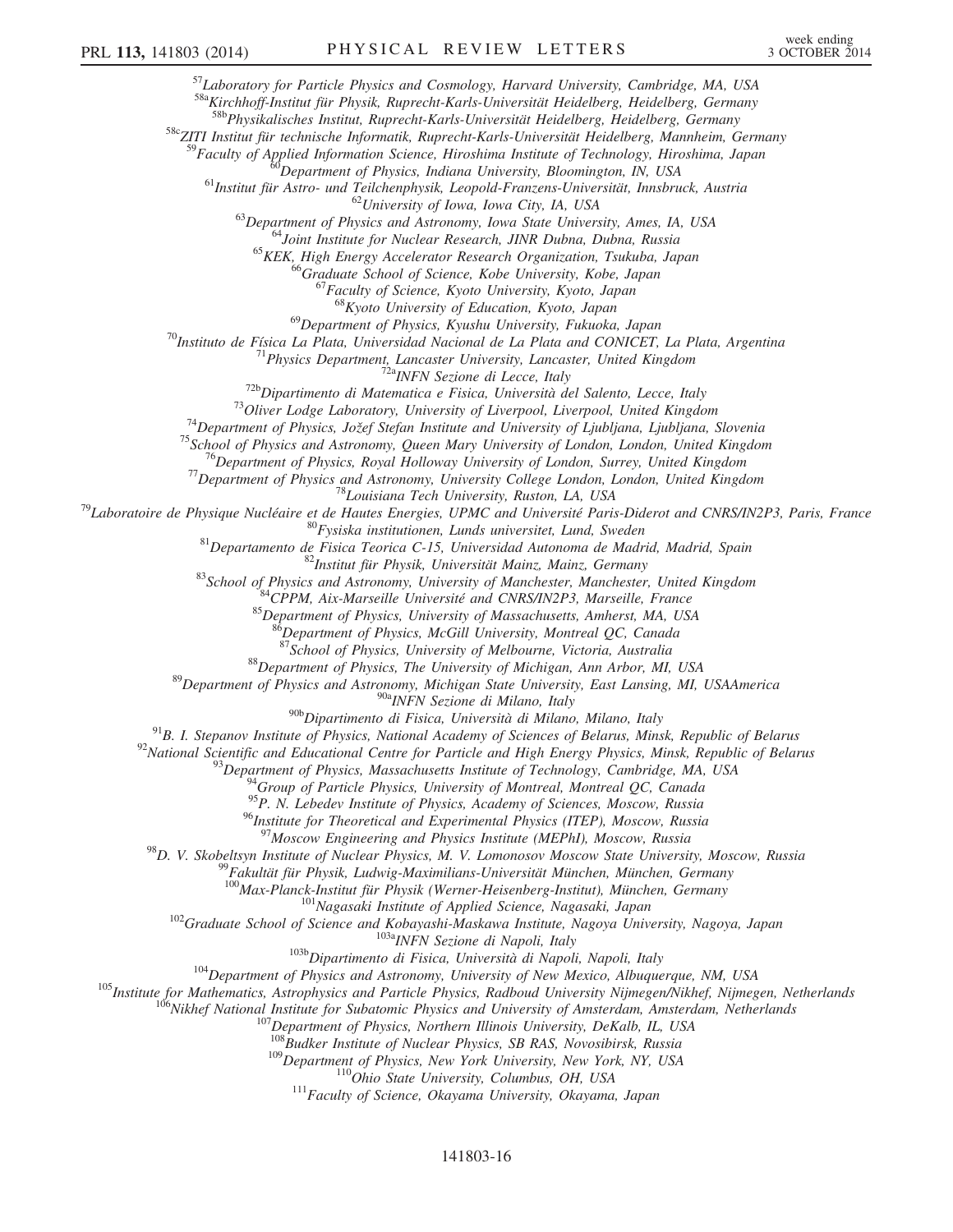<sup>112</sup>Homer L. Dodge Department of Physics and Astronomy, University of Oklahoma, Norman, OK, USA<br><sup>113</sup>Department of Physics, Oklahoma State University, Stillwater, OK, USA<br><sup>114</sup>Palacký University, RCPTM, Olomouc, Czech Re <sup>119</sup>Department of Physics, Oxford University, Oxford, United Kingdom<br><sup>1206</sup>Dipartimento di Fisica, University, Oxford, United Kingdom<br><sup>1206</sup>Dipartimento di Fisica, Università di Pavia, Pavia, Italy<br><sup>121</sup>Department of Phy <sup>125f</sup>Departamento de Fisica Teorica y del Cosmos and CAFPE, Universidad de Granada, Granada (Spain), Portugal<br><sup>125g</sup>Dep Fisica and CEFITEC of Faculdade de Ciencias e Tecnologia, Universidade Nova de Lisboa, Caparica, Port <sup>125g</sup>Dep Fisica and CEFITEC of Faculdade de Ciencias e Tecnologia, Universidade Nova de Lisboa, Caparica, Portugal<br><sup>126</sup>lhstitute of Physics, Academy of Sciences of the Czech Republic, Praha, Czech Republic<br><sup>127</sup>Czech Te Casablanca, Morocco<br>
<sup>1366</sup>Centre National de l'Energie des Sciences Techniques Nucleaires, Rabat, Morocco<br>
<sup>1366</sup>Faculté des Sciences Semlalia, Université Cadi Ayyad, LPHEA-Marrakech, Morocco<br>
<sup>1366</sup>Faculté des Sciences, <sup>138</sup>Santa Cruz Institute for Particle Physics, University of California Santa Cruz, Santa Cruz, CA, USA<br><sup>139</sup>Department of Physics, University of Washington, Seattle, WA, USA<br><sup>140</sup>Department of Physics and Astronomy, Uni <sup>143</sup>Department of Physics, Simon Fraser University, Burnaby BC, Canada<br><sup>145a</sup>Faculty of Mathematics, Physics & Informatics, Comenius University, Bratislava, Slovak Republic<br><sup>145a</sup>Department of Subnuclear Physics, Institu <sup>148</sup>Physics Department, Royal Institute of Technology, Stockholm, Sweden<br><sup>149</sup>Departments of Physics & Astronomy and Chemistry, Stony Brook University, Stony Brook, NY, USA<br><sup>150</sup>Department of Physics and Astronomy, Univer

141803-17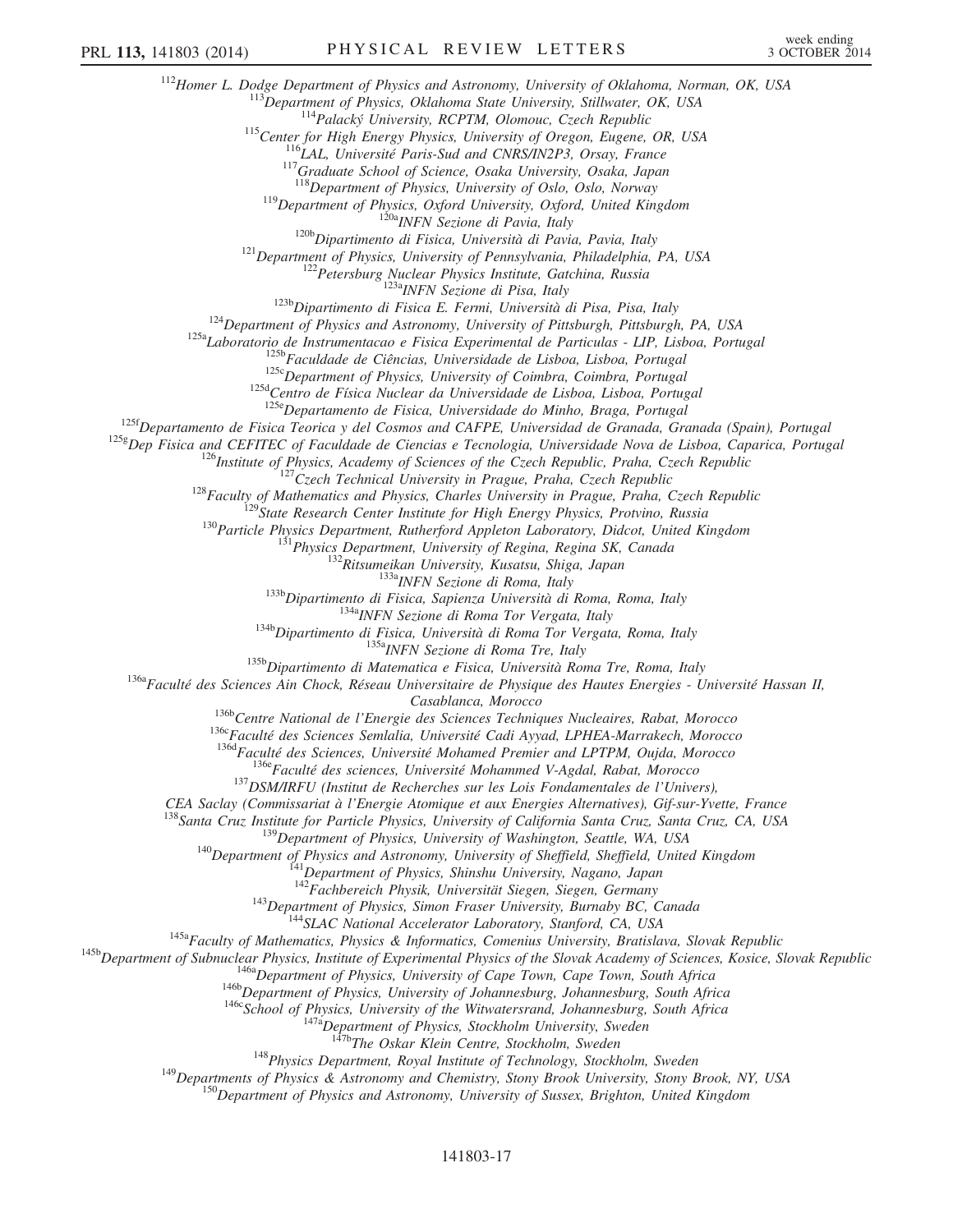<sup>151</sup>School of Physics, University of Sydney, Sydney, Australia<br><sup>152</sup>Institute of Physics, Academia Sinica, Taipei, Taiwan

<sup>153</sup>Department of Physics, Technion: Israel Institute of Technology, Haifa, Israel<br><sup>154</sup>Raymond and Beverly Sackler School of Physics and Astronomy, Tel Aviv University, Tel Aviv, Israel<br><sup>155</sup>Department of Physics, Arist

<sup>159</sup>Department of Physics, University of Toronto, Toronto ON, Canada<br><sup>160a</sup>TRIUMF, Vancouver BC, Canada<br><sup>160a</sup>TRIUMF, Vancouver BC, Canada<br><sup>161</sup>Eaculty of Pure and Applied Sciences, University of Tsukuba, Tsukuba, Japan<br>

<sup>163</sup>Centro de Investigaciones, Universidad Antonio Narino, Bogota, Colombia<br><sup>164</sup>Department of Physics and Astronomy, University of California Irvine, Irvine, CA, USA<br><sup>165</sup>a INFN Gruppo Collegato di Udine, Sezione di Tri

Electrónica and Instituto de Microelectrónica de Barcelona (IMB-CNM), University of Valencia and CSIC, Valencia, Spain<br><sup>169</sup>Department of Physics, University of British Columbia, Vancouver BC, Canada

<sup>169</sup>Department of Physics, University of British Columbia, Vancouver BC, Canada<br><sup>170</sup>Department of Physics and Astronomy, University of Victoria, Victoria BC, Canada<br><sup>171</sup>Department of Physics, University of Warwick, Cov

<span id="page-17-5"></span>[a](#page-6-0) Deceased.

<span id="page-17-0"></span> $\mu^b$  $\mu^b$ Also at Department of Physi[c](#page-5-29)s, King's College London, London, United Kingdom.

<span id="page-17-1"></span>Also at Institute of Physics, Azerbaijan Academy of Sciences, Baku, Azerbaijan.

<span id="page-17-2"></span><sup>[d](#page-6-1)</sup>Also at Particle Physics Department, Rutherford Appleton Laboratory, Didcot, United Kingdom.

<span id="page-17-3"></span>[e](#page-6-2) Also at TRIUMF, Vancouver, BC, Canada.

<span id="page-17-4"></span>[f](#page-6-3) Also at Department of Physics, California State University, Fresno, CA, USA.

- <span id="page-17-6"></span><sup>[g](#page-7-0)</sup> Also at CPPM, Aix-Marseille Université and CNRS/IN2P3, Marseille, France.
- <span id="page-17-7"></span>[h](#page-7-1) Also at Università di Napoli Parthenope, Napoli, Italy.
- <span id="page-17-8"></span><sup>[i](#page-7-2)</sup>Also at Institute of Particle Physics (IPP), Canada.
- <span id="page-17-9"></span>[j](#page-7-3) Also at Department of Physics, St. Petersburg State Polytechnical University, St. Petersburg, Russia.
- <span id="page-17-10"></span>[k](#page-7-4) Also at Chinese University of Hong Kong, China.
- <span id="page-17-11"></span><sup>1</sup>A[l](#page-8-0)so at Department of Financial and Management Engineering, University of the Aegean, Chios, Greece.
- <span id="page-17-12"></span>[m](#page-8-1)Also at Louisiana Tech University, Ruston, LA, USA.
- <span id="page-17-13"></span>[n](#page-8-2) Also at Institucio Catalana de Recerca i Estudis Avancats, ICREA, Barcelona, Spain.
- <span id="page-17-14"></span><sup>[o](#page-9-0)</sup> Also at Institute of Theoretical Physics, Ilia State University, Tbilisi, Georgia.
- <span id="page-17-15"></span><su[p](#page-9-1)>p</sup>Also at CERN, Geneva, Switzerland.
- <span id="page-17-16"></span><sup>[q](#page-9-2)</sup>Also at Ochadai Academic Production, Ochanomizu University, Tokyo, Japan.
- <span id="page-17-17"></span>[r](#page-9-2) Also at Manhattan College, New York, NY, USA.
- <span id="page-17-18"></span>[s](#page-9-3) Also at Novosibirsk State University, Novosibirsk, Russia.

<span id="page-17-19"></span>[t](#page-9-4) Also at Institute of Physics, Academia Sinica, Taipei, Taiwan.

- <span id="page-17-20"></span><s[u](#page-9-5)p>u</sup>Also at LAL, Université Paris-Sud and CNRS/IN2P3, Orsay, France.
- <span id="page-17-21"></span>[v](#page-9-6) Also at Academia Sinica Grid Computing, Institute of Physics, Academia Sinica, Taipei, Taiwan.

- <span id="page-17-23"></span>[x](#page-10-0) Also at School of Physical Sciences, National Institute of Science Education and Research, Bhubaneswar, India.
- <span id="page-17-24"></span>[y](#page-10-1) Also at Dipartimento di Fisica, Sapienza Università di Roma, Roma, Italy.

<span id="page-17-22"></span>[w](#page-9-7)Also at Laboratoire de Physique Nucléaire et de Hautes Energies, UPMC and Université Paris-Diderot and CNRS/IN2P3, Paris, France.